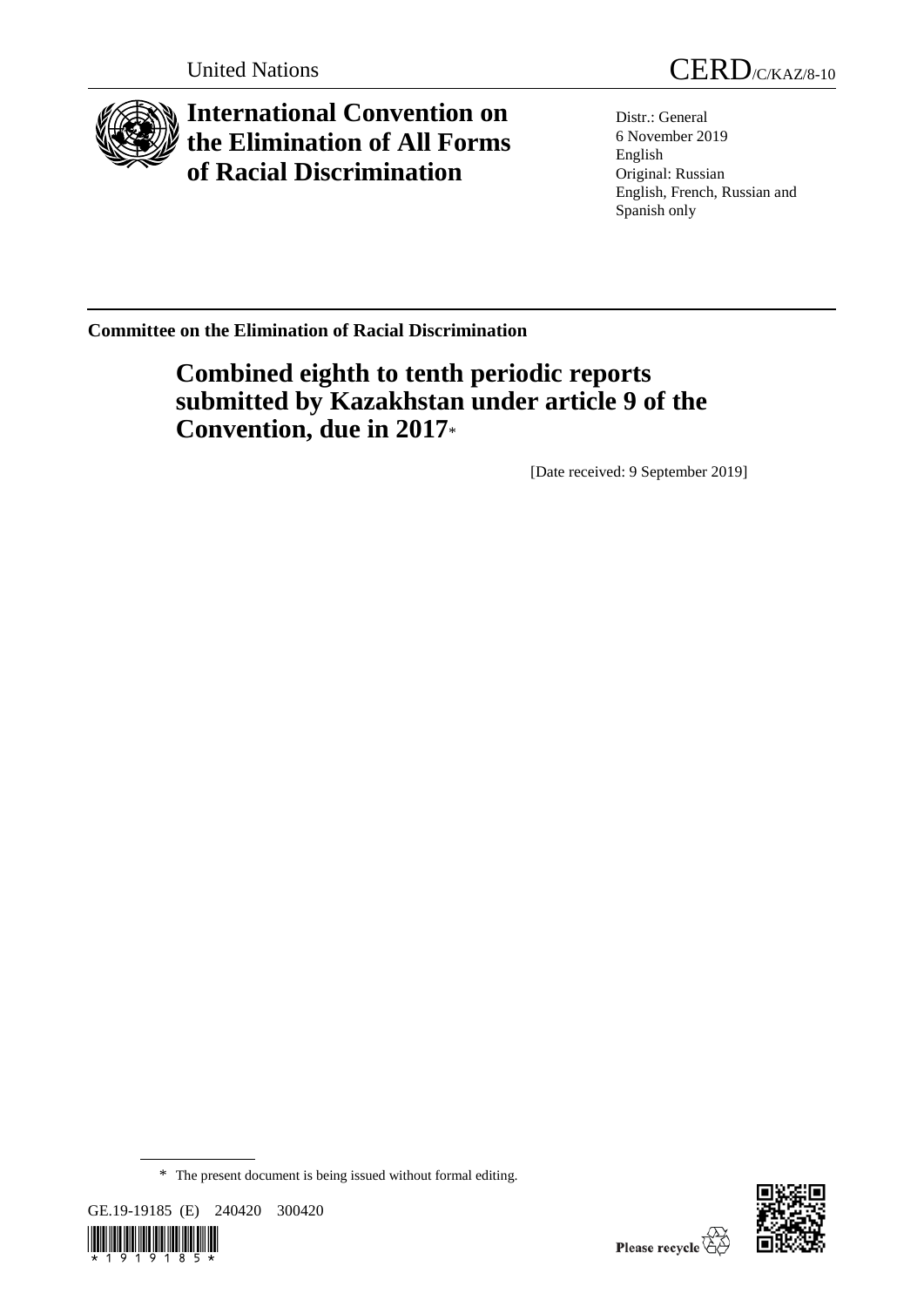1. This report is being submitted to the Committee on the Elimination of Racial Discrimination in accordance with article 9 (1) of the International Convention on the Elimination of All Forms of Racial Discrimination and the general guidelines on the form and content of reports to be submitted by States parties (CERD/C/2007/1). It constitutes the eighth to tenth combined periodic reports of the Republic of Kazakhstan on implementation of the Convention.

2. The report was drafted by a working group under the Ministry of Information and Social Development.

3. The working group included members from ministries, departments, the National Centre for Human Rights under the Office of the President of Kazakhstan, the national government agency Qoǵamdyq kelisim under the Office of the President of Kazakhstan, the expert advisory board of the Assembly of People of Kazakhstan (the People's Assembly), the Centre for the Study of Inter-Ethnic and Interfaith Relations in the Central Asian Region of the Academy of Public Administration under the Office of the President of Kazakhstan and ethnocultural associations.

4. The common core document of Kazakhstan was drafted in accordance with the general guidelines on the form and content of reports to be submitted by States parties to the international human rights treaties and submitted for consideration of the Committee in May 2012. These combined eighth to tenth periodic reports contain information on the main changes and the progress achieved as regards the elimination of all forms of racial discrimination over the reporting period from 2014 to 2017.

5. The report is divided into two main parts, one containing general information and information on the implementation of articles 1 to 7 of the Convention, and the other presenting replies to the questions raised and recommendations made by the Committee following consideration of the previous report.

# **1. General information: Population**

6. The administrative and territorial structure of Kazakhstan has undergone some changes since the submission of the previous report, the combined sixth and seventh reports, in 2014.

7. In 2014, the Nauryzbay district of Almaty was created, incorporating several rural subdistricts previously in the Karasay district of Almaty Province, which resulted in changes in the populations of the city of Almaty and Almaty Province, respectively.

8. At the regional level, in 2014, territory from three districts in South Kazakhstan Province, Ordabasy, Sayram and Tóle Bı, was added to the city of Shymkent, where it became the new Karatau district of Shymkent, thus changing the populations of Turkistan Province and Shymkent.

9. Pursuant to Presidential Decree No. 708 of 19 June 2018 on the administrative and territorial structure of Kazakhstan, the city of Shymkent was given special national status, the administrative centre of South Kazakhstan Province was moved from Shymkent to the city of Turkistan and South Kazakhstan Province was renamed as Turkistan Province.

10. The total population has increased since 2014, from 17,160,900 to 17,918,200. As at the start of 2017, the growth accounted for 4.4 per cent of the total population. This situation resulted from an increased birth rate and a significant reduction in the number of deaths. Over the same period, the number of citizens taking up permanent residency outside Kazakhstan increased, while the number of persons arriving in the country decreased significantly. In 2014, the net migration balance was 12,162 persons, and it rose to 21,623 persons in 2017.

11. Population growth occurred over the reporting period in 13 of the country's 17 regions, with the exception of Kostanay, North Kazakhstan and East Kazakhstan Provinces. The greatest increases in overall population were recorded in the cities of Almaty, Astana and Shymkent and in Turkistan Province.

12. As at 1 January 2017, among children and young persons under the age of 24 years, there were more males than females, while females predominated in the age group of 24 years and above. There are almost twice as many women aged 65 and over as there are men.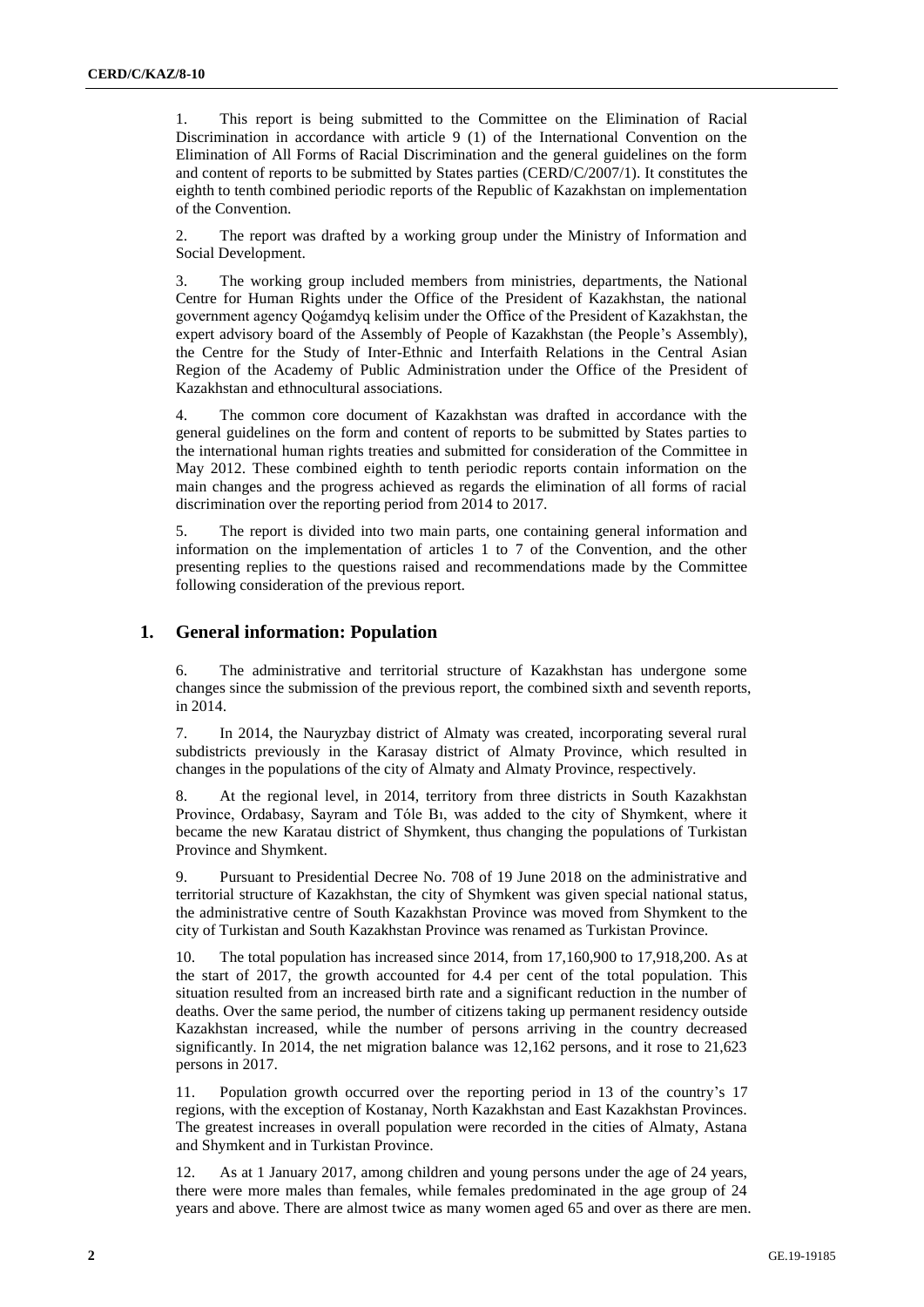In general, life expectancy has increased, as has the number of people aged 70 years and over.

13. At the start of 2017, more than half the population of Kazakhstan (57.2 per cent) lived in urban areas and 42.8 per cent lived in rural areas. The share of population who are urban residents has increased from 54.9 per cent to 57.2 per cent since 2014. At the regional level, the urban population has significantly increased in Turkistan, Almaty and Karaganda Provinces.

14. According to census data, the population of Kazakhstan consists of more than 120 ethnic groups. As at the start of 2017, it included more than 12 million Kazakhs (66.9 per cent), 3.6 million Russians (20.2 per cent), 563,100 Uzbeks (3.1 per cent), 238,700 Ukrainians (1.5 per cent), 261,100 Uighurs (1.5 per cent), 202,500 Tatars (1.1 per cent) and 180,700 Germans (1.0 per cent).

# **Legal framework**

15. The Constitution and the main laws addressing human rights and freedoms for all citizens regardless of their racial and ethnic background have remained unchanged since the submission of the combined sixth and seventh periodic reports.

16. In accordance with article 39 (2) of the Constitution, any action likely to disturb inter-ethnic and interfaith harmony is regarded as unconstitutional. Article 4 of the Constitution provides that the provisions of the Constitution, corresponding laws, regulations and other enactments, international treaty and other obligations, and decisions of the Constitutional Council and the Supreme Court constitute applicable law in Kazakhstan. International treaties ratified by Kazakhstan prevail over domestic law. The procedures and conditions for the implementation of international treaties to which Kazakhstan is a party in the territory of Kazakhstan are defined by domestic legislation.

17. In line with the rules of procedural law, international treaties ratified by Kazakhstan take precedence over the corresponding legal codes and are directly applicable, except when it is specified in such a treaty that its application requires the promulgation of a law (Code of Criminal Procedure, art. 2; Code of Civil Procedure, art. 2; Code of Administrative Offences, art. 1).

18. In accordance with article 4 of the Refugees Act of 4 December 2009, the main principles of the government policy on refugees are: support for the right to asylum for asylum seekers and refugees under the procedure set out in the Act; the inadmissibility of discrimination on the grounds of social origin, race, ethnicity, nationality, religion or political opinions in application of the procedures for obtaining refugee status; respect for the confidentiality of the personal data of asylum seekers and refugees; help with reunification of separated asylum seekers and refugee families; protection of the rights of refugee children in Kazakhstan, in accordance with national legislation on children's rights; and non-refoulement of asylum seekers.

19. On 3 July 2014, a new Criminal Code was adopted, including the following articles: article 145 (Violation of the human and civil right to equality) under chapter 3, which is entitled Criminal offences against constitutional and other human and civil rights and freedoms, and which criminalizes the direct or indirect restriction of human or civil rights based on origin, social, professional or property status, sex, race, ethnicity, language, attitude to religion, beliefs, place of residence, membership of voluntary associations or on any other grounds; and article 174 (Incitement of social, ethnic, tribal, racial, class or religious hatred) under chapter 4, entitled Crimes against the peace and security of humanity.

20. The aforementioned elements of a crime were incorporated into the new Criminal Code of 3 July 2014 from the superseded Criminal Code of 16 July 1997.

21. Furthermore, just as in the previous Criminal Code, under article 54 (1) (6) of the new Criminal Code, the commission of a criminal offence motivated by ethnic, racial or religious hatred or enmity or by revenge for the lawful actions of others, or with the aim of concealing or aiding and abetting another criminal offence, constitutes an aggravating circumstance to be taken into account in sentencing.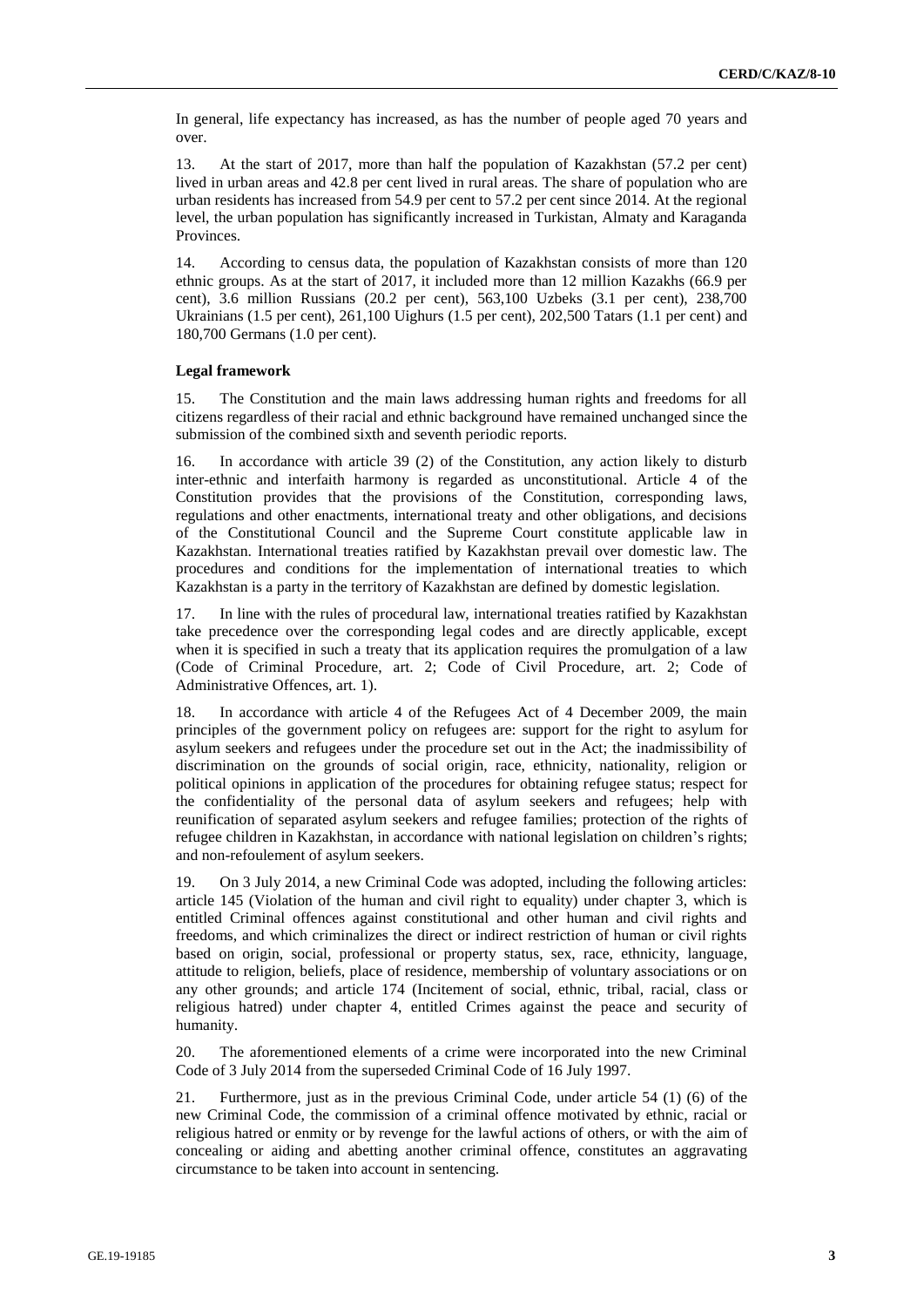22. Moreover, a motivation of social, ethnic, racial or religious hatred or enmity is specified as an aggravating circumstance to be taken into account in sentencing in articles 99 (2) (11), 106 (2) (8), 107 (2) (6), 110 (2) (6), 202 (2) (4), 203 (2) (3) and 314 (2) (3) of the Criminal Code.

# **2. Information on the implementation of articles 1 to 7 of the Convention**

23. The second part of this report contains information about the practical measures taken for the implementation of articles 1 to 7 of the Convention, which cover a broad range of civil and political rights. For this purpose, information was taken from the national report of Kazakhstan on implementation of the International Covenant on Civil and Political Rights, submitted to the Human Rights Committee in 2014.

24. Compliance of the definition of racial discrimination in domestic law with the definition provided in article 1 (1) of the Convention.

25. In national legislation, the equivalent term to "discrimination" is "violation of the right to equality" (Criminal Code of 3 July 2014, art. 145), which means the direct or indirect restriction of human (or civil) rights or freedoms based on origin, social, professional or property status, sex, race, ethnicity, language, attitude to religion, beliefs, place of residence, membership of voluntary associations or on any other grounds.

26. Legislative, institutional and other measures taken by government agencies to give effect to article 2 of the Convention.

# **Article 2 (1) (a), (b), (c) and (d) of the Convention**

27. Kazakhstan condemns all forms and manifestations of racial discrimination and has enshrined the equality of all persons before the law in its Constitution. The State places the highest value on human beings and their lives, rights and freedoms. In accordance with article 14 (2) of the Constitution, no one may be subjected to any discrimination on grounds of origin, social, professional or property status, sex, race, ethnicity, language, attitude to religion, beliefs or place of residence, or on any other grounds.

28. Article 20 (3) of the Constitution prohibits propaganda and agitation inciting the violent overthrow of the constitutional order, violations of the integrity of the country, the undermining of national security, war, social, racial, ethnic, religious, class or tribal supremacy or a cult of brutality and violence.

29. Article 5 (3) of the Constitution prohibits the establishment and operation of organizations whose goals or activities are aimed at the violent overthrow of the constitutional order, violation of the country's integrity, undermining of national security or incitement to social, racial, religious, class or tribal hatred, as well as the establishment of unauthorized paramilitary organizations.

30. These provisions have been taken up in the country's other laws and regulations.

31. For example, in accordance with article 13 of the Media Act of 23 July 1999, the promotion of social, racial, ethnic, religious, class or tribal supremacy are among the grounds for suspending the production or distribution of media publications.

32. In accordance with the Anti-Extremism Act of 18 February 2005, inciting racial, ethnic or tribal hatred, including in connection with violence or calls to violence, is considered "ethnic extremism" and is prosecuted in accordance with the criminal law of Kazakhstan.

33. In accordance with article 174 of the Criminal Code of 3 July 2014, deliberate actions aimed at inciting social, ethnic, tribal, racial, class or religious hatred, insulting the national honour and dignity or religious sensitivities of citizens or promoting the exclusivity, superiority or inferiority of citizens based on their attitude to religion, class, ethnic, tribal or racial affiliation are punishable by a sentence of restriction or deprivation of liberty of 2 to 20 years, depending on the severity of the offence.

34. In July 2014, the new Criminal Code of 3 July 2014 entered into force, significantly increasing the penalty under article 174 (previously article 164).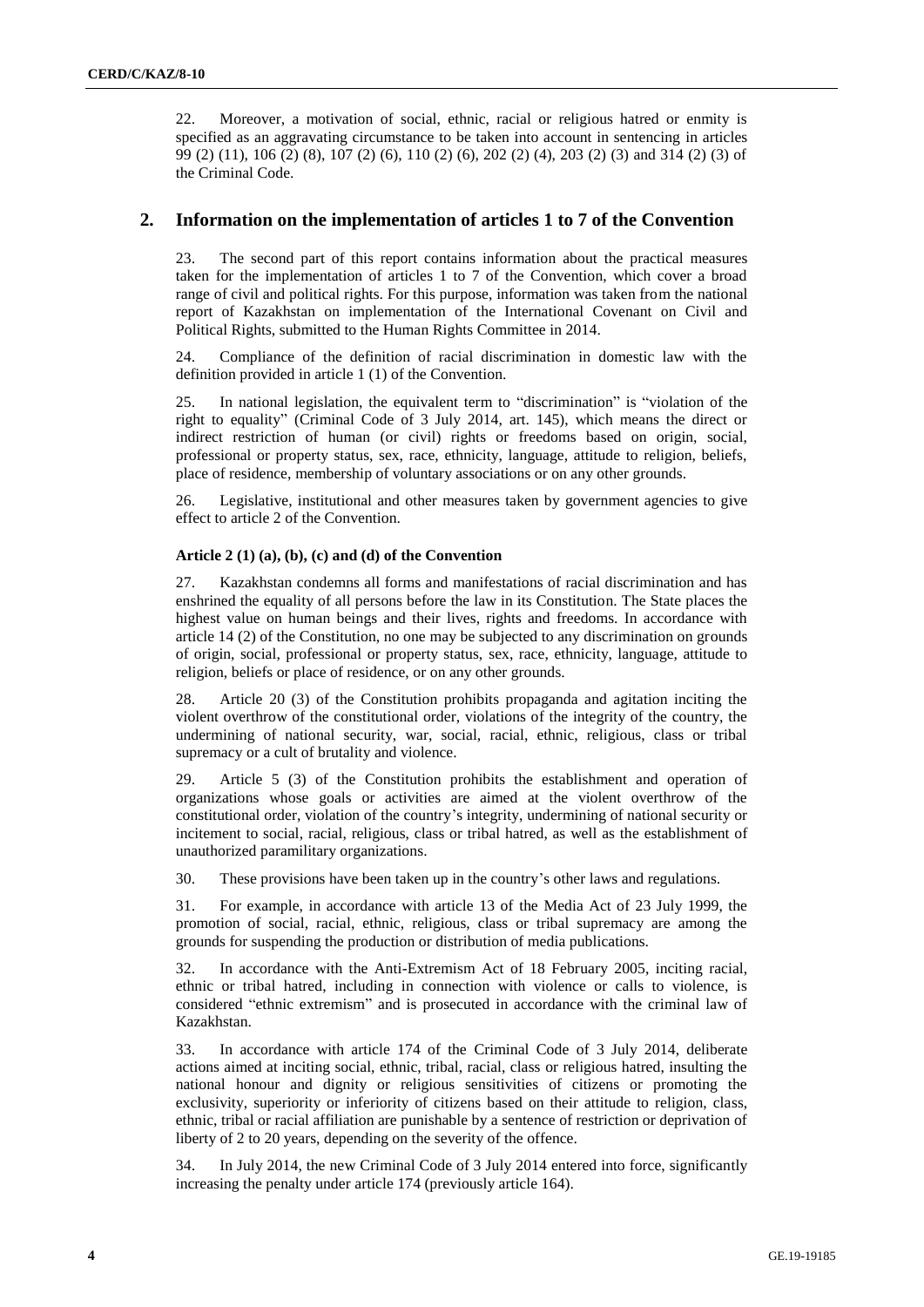35. The Code of Administrative Offences of 5 July 2014 also contains articles 57, 434-1 and 453, which stipulate the penalties for less serious violations of legislation relating to inter-ethnic harmony.

36. In addition, in accordance with article 39 (2) of the Constitution, any actions likely to disturb inter-ethnic and interfaith harmony are regarded as unconstitutional.

#### **Article 2 (1) (e) of the Convention**

37. Kazakhstan encourages and supports the establishment of integrationist multiracial organizations and movements. Pursuant to the Presidential Decree of 1 March 1995 on the Establishment of the Assembly of People of Kazakhstan, this consultative and advisory body was established under the Office of the President to strengthen social stability and inter-ethnic harmony, based on the principle of partnership between the Government and civil society institutions, in the form of ethnocultural associations. In October 2008, the Assembly of People of Kazakhstan Act was adopted, providing the legal framework for the Assembly's activities. In 2015, the Act was amended to include provisions broadening the Assembly's aims and role. The amended Act contained more precise wording that expanded on the concepts of social harmony and national unity, promoted social and political stability and more effective cooperation between government and civil society institutions in respect of inter-ethnic relations and included provisions to ensure inter-ethnic harmony in the country.

38. At the opening of the third session of the sixth Parliament on 4 September 2017, the President of Kazakhstan called for the amendment of the Assembly of People of Kazakhstan Act, which resulted in the introduction of amendments to the Act on 27 April 2018.

39. The Assembly has mediation offices to promote and enable social harmony and national unity. Social harmony councils have been set up in populated areas and in all the country's regions. Their main role is to resolve social problems and prevent tensions in society.

40. The Act provides that one of the Assembly's main areas of focus is facilitation of philanthropic activities and mediation relating to social harmony and national unity.

41. In light of the increased role for ethnocultural associations in the work of the Assembly, the Act provides that they be included as part of the Assembly's structure.

42. To strengthen the role of the Assembly Council and to bolster its effectiveness in the government policy aimed at reinforcing social harmony, it was necessary to broaden its powers.

43. The Act thus provides for the Assembly Council to be composed of the leaders of national ethnocultural associations and gives the Council the right to establish civic awards.

44. One of the most important objectives for government policy is to ensure social harmony and national unity in the country, which currently has residents from more than 100 ethnic groups. All government agencies, other organizations and institutions work to that end.

45. The executive body of the Assembly is a national State institution called the Qoǵamdyq kelisim under the Office of the President, which was established to carry out the work of the Assembly by a presidential decree of 17 June 2014.

46. Local Qoǵamdyq kelisim executive bodies have also been established at regional friendship houses within the local administrations of the provinces and the cities of Astana, Almaty and Shymkent.

47. The status of these national and local executive bodies of the Assembly is enshrined in law and their activities are legally regulated.

48. New provisions have been introduced regarding the Assembly's ethnocultural associations to govern their activities and status and government support for activities aimed at preserving and developing traditions, languages and culture.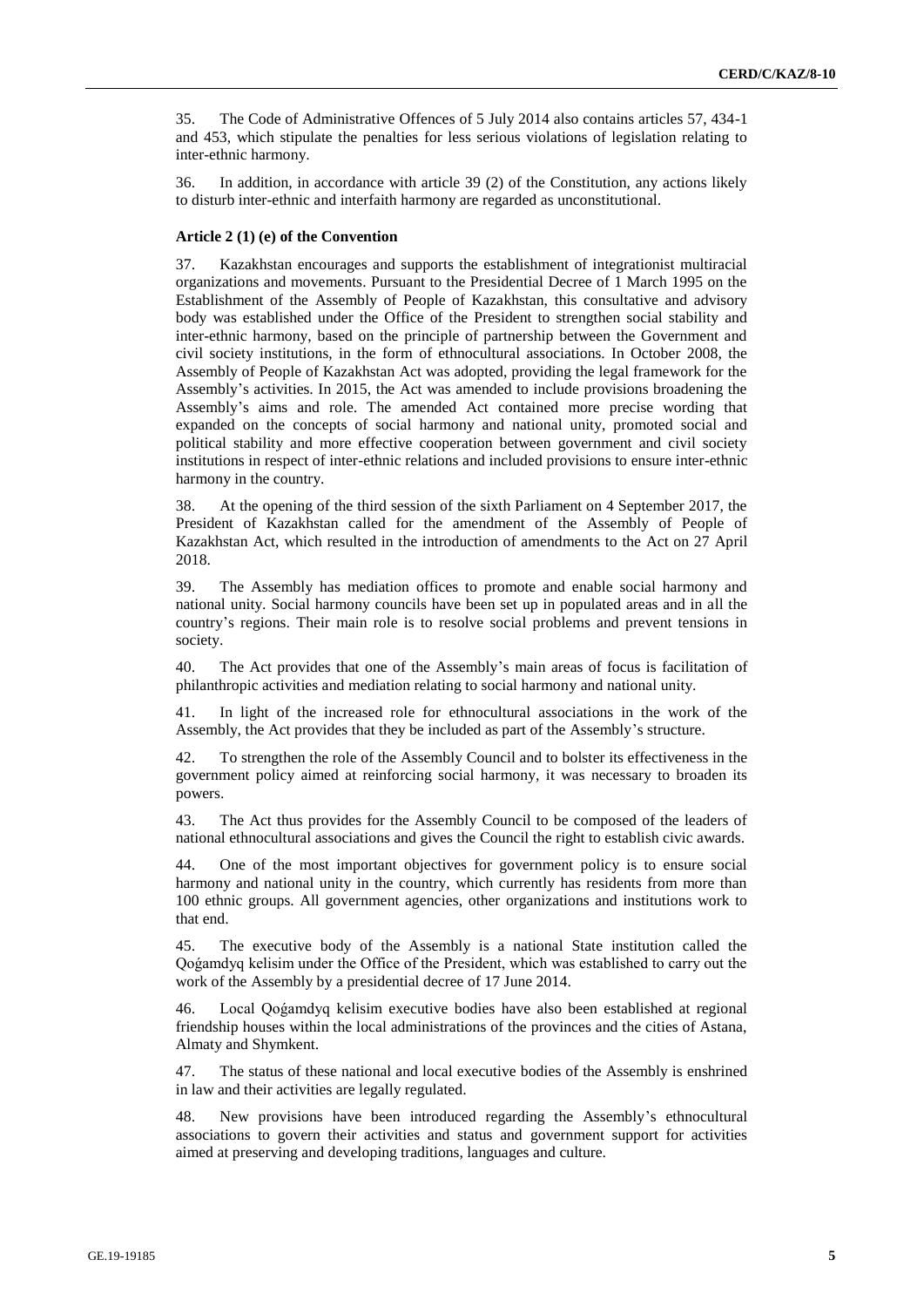49. Standards have been introduced for the public accreditation of ethnocultural associations with the aim of further improving such associations as institutions in their own right and involving them more broadly in the active work of the Assembly.

50. Given the significance of questions related to government support, the law has been amended to include a new article on government support for the work of the ethnocultural associations of the Assembly in preserving and developing traditions, languages and culture. It provides a mechanism for government support and for government agencies' assistance to the Assembly.

## **Article 2 (2) of the Convention**

51. Kazakhstan guarantees equality before the law for all citizens and the observance of all constitutional rights and freedoms regardless of racial, ethnic, religious, linguistic, social or other affiliation. Accordingly, Kazakhstan refrains from creating artificial inequalities between members of different ethnic groups and does not grant unequal or separate rights to different ethnic groups.

52. Legislative, institutional and other measures taken by government agencies to give effect to article 3 of the Convention.

53. Kazakhstan categorically rejects segregation and apartheid in its territory and guarantees the rights and freedoms of its citizens to movement within the country. In accordance with article 21 (1) of the Constitution, all persons who are legally present in Kazakhstan have the right to move freely within its territory and to select their place of residence. Moreover, in accordance with article 21 (2), all persons have the right to leave Kazakhstan and citizens have the right to return to the country without hindrance.

54. The Act on the Legal Status of Aliens of 19 June 1995 guarantees that foreign nationals and stateless persons can move freely in Kazakhstan. In accordance with article 16 of the Act, restrictions may be applied by order of the country's competent authorities whenever necessary to ensure national security, protect public order, health or morals or defend the rights and legitimate interests of its citizens.

55. Legislative, institutional and other measures taken by government agencies to give effect to article 4 of the Convention.

56. The Criminal Code of 3 July 2014 contains provisions on crimes and offences motivated by racial and ethnic intolerance (arts. 54, 107, 168, 174, 183 and 404).

57. In accordance with article 54 of the Criminal Code, the commission of offences with the motive of ethnic, racial or religious hatred or enmity or revenge for the lawful actions of others or with the aim of concealing or aiding and abetting another criminal offence is an aggravating circumstance to be taken into account in sentencing.

58. Article 145 of the Criminal Code criminalizes violations of the human and civil right to equality. Violation of the right to equality means the direct or indirect restriction of human (or civil) rights or freedoms based on origin, social, professional or property status, sex, race, ethnicity, language, attitude to religion, beliefs, place of residence, membership of voluntary associations or on any other grounds.

59. Article 174 (1) of the Criminal Code contains a list of the actions which are treated as criminal acts because they constitute incitement to social, ethnic, racial or religious hatred. These include deliberate actions aimed at inciting social, ethnic, tribal, racial, class or religious hatred or enmity, insulting the honour and dignity of a citizen's ethnic group or the religious sensitivities of citizens or promoting the exclusivity, superiority or inferiority of citizens based on their attitude to religion, class or ethnic, tribal or racial affiliation, if such actions are committed publicly or through the media or by disseminating literature or other forms of information promoting social, ethnic, racial or religious hatred or enmity.

60. Article 168 of the Criminal Code establishes the criminal offence of genocide, defined as deliberate acts with the intent to destroy, in whole or in part, a national, ethnic, racial or religious group by killing members of the group, causing serious bodily harm to them, forcibly preventing births within the group, forcibly transferring their children, forcibly resettling them, or by creating other conditions of life calculated to bring about the physical destruction of members of the group.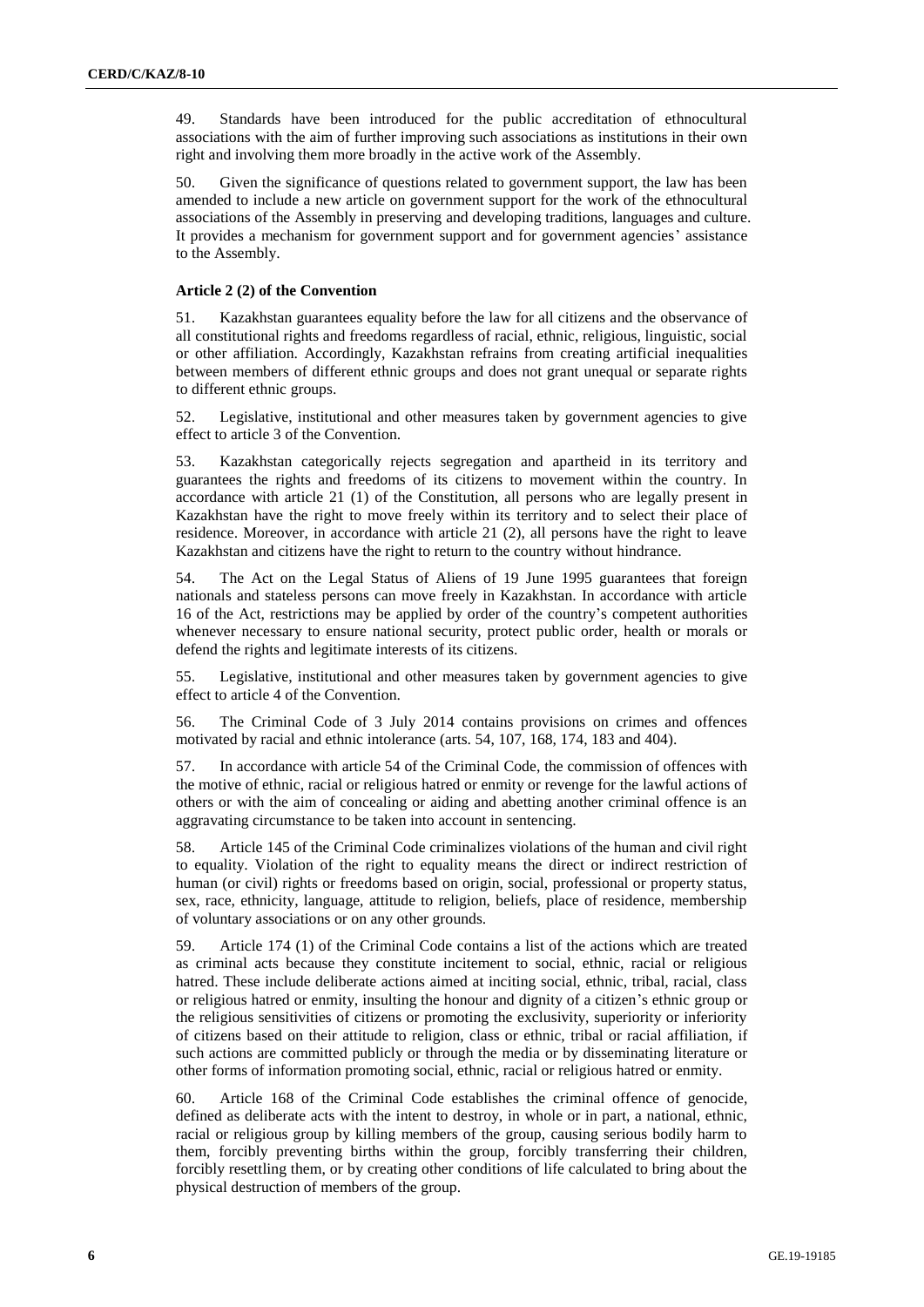61. Article 404 (2) of the Criminal Code criminalizes the establishment or leadership of organizations which advocate for or practise racial, ethnic, tribal, social, class or religious intolerance or exclusion, call for the violent overthrow of the constitutional order, undermine national security or attack the territorial integrity of Kazakhstan.

62. From 2014 to 2016, 277 criminal cases were initiated under article 174 of the Criminal Code (44 in 2014, 82 in 2015 and 151 in 2016), resulting in 80 convictions (25 in 2014, 35 in 2015 and 20 in 2016) by the courts. In the first seven months of 2017, 22 persons were convicted, of whom 10 were sentenced to deprivation of liberty and 12 to restriction of liberty.

63. There were 20 convictions for the incitement of religious hatred and 2 for the incitement of ethnic hatred.

64. For example, "E" from Aqmola Province, who was the administrator of an open group called "I am Russian" on the social network VKontakte with approximately 200 members, in July 2015 disseminated a publication containing elements of incitement to ethnic hatred from an account operating under the name of Semen Kotovsky.

65. According to a forensic psychological and linguistic assessment, the text contained elements of incitement to ethnic hatred and insults to the honour and dignity of the Kazakh ethnic group and its history. E fully admitted his guilt and showed sincere remorse for what he had done. On 18 November 2015, Saryarka District Court No. 2 in Astana found E guilty of committing an offence under article 174 (1) of the Criminal Code of 3 July 2014.

66. In 2017, "M" from West Kazakhstan Province, who used the VKontakte mobile application with the user name Aslan Aslan and was one of the 90,000 followers of the Typical Uralsk community, read one of its news items, entitled "Gas prices to rise again in West Kazakhstan Province". Having noticed that some of the persons who had commented on the article were citizens of the Russian Federation, M left comments containing elements of incitement to inter-ethnic hatred, thus using information and communication networks with the intent to incite ethnic hatred.

67. The court found M guilty of committing an offence under article 174 of the Criminal Code and sentenced him to 3 years' restriction of liberty.

68. In the first seven months of 2017, the Convention was applied in the consideration of 66 civil cases, 9 criminal cases and 68 cases of administrative offences.

# **Article 5 (a) of the Convention on the right to equal treatment before the tribunals and all other organs administering justice**

69. In accordance with Article 14 of the Constitution, everyone is equal before the law and the courts. No one may be subjected to any discrimination on grounds of origin, social, professional or property status, sex, race, ethnicity, language, attitude to religion, beliefs or place of residence, or on any other grounds.

70. In accordance with article 76 of the Constitution, the judiciary exercises power on behalf of the Republic of Kazakhstan and its purpose is to protect the rights, freedoms and lawful interests of citizens and organizations and uphold the Constitution, laws, regulations, other enactments and international treaties. In accordance with the Constitutional Act of 25 December 2000 on the Judicial System and the Status of Judges, all persons, regardless of social, ethnic, tribal, racial or religious affiliation, are guaranteed judicial protection against any unlawful decisions and acts of State bodies, organizations, officials or other persons who violate or restrict the rights, freedoms and legitimate interests enshrined in the Constitution and national legislation. No one may be deprived of the right to have his or her case heard by a competent, independent and impartial court in accordance with all the requirements of the law and justice.

71. To promote better practice among judges, various measures have been implemented to encourage the study and application of the substantive provisions of the international treaties ratified by Kazakhstan.

72. In 2015, the Supreme Court, in cooperation with the Regional Office for Central Asia of the Office of the United Nations High Commissioner for Human Rights (OHCHR) as part of a joint project with the United Nations Development Programme (UNDP), organized practical seminars on the implementation of the decisions of the United Nations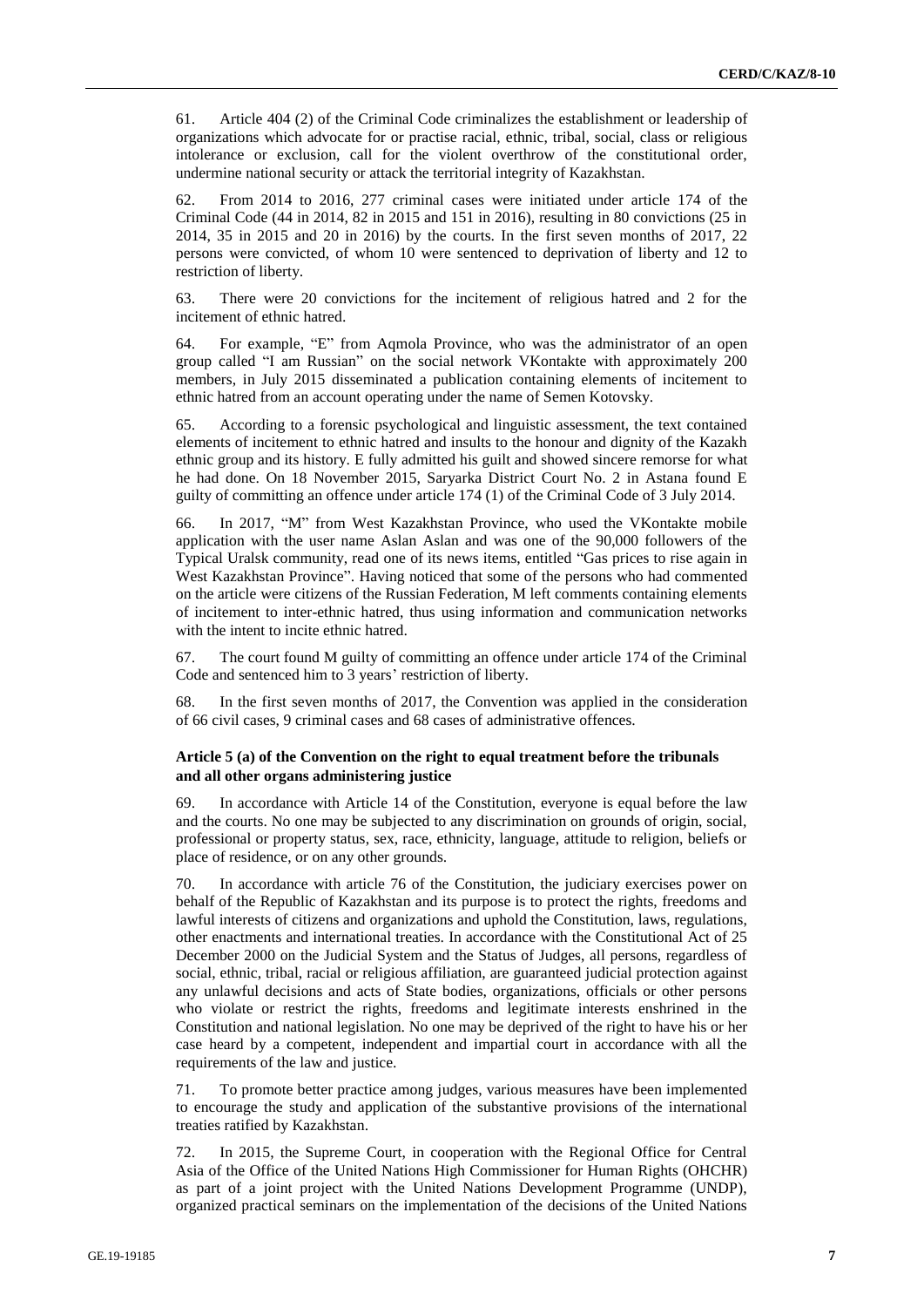human rights treaty bodies. The events were held for judges, procurators and other officials, in the cities of Astana (10–11 September), Aktau (17–18 September), Öskemen (6–7 October) and Almaty (8–9 October).

73. Representatives of the Supreme Court took part in a seminar organized by OHCHR in support of a comprehensive approach to the implementation of United Nations human rights recommendations, held on 29 and 30 October 2015, in the village of Burabay.

74. Representatives of the Supreme Court also participated in a regional conference organized by OHCHR to share experience in establishing national mechanisms for reporting and follow-up and for implementation of the recommendations of United Nations human rights mechanisms, which took place on 9 and 10 December 2015 in Bishkek, Kyrgyzstan.

75. In 2016, the Supreme Court organized joint seminars with OHCHR and UNDP for judges, procurators and other officials on the subject of individual communications to the United Nations human rights treaty bodies, the procedure for their consideration and the implementation of decisions, in Almaty (23–24 June), Oral (5–6 December) and Shymkent (8–9 December).

76. The Academy of Justice under the Supreme Court and the training centres of the provincial courts regularly conduct training courses entitled "International standards and protection of the right to a fair trial" and "Application of international treaties ratified by Kazakhstan".

77. The website of the Supreme Court features documents on international human rights law, including the texts of international treaties, under the heading "Help for judges on matters of international law".

78. As a result of these efforts, there has been year-on-year growth in the number of court cases in which international treaties, including the Convention, are applied.

79. In 2016, the Convention was applied in the consideration of 17 civil cases, 7 criminal cases and 15 cases of administrative offences. In the first five months of 2017, it was applied in 47 civil cases, 3 criminal cases and 50 cases of administrative offences.

# **Article 5 (b) on the right to security of person and protection by the State against violence or bodily harm, whether inflicted by government officials or by individuals**

80. The national legislation of Kazakhstan includes an adequate legal framework providing citizens with legal remedies to ensure security of person and protection by the State against violence or bodily harm. Citizens have the right to file complaints as they wish with any government agencies, courts or non-governmental organizations.

81. In accordance with article 17 of the Constitution, no one may be subjected to torture, violence or other cruel or degrading treatment or punishment.

82. Kazakhstan has human rights institutions and organizations monitoring the observance of civil rights, such as the Ombudsman and the Human Rights Commission under the Office of the Head of State.

83. The procedure for the submission, consideration and resolution of complaints from physical persons and legal entities about the actions of public authorities is set out in Act No. 221 of 12 January 2007 on the Procedure for Considering Communications from Natural and Legal Persons.

84. Moreover, the internal affairs agencies of Kazakhstan work within the scope of their competence to prevent and suppress criminal acts, including unlawful infringements of human and civil rights and freedoms or attacks on the public and national interest, without any racial discrimination. In their work, the internal affairs agencies take urgent measures to suppress and identify incidents of racial violence.

85. We should point out, however, that no incidents of inter-ethnic violence or conflict were recorded in Kazakhstan over the reporting period.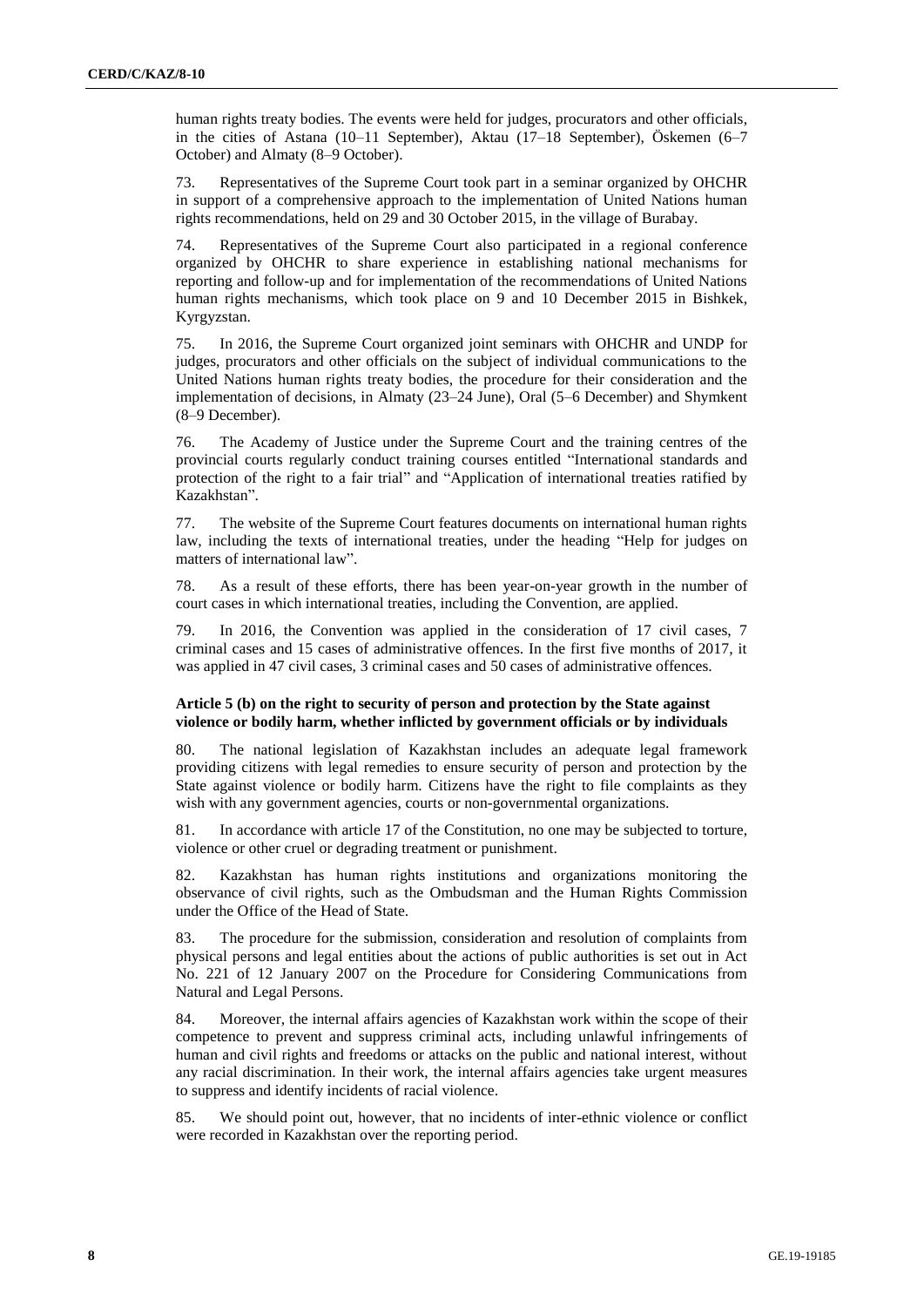#### **Article 5 (c) on political rights**

86. Article 3 of the Constitution provides that the Government's power is derived solely from the people. The people exercise power directly through national referendums and free elections and delegate the exercise of their power to State bodies.

87. In accordance with article 4 of the Constitutional Act on Elections in the Republic of Kazakhstan of 28 September 1995, citizens of Kazakhstan have the right to participate in elections from the age of 18 years, irrespective of origin, social, professional or property status, sex, race, nationality, language, attitude to religion, convictions, place of residence or any other circumstances.

88. In accordance with article 33 (4) of the Constitution, all the country's citizens have the right to enter public service. The requirements for candidates for public sector jobs are determined solely by the duties of the position and are laid down in national legislation.

89. Pursuant to article 16 (5) of the Civil Service of Kazakhstan Act of 23 November 2015, discrimination is prohibited in public service recruitment on grounds of origin, social, professional or property status, sex, race, nationality, language, attitude to religion, beliefs or place of residence, or on any other grounds.

90. One of the main specificities of the People's Assembly is that the interests of ethnic groups have guaranteed representation in Parliament, the highest legislative body of the country. Nine members of the Majilis, the lower house of Parliament, are selected from the Assembly to represent the interests of all the country's ethnic groups.

91. The members of the Assembly's group in Parliament actively take part in the working groups that draft bills. They also prepare and transmit requests to the Government and individual government agencies regarding enhanced status for the Kazakh language, the problems of Kazakh repatriates (the *oralman* community) and the improvement of legislation on education, including in the locations where the various ethnic groups are concentrated.

# **Article 5 (d) on other civil rights, in particular the right to freedom of movement, to choice of nationality, to own property, to marriage, to freedom of peaceful assembly, etc.**

#### **Right to freedom of movement and residence**

92. Information on the legislative and practical application of the right to freedom of movement for citizens of Kazakhstan, stateless persons and foreign nationals is given in the section on article 3 of the Convention.

93. The right to leave any country, including one's own, and to return to one's country.

94. In accordance with article 21 (2) of the Constitution, everyone has the right to leave the country. Citizens of the country also have the right to return without hindrance.

95. In 2016, the local subdivisions of the migration police issued citizens of Kazakhstan with 29,700 exit documents for permanent residency abroad (the figure for the equivalent period of 2015 was 34,500).

96. The greatest number, 26,400 (29,700 the previous year), were issued for moves to the Russian Federation, followed by 2,000 (2,000) for Germany, 305 (535) for Belarus, 156 (116) for Canada and 213 (262) for the United States of America.

97. In the first six months of 2017, the local subdivisions of the migration police issued citizens of Kazakhstan with 15,000 exit documents for permanent residency abroad (the figure for 2016 was 29,700).

98. The greatest number, 13,200 (26,400 the previous year), were issued for moves to the Russian Federation, followed by 1,200 (2,000) for Germany, 75 (305) for Belarus, 28 (156) for Canada and 71 (213) for the United States of America.

99. From 2014 to 1 August 2017, 11,686 persons returned to resume permanent residency in Kazakhstan.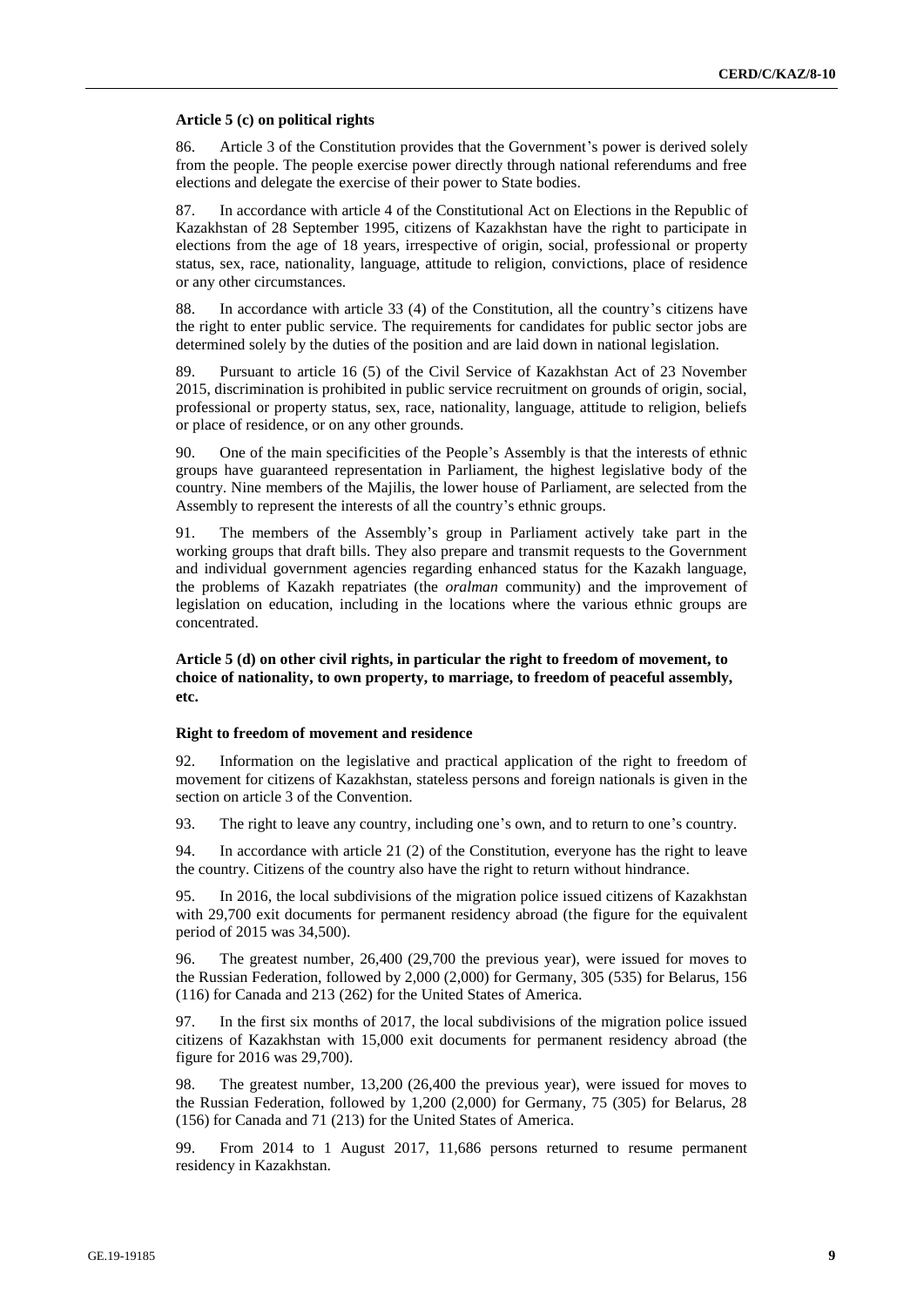100. In the first half of 2017, the number of persons with refugee status in Kazakhstan was 596 (135 families, including single adults and children). Most refugees were registered in the city of Almaty (370 persons, 91 families), South Kazakhstan Province (176 persons, 34 families), Almaty Province (48 persons, 9 families) and Zhambyl Province (2 persons). Among persons with refugee status, 280 were women and 316 were men. They were citizens of Afghanistan (568 persons), Uzbekistan (10), the Syrian Arab Republic (10), China (3) and other countries (5).

101. The ethnic composition of the refugee population was as follows: 314 Tajiks, 86 Pashtuns, 139 Hazaras, 21 Uzbeks, 11 Arabs, 8 Turks and 17 members of other ethnic groups. Of these persons, 56 had a higher education, 18 had a specialist secondary education and 264 had a secondary education; 67 had received no education. Among the refugees, 131 were school-age children and 60 were children under the age of 5.

102. In 2017, 154 persons applied to the migration service for refugee status. Refugee status was granted to 2 of these persons and 41 applications are under consideration. The refugee status commission refused to grant refugee status to 87 persons on the grounds set forth in the Refugees Act of 4 December 2009.

103. The work of the government agencies addressing the refugee issue is based on the 1951 Convention relating to the Status of Refugees, the Refugees Act of 4 December 2009, the Act on the Legal Status of Aliens of 19 June 1995 and other laws and regulations. The Refugees Act entered into force in 2010. It stipulates the criteria and the procedure for obtaining refugee status, guarantees protection for asylum seekers and refugees and sets out their fundamental rights and obligations in Kazakhstan. The procedure for submitting and registering applications for refugee status has been specified in law and the deadline for the competent authorities to decide whether to grant refugee status has been extended to three months from the date of registration of applications.

104. The Refugees Act guarantees freedom of employment and enterprise, access to health services and other rights and freedoms for which provision is made by the country's Constitution, its legislation and the international treaties it has ratified.

105. In accordance with the rules of international law and recommendations of the Office of the United Nations High Commissioner for Refugees, special provisions have been made for refugee children, and refugee travel documents are issued. The issuance of Convention travel documents allows refugees to move both within and outside the country.

#### **Right to nationality**

106. Under article 10 of the Constitution, the country's citizenship is acquired and lost in accordance with the Citizenship Act of 20 December 1991 and is identical and equal regardless of the basis on which it was acquired. Citizens may under no circumstances be deprived of nationality or denied the right to change their nationality and may not be exiled from Kazakhstan. Kazakhstan does not recognize its citizens as nationals of another State.

107. The Citizenship Act was amended in 2016, following terrorist incidents in a number of regions of Kazakhstan and an increasing participation by its citizens, as members of terrorist organizations, in hostilities in Middle Eastern countries.

108. Specifically, under an Act of 22 December 2016 that amended various laws relating to extremism and terrorism, the Citizenship Act was amended in relation to the deprivation and loss of citizenship.

109. Articles 20-1 and 21 of the Citizenship Act were amended:

• Article 20-1. Deprivation of citizenship of Kazakhstan

Deprivation of citizenship of Kazakhstan shall be permitted only by court order for the commission of terrorist offences or of other offences under the relevant articles of the Special Section of the Criminal Code, which cause serious harm to the essential interests of Kazakhstan.

• Article 21. Loss of citizenship

Citizenship shall be lost: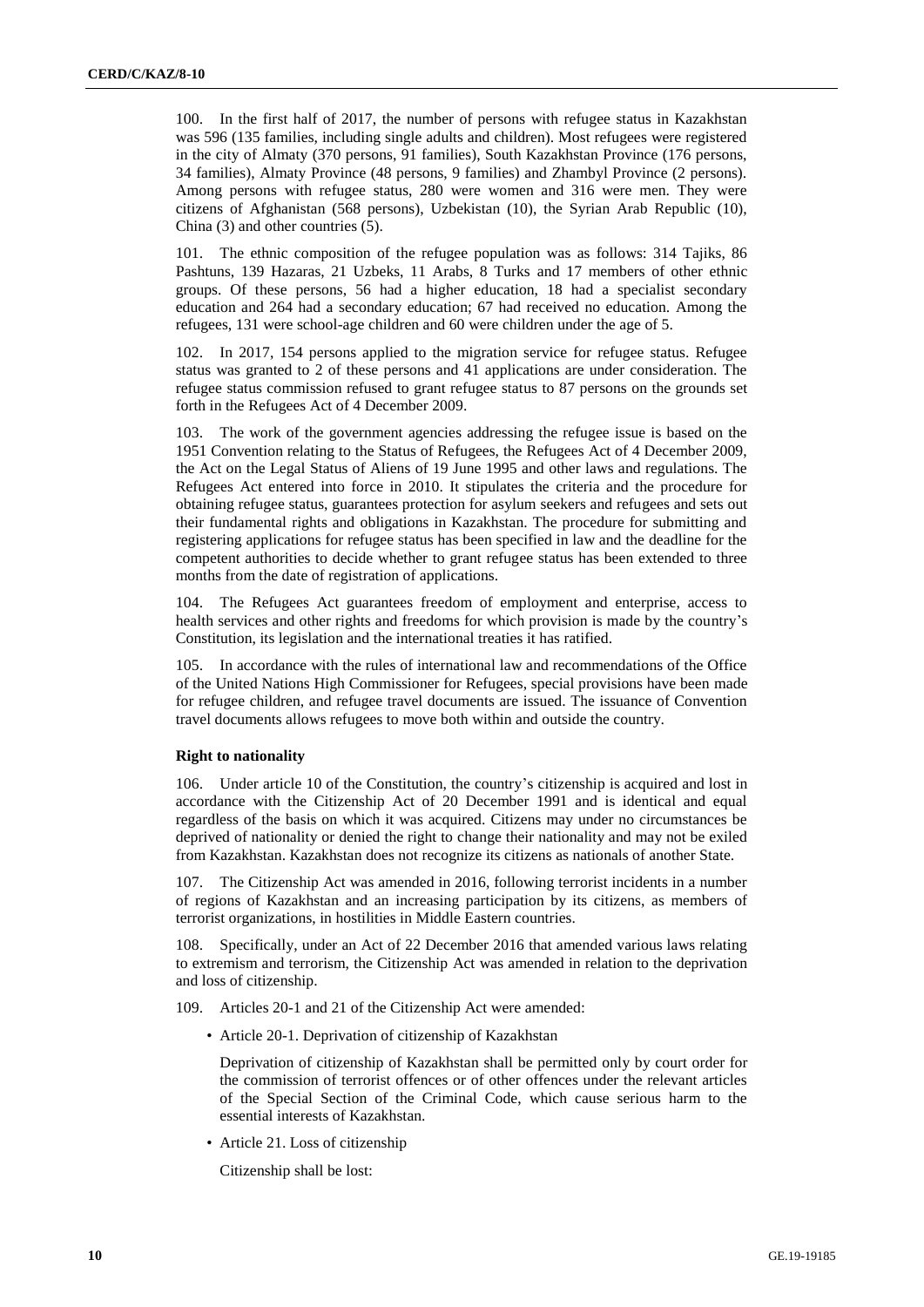(8) Following participation by the holder in foreign armed conflicts or extremist and/or terrorist activities in the territory of a foreign State.

110. In accordance with article 5 of the Citizenship Act, citizens of the country are equal before the law, irrespective of their origin, social or property status, race or ethnicity, sex, education, language, attitude to religion, political or other beliefs, type or nature of occupation, place of residence or any other circumstances.

111. In accordance with article 16 of the of the Citizenship Act, persons with at least five years' continuous legal residence in Kazakhstan or who have been married to a citizen for at least three years may become citizens of Kazakhstan. These citizenship requirements are waived for minors; legally incapacitated persons; persons who have rendered special services to Kazakhstan or who practise one of the professions on a list established by the President of Kazakhstan and meet the corresponding requirements and the family members of such persons; and citizens of former Soviet republics who come to Kazakhstan for the purpose of seeking permanent residence and who have a close family member – either a biological or adopted child, spouse, biological or adoptive parent, sibling or grandparent – who is a citizen, irrespective of how long they have resided in the country.

112. Kazakhstan facilitates the return to its territory of persons who were compelled to leave it during periods of mass repression and forced collectivization or as a result of other inhuman political acts, and of their descendants.

## **Right to marriage and choice of spouse**

113. Family and marital relations are regulated by the Marriage and Family Code of 26 December 2011.

114. The national legislation on marriage and the family is based on the principle of marriage as a voluntary union between spouses. In accordance with article 2 (4) of the Code, the rights of citizens in matters of marriage and family relations may not be restricted based on origin, social, professional or property status, race, ethnicity, language, attitude to religion or on any other grounds.

115. In accordance with articles 9, 10 and 13 of the Code, no marriage may be concluded without the free and full consent of the man and the woman, who must both be of marriageable age.

116. The minimum age of marriage is 18 years for both men and women. The registry office in the place where the marriage is to be registered may lower this age by no more than two years where valid reasons exist, such as a pregnancy or the birth of the couple's child.

117. Marriages are concluded in registry offices or in special State-run wedding registration halls, in the physical presence of the intending spouses, who must give notice to the registry office one month before the wedding.

118. The official registration of a marriage between a citizen of Kazakhstan and a foreign national or stateless person may take place either in a registry office of Kazakhstan, in the usual manner prescribed by national law, or in the diplomatic mission or consulate of the foreign State of which the intending spouse is a citizen.

#### **Right to own property**

119. All citizens of Kazakhstan have the right to own property regardless of their ethnic affiliation.

120. In accordance with article 26 (1) of the Constitution, citizens may privately own any legally obtained property. In accordance with article 26 (2), no one may be deprived of his or her property, except by court order. In exceptional circumstances provided for by law, compulsory acquisition of property for public use is possible in exchange for full compensation. Property rights are guaranteed by the State. There are no legislative provisions that would give preferential or other special rights to the members of certain ethnic groups over others in matters of property relations.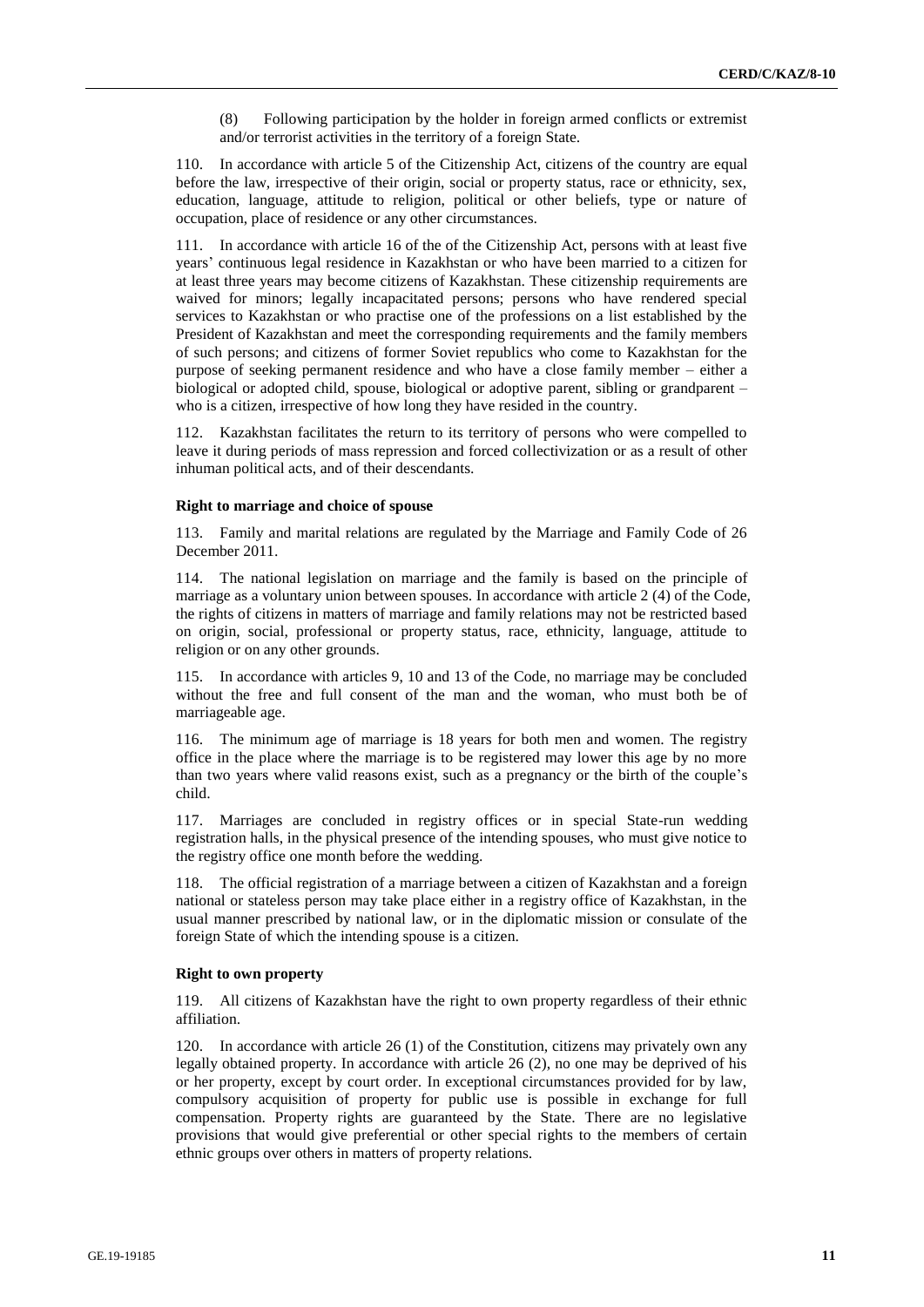121. The legislation in force governing the registration of real property rights does not contain any restrictions or disqualification rules for the registration of real property rights on any grounds.

122. Foreigners have a specific legal position when it comes to the acquisition of real property.

123. In accordance with article 3 of the Civil Code of 27 December 1994, foreign nationals, foreign legal entities and stateless persons have the same rights and obligations under civil law as Kazakh citizens and legal entities, unless specific laws provide otherwise.

124. Article 9 of the Act on the Legal Status of Aliens stipulates that foreigners who reside permanently in Kazakhstan have the same rights and obligations as citizens in respect of housing.

125. Foreigners in Kazakhstan may own their own homes (except foreigners who are temporary residents) and other property, have copyright over works of science, literature and art, discoveries and inventions, technical innovations and industrial designs, and enjoy other property and personal non-property rights, except in cases established by national law.

126. In view of the above, foreign nationals who are temporarily resident in Kazakhstan are not entitled to own their own apartment or house. This restriction does not, however, apply to foreigners who are permanent residents.

127. Furthermore, article 252 (1) of the Civil Code provides that if, on grounds permissible under the law, a person is in possession of property that cannot legally belong to him or her, the property in question must be transferred by the owner within one year of the acquisition of the title, unless another period is stipulated by law. If the property is not transferred by the owner within the specified period, it is subject to forced transferral by court order and the owner is compensated for the value of the property, less the costs of the transferral.

128. For this reason, the rights of foreigners to inherited real property are registered by the judicial authorities, and if the foreign citizen cannot legally acquire the property, it must be transferred within a year of acquisition of the title.

#### **Right to inherit**

129. In accordance with article 26 (2) of the Constitution, the right to inherit is guaranteed by law. Article 14 of the Civil Code of 27 December 1994 guarantees the right of all citizens to own property, including foreign currency, both within and outside Kazakhstan, to inherit and bequeath property, to move freely within Kazakhstan and choose their place of residence, to freely leave and return to the country, to engage in any legal activity, to establish legal entities alone or together with other citizens or legal entities, to conclude any legal contract and take on its obligations, to hold intellectual property rights for inventions, works of science, art and literature and other results of intellectual labour, and to seek compensation for material and moral prejudice.

130. Legal assistance for cases of inheritance involving foreign nationals is provided in accordance with international law, article 5 (1) of the Convention on Legal Assistance and Legal Relations in Civil, Family and Criminal Matters of 7 October 2002 (the Chisinau Convention) and the Convention on Legal Assistance and Legal Relations in Civil, Family and Criminal Matters of 22 January 1993.

131. The competent judicial authorities of the contracting parties communicate through their central, regional and other agencies to provide legal assistance, unless the Convention stipulates otherwise.

132. In accordance with article 16 (2) of the Chisinau Convention, when the judicial authorities of a requesting contracting party receive property claims in civil, family or criminal cases, the judicial authorities of the contracting parties provide reciprocal assistance to determine the place and type of employment and income, including funds held in bank accounts, of the persons residing in their territory who are the subject of such claims.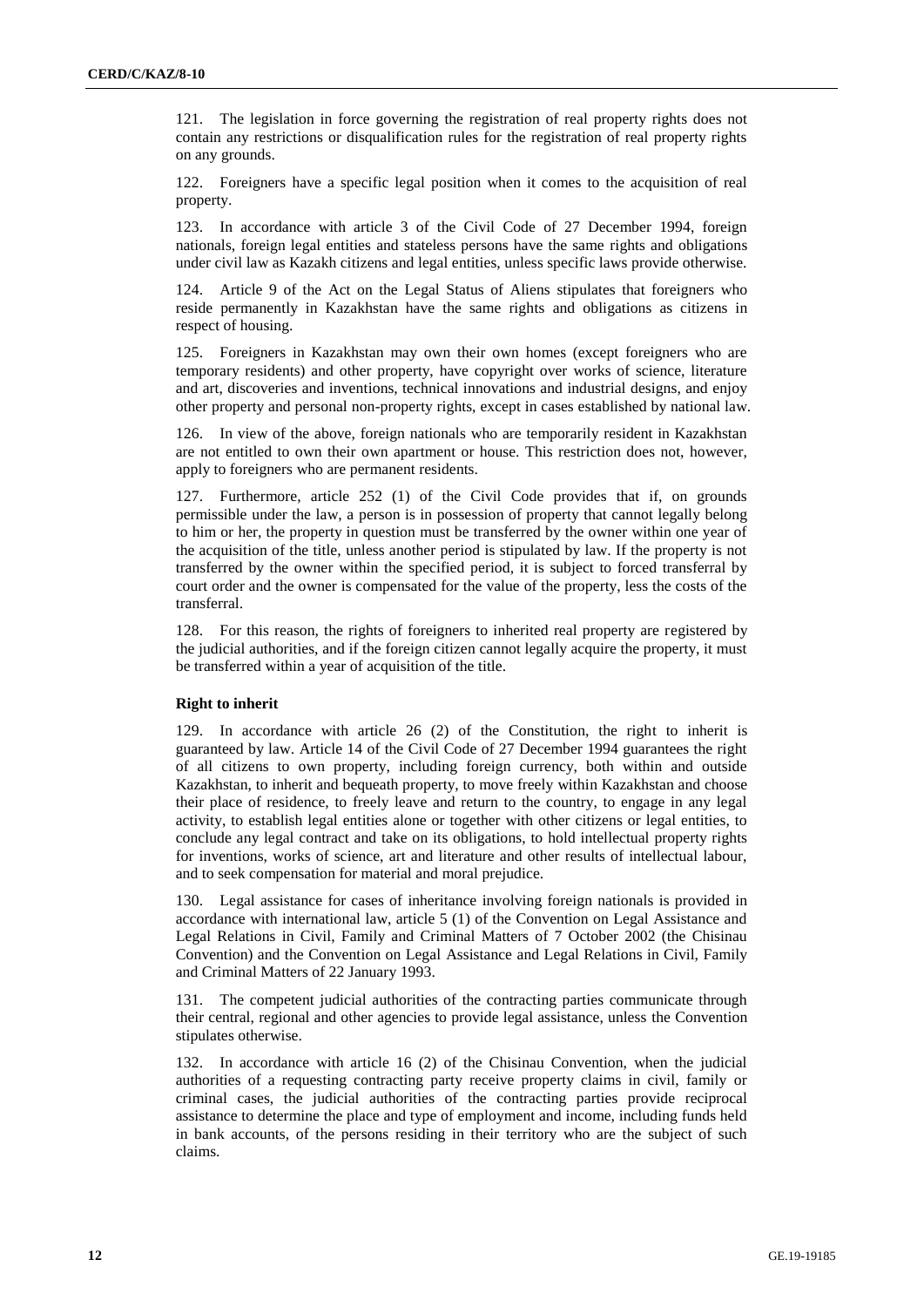133. In addition, cooperation in the provision of legal assistance in civil, family and criminal matters is ensured on the basis of international treaties with other States ratified by Kazakhstan.

134. The statistics show that 171,162 certificates of succession were issued in 2016 and 78,902 in the first half of 2017.

### **Right to freedom of thought, conscience and religion**

135. Freedom of conscience is guaranteed under article 22 of the Constitution. Article 3 of the Act on Religious Activity and Religious Associations provides that religious associations and citizens of Kazakhstan, foreign nationals and stateless persons are equal before the law regardless of their attitude to religion. Pursuant to article 3 (5) of the Act, it is prohibited to prevent lawful religious activity, violate the civil rights of natural persons based on their attitude to religion, insult a person's religious sensitivities or desecrate the venerated objects, buildings or places of any religion.

136. The main religions in Kazakhstan by number of followers are currently Islam and Christianity. Islam is mainly practised by Turkic and Caucasian peoples and by Tajiks. Approximately one third of the population is Christian.

137. As at the third quarter of 2018, the country had 3,720 registered religious entities, representing 18 faiths: 2,592 Muslim; 339 Orthodox; 86 Catholic; 591 Protestant; 60 Jehovah's Witnesses; 26 New Apostolic Church; 8 International Society for Krishna Consciousness; 7 Jewish; 6 Baha'i; 2 Buddhist; 2 Church of Jesus Christ of Latter-day Saints (Mormons); and 1 Unification Church.

138. In total, the country has 3,502 functioning places of worship, including 2,592 mosques, 301 Orthodox churches, 110 Catholic churches, 407 Protestant churches, 54 Jehovah's Witnesses Kingdom Halls, 26 New Apostolic Church buildings, 6 synagogues, 3 Baha'i Houses of Worship, 2 International Society for Krishna Consciousness temples and 1 Buddhist temple.

139. There are 554 officially registered missionaries, of whom 435 are foreign nationals and 119 are citizens of Kazakhstan.

140. The country's public authorities systematically explain the procedures for registering religious associations and missionaries. For this purpose, the competent authorities regularly hold meetings with the leaders of the Spiritual Administration of Muslims of Kazakhstan, the Orthodox and Roman Catholic churches, the Jewish community, Protestant associations and other religious groups.

141. Support is provided for civil society organizations and in that context concerted efforts are made to prevent religious extremism and terrorism. Items on combating religious extremism and promoting interfaith dialogue and harmony in society are published in the media.

142. The Ministry of Information and Social Development has a Council on Relations with Religious Associations, which includes the leaders of all religious associations. The provincial administrations have similar councils, which operate as forums for dialogue.

143. To promote global dialogue between religions and cultures, expand international humanitarian cooperation and prevent the exploitation of religious feeling to escalate conflicts and hostilities, Kazakhstan initiated the Congress of Leaders of World and Traditional Religions, which has been held in the capital once every three years since 2003. A Council of Religious Leaders was established under the auspices of the Congress. Its work is focused on further strengthening mutual understanding and cooperation between representatives of different religions and on refining the conceptual foundations of the Congress's platform for dialogue. The Congress has met three times since 2003.

144. Leaders and prominent representatives of Islam, Christianity, Judaism, Hinduism, Buddhism and other religions have taken part in the Congress, which is held in Astana. The Congress's platform for dialogue provides a venue for a rich and substantial debate on spiritual convergence between religious communities; it also adopts joint statements addressed to individuals, peoples and governments.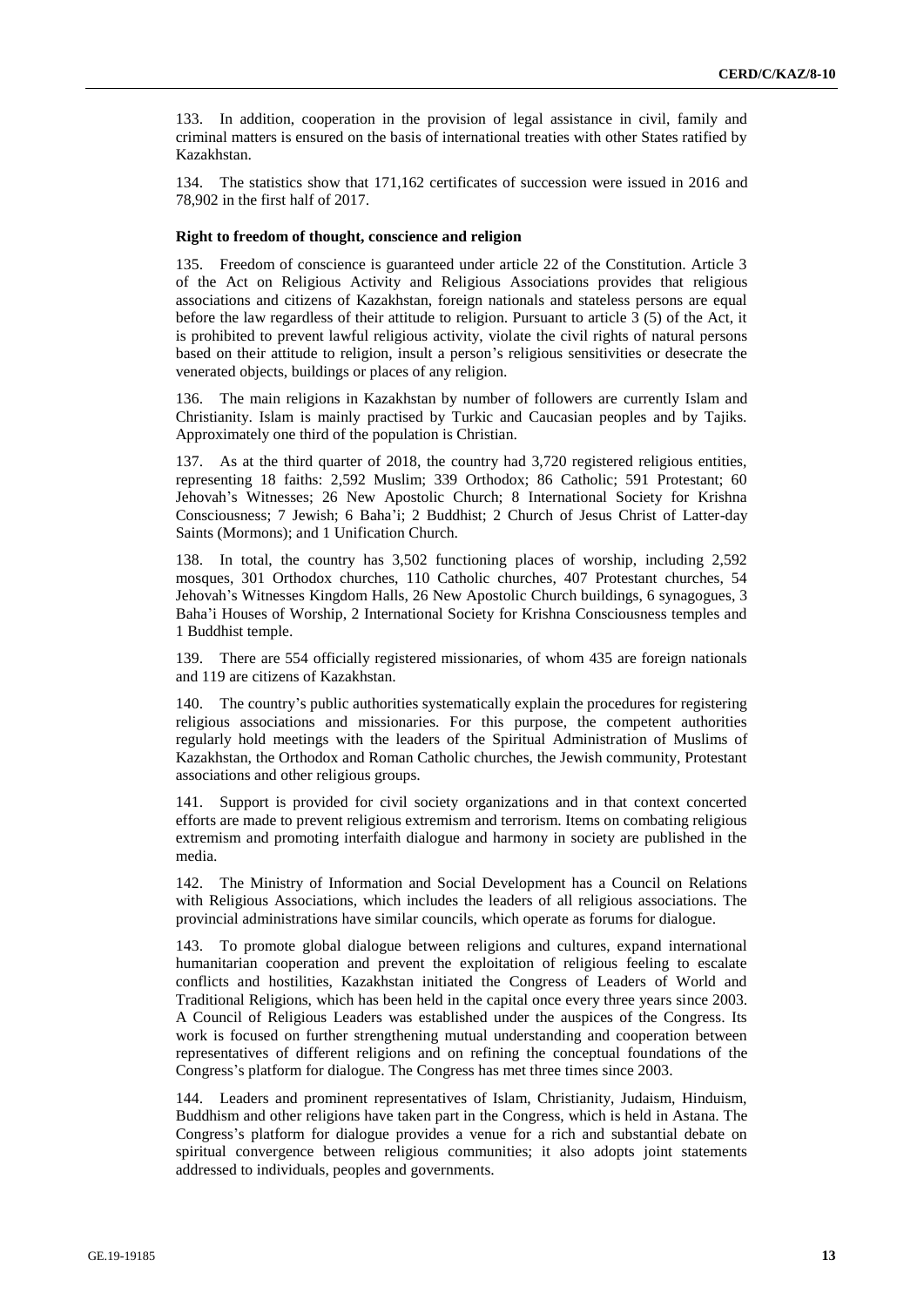145. The Astana forum works in cooperation with United Nations specialized agencies and international dialogue platforms such as the United Nations Alliance of Civilizations and the Baku international religious forum.

#### **Right to freedom of opinion and expression**

146. Freedom of speech and expression are guaranteed under article 20 of the Constitution. Everyone has the right to receive and impart information in any manner not prohibited by national law. Restrictions are placed on information that constitutes a State secret. A list of such information is set forth in the State Secrets Act of 15 March 1999.

147. In addition, article 20 of the Constitution prohibits, propaganda and agitation inciting the violent overthrow of the constitutional order, violations of the integrity of the country, the undermining of national security, war, social, racial, ethnic, religious, class or tribal supremacy, or a cult of brutality and violence.

148. The Media Act of 23 July 1999 regulates relations in the media sector and provides State guarantees of media freedom in accordance with the Constitution.

149. The existence of a free media is one of the key conditions and indicators for the development of a free, democratic country governed by the rule of law. As at mid-2018, 2,995 media outlets (2,897 in 2017), 30 per cent of which were State-owned, were operating in the country. Of these media outlets, 2,591 were print periodicals, 112 were television channels, 65 were radio stations and 227 were news agencies and online publications.

150. Kazakhstan has 52 ethnic publications printed in 11 languages of the country's ethnic groups. The largest newspapers of the ethnocultural associations receive government support (*Ukrainski Novini*, *Deutsche Allgemeine Zeitung*, *Koryo Ilbo*, *Uighur Avazi*, *Vatan*, *Ak Bars* and *Ahiska*).

#### **Right to freedom of peaceful assembly and association**

151. In accordance with article 32 of the Constitution, citizens of Kazakhstan have the right to peaceful and unarmed assembly and to hold assemblies, rallies, demonstrations, marches and pickets. The exercise of this right may be restricted by law in the interests of national security, public order, public health or the protection of the rights or freedoms of others.

152. The freedom of peaceful assembly in Kazakhstan is legally regulated through application of the Act on the Procedure for Organizing and Holding Peaceful Assemblies, Rallies, Marches, Pickets and Demonstrations, of 17 March 1995.

153. The Act is intended to enable citizens to enjoy their constitutional rights and freedoms and to ensure public safety and order when such events are held in streets, squares and other public places. In the management of protests, focus is placed on upholding law and order and quickly pinpointing the causes and sources of the protest to find legal ways and means of resolving them. In the event of unauthorized protests, the procuratorial authorities immediately take measures to explain the applicable law and prosecute the perpetrators in accordance with the law, including by imposing administrative penalties in accordance with the procedure established in article 488 of the Code of Administrative Offences of 5 July 2014.

154. Article 488 of the Code of Administrative Offences and article 400 of the Criminal Code of 3 July 2014 contain penalties for violation of the law on the procedure for organizing and holding peaceful assemblies, rallies, marches, pickets and demonstrations. The penalties range from fines to administrative detention of up to 10 days.

155. The right to freedom of peaceful assembly is universal for all citizens of Kazakhstan, regardless of their racial, ethnic, linguistic, social, class, tribal or other affiliation.

156. In accordance with article 23 of the Constitution, citizens of Kazakhstan have the right to freedom of association. Article 5 of the Constitution recognizes the ideological and political pluralism of the country. Voluntary associations are equal before the law. Citizens of Kazakhstan are guaranteed the right to freedom of association regardless of their racial, ethnic, linguistic, social, class, tribal or other affiliation.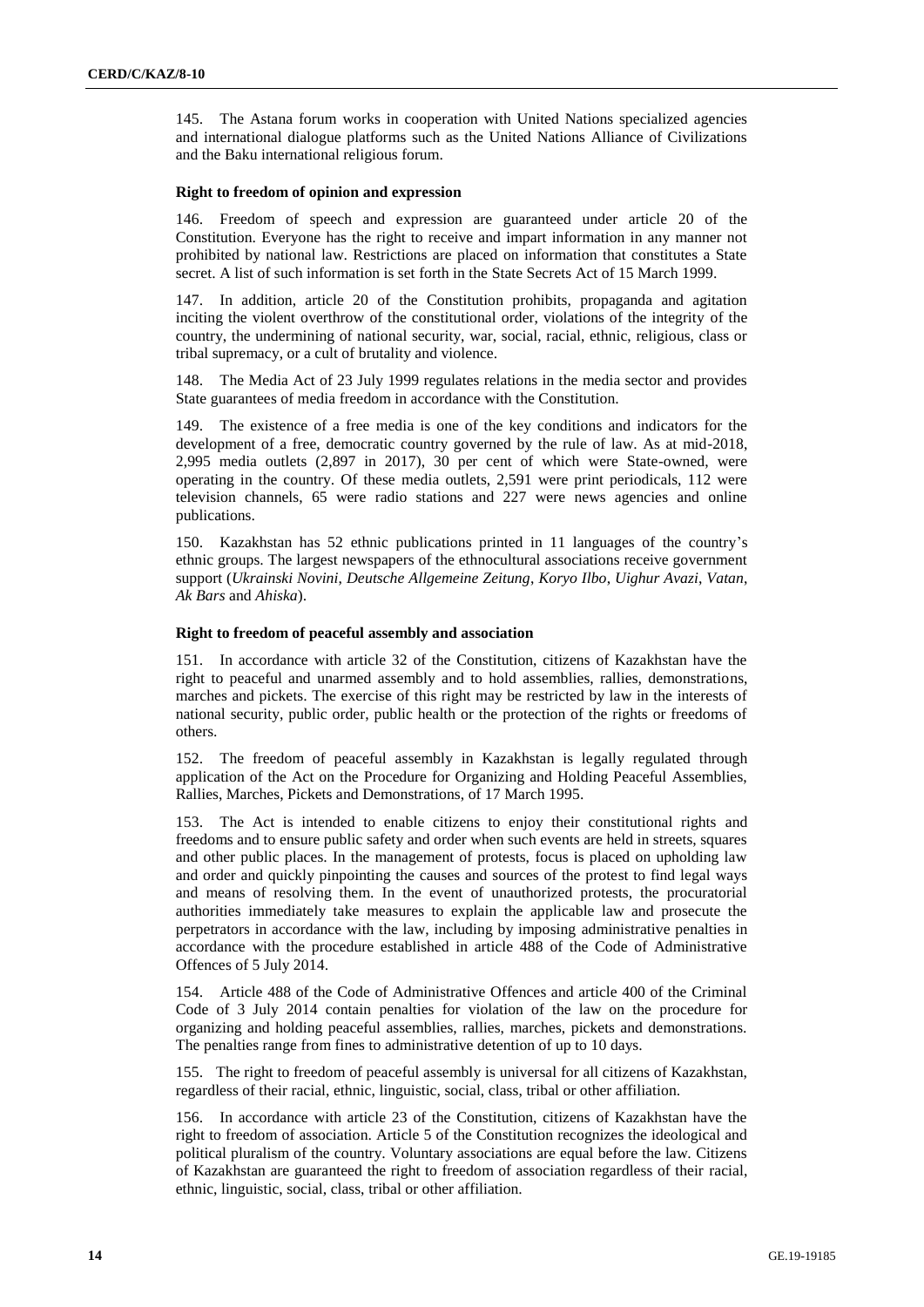157. The Voluntary Associations Act of 31 May 1996 and the Non-Profit Organizations Act of 16 January 2001 govern matters relating to the exercise by citizens of Kazakhstan of their right to freedom of association.

158. As at 1 January 2017, Kazakhstan had 18,517 registered non-profit organizations, of which 11 per cent were involved in support for youth policy and children's initiatives, 9 per cent in support for socially disadvantaged groups, 7 per cent in education, information, sport and culture, 7 per cent in protecting the rights and legitimate interests of citizens and organizations, 7 per cent in protecting public health and promoting a healthy lifestyle, 4 per cent in gender policy, 3 per cent in culture and art, 3 per cent in fostering social harmony and national unity, 3 per cent in helping orphans and children from large or single-parent families, 2 per cent in preserving historical and cultural heritage, 1 per cent in tackling demographic issues and 1 per cent in environmental protection.

159. The country has approximately 1,000 ethnocultural associations (of which 29 operate nationwide) and 135 Sunday schools run by these associations, which teach the native languages of more than 30 ethnic groups.

160. The Assembly of People of Kazakhstan, or People's Assembly, brings together the ethnocultural associations in a single civil society organization. In order to build the institutional capacity of the Assembly, an expert advisory board has been established, made up of scholars, experts and leaders of the top research organizations.

161. An official depository for the Assembly has been opened at the National Academic Library. The Assembly also has a web portal.

162. The national government agency Qoǵamdyq kelisim organizes expert advisory, informational and analytical assistance for the work of the Assembly, supports ethnocultural associations, holds public social, political, cultural and academic events that contribute to fulfilment of the Assembly's aims and objectives and monitors inter-ethnic and interfaith relations, etc. Similar institutions operate at regional level for the provincial authorities, with their activities carried out from the friendship houses.

163. In their new format, the regional friendship houses have incorporated all the multifaceted work on inter-ethnic relations carried out by ethnocultural associations and have been transformed into multifunctional resource centres for them. Their priority area of work is the preservation of cultural, linguistic, religious and ethnic diversity among the population.

164. In 2015, a policy framework for development of the People's Assembly (up to 2025) and the related plan of action were adopted by presidential decree; also adopted were a number of other laws and regulations intended to strengthen unity and inter-ethnic harmony, including a policy framework for the development of the friendship houses associated with the People's Assembly.

165. Pursuant to another presidential decree of 2015, Gratitude Day is now celebrated on 1 March to mark the day that the People's Assembly was founded. Its main aim is to strengthen the unity of the people of Kazakhstan and to preserve inter-ethnic and social harmony.

# **Article 5 (e) on economic, social and cultural rights, in particular the right to work, the right to form trade unions, the right to housing, public health, education, participation in cultural life, etc.**

166. Kazakhstan guarantees that workers may form and join trade unions on a voluntary basis. This provision is regulated by the Constitution, the Trade Union Act of 27 July 2014, the International Labour Organization (ILO) Freedom of Association and Protection of the Right to Organise Convention, 1948 (No. 87) and the ILO Right to Organise and Collective Bargaining Convention, 1949 (No. 98).

167. All citizens of Kazakhstan have the right to form and join trade unions, as well as the right to conclude individual and collective agreements, regardless of their racial, ethnic, social, linguistic, class, tribal or other affiliation.

168. For active cooperation between State entities and non-profit organizations in the protection of workers' rights, the State has established a national trilateral commission on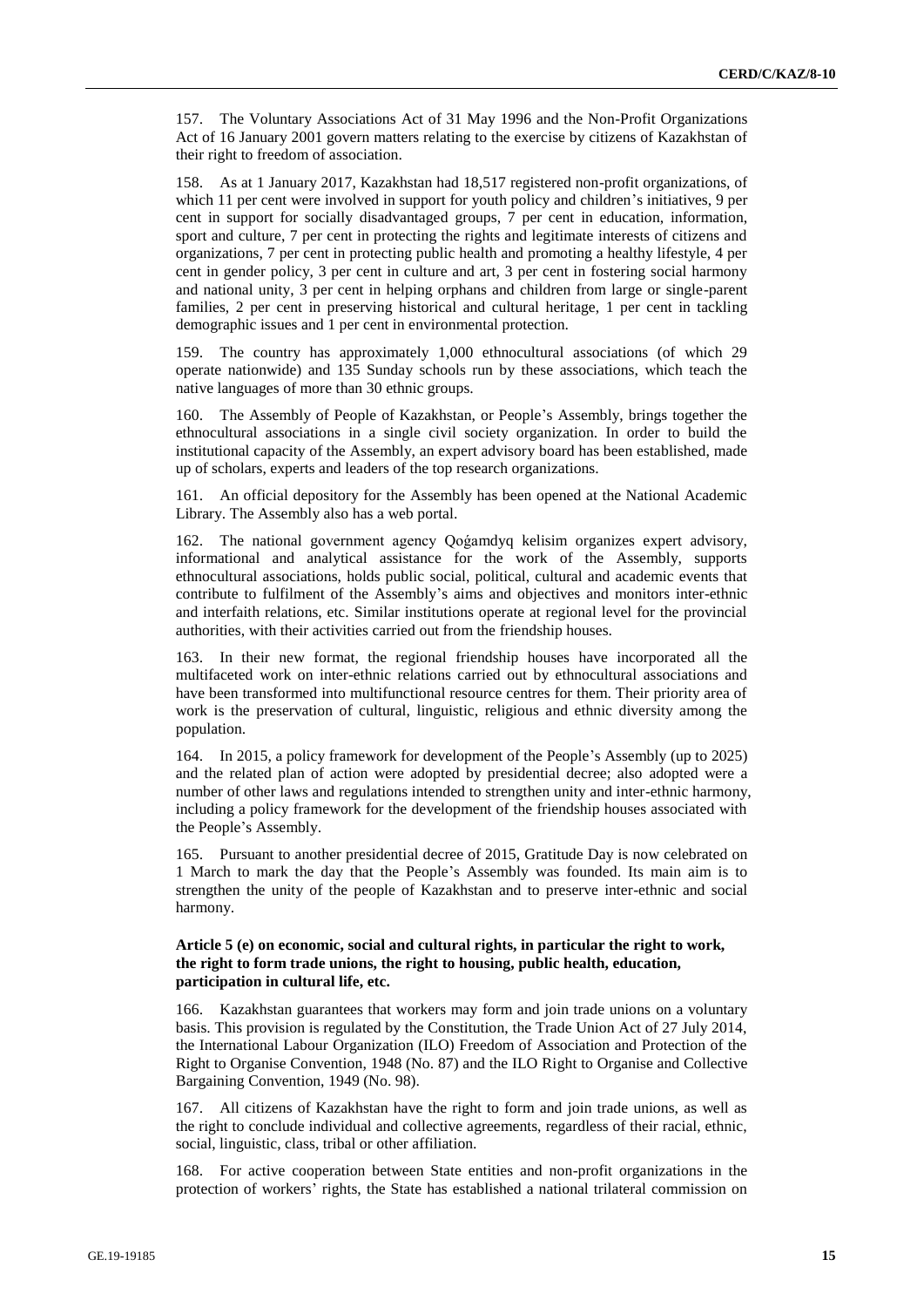social partnership and the regulation of social and labour relations, led by the Deputy Prime Minister of Kazakhstan.

169. The Federation of Trade Unions of Kazakhstan encompasses 18 sectoral trade unions and 16 regional trade union associations. The total number of trade union members is more than 2 million. The Kazakhstan Confederation of Labour includes 12 sectoral trade unions and 3 regional trade union associations, with a total of 650,000 members. The Amanat trade union association, which has nine subsidiaries in nine of the country's regions, was registered in May 2017.

170. Trade unions are formed for the purpose of consolidating and promoting legal safeguards and protecting the social, economic and labour rights and interests of trade union members.

171. Respect for human rights, adequate living conditions and favourable conditions of work, the improvement of employment opportunities and increased economic stability are all basic elements of social justice, which trade unions strive to achieve for all workers. To achieve their goals, trade unions set the following priorities: upholding the constitutional right of citizens to remuneration without discrimination of any kind; eliminating poverty; preventing violations of national legislation at foreign companies or discrimination against local workers and professionals; upholding the constitutional right of citizens to social protection from unemployment; drawing the attention of the authorities to women's issues and providing comprehensive support to the work of women's non-governmental organizations and commissions; instituting equitable relations between employers and employees based on legal standards; and fighting for fair pensions.

172. One of the most important functions of trade unions is their participation in social partnership and the work of the national trilateral commission on social partnership and the regulation of social and labour relations, which includes representatives of the Government, employers and workers. Through collective bargaining, trade unions conclude sectoral and wage agreements with the competent public authorities and employers' organizations. All the provincial trade union associations conclude regional agreements with the local authorities and employers' organizations.

173. Pursuant to article 28 of the Constitution, citizens of Kazakhstan are guaranteed a minimum wage and pension and old-age, illness, disability, survivors' and other social security benefits. This right is universal for all citizens, irrespective of racial or ethnic origin.

174. As at 1 April 2018, 509,200 persons were receiving disability benefits, 170,000 were receiving survivors' benefits and 1,000 were receiving old-age benefits.

175. The levels of social benefits depend on the minimum subsistence level, the category and cause of disability and the number of dependents and cause of death of a breadwinner.

176. Since the subsistence level increases every year, the levels of benefits increase accordingly.

177. On 1 January 2018, following a review of the calculation of the subsistence level, the level was increased by 16 per cent compared to 2017, which led to a corresponding increase in the level of social benefits.

178. Moreover, under the Mandatory Social Insurance Act of 25 April 2003, citizens have the right to receive payments when social risks occur: disability, unemployment, loss of a breadwinner or loss of income in connection with pregnancy and childbirth or the adoption of a newborn baby and childcare for children under the age of 1 year. In the first quarter of 2018, 4.9 million persons were enrolled in the mandatory social insurance system. As at 1 April 2018, the total amount of payments made since the introduction of the mandatory social insurance system stood at 949 billion tenge; in March 2018, payments amounting to 14,786,000 tenge were made to 347,124 recipients.

#### **Right to work**

179. In accordance with the Constitution and national legislation, all forms and manifestations of discrimination in labour and employment are prohibited in Kazakhstan. Everyone has the right to freedom of employment and a free choice of occupation and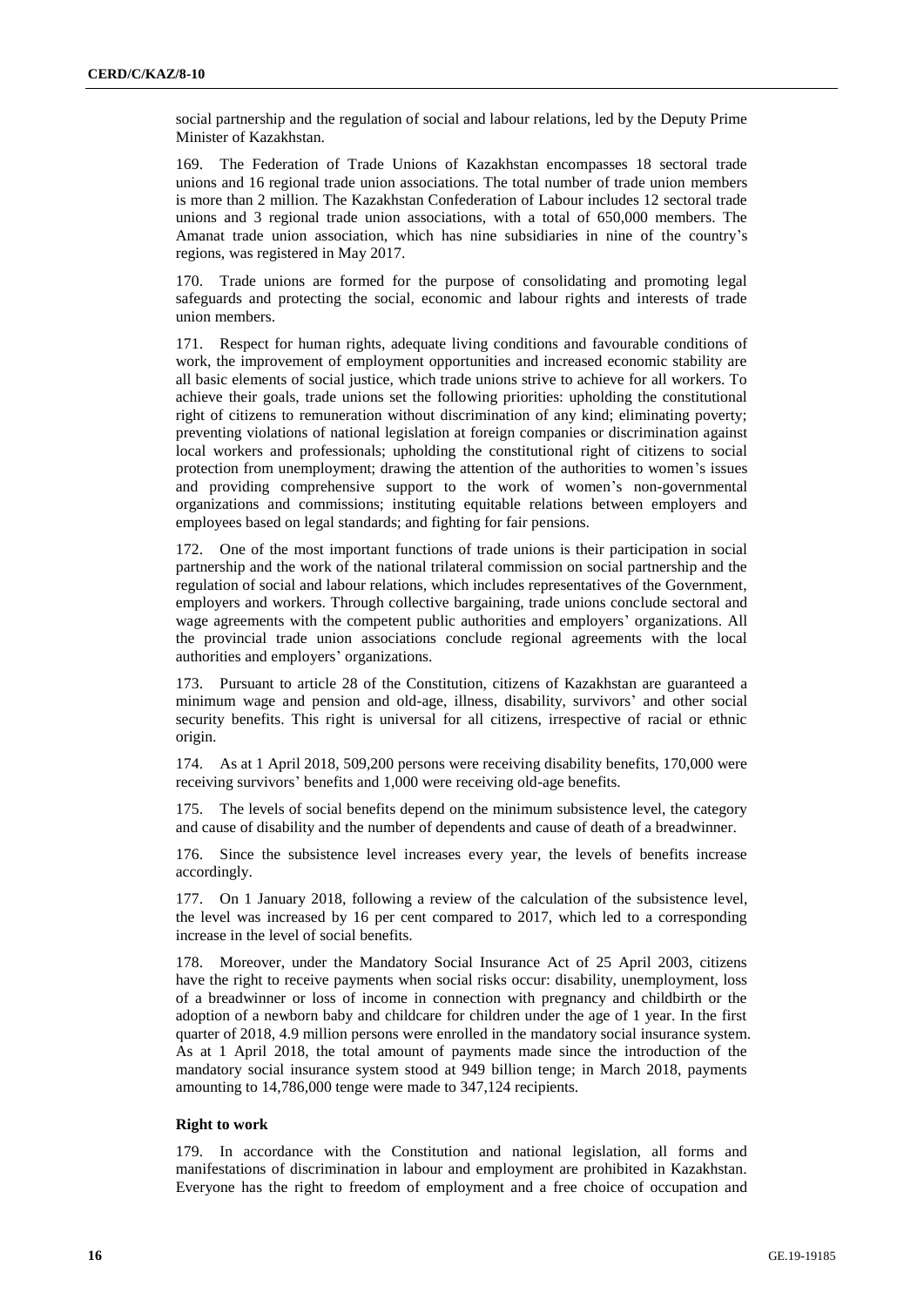profession. Everyone has the right to safe and healthy working conditions and remuneration without discrimination of any kind and the right to social protection against unemployment.

180. Article 6 of the Labour Code of 23 November 2015 prohibits discrimination in the workplace. Under this rule, everyone has equal opportunities to exercise their labour rights and freedoms. No one may be subjected to any form of discrimination in the exercise of their labour rights on grounds of origin, social, professional or property status, sex, race, ethnicity, language, attitude to religion, beliefs, place of residence, age or disability status, or membership of voluntary associations. Distinctions, exclusions, preferences and restrictions that are established in accordance with the law for specific occupations or based on the special concern of the State for persons requiring greater social and legal protection do not constitute discrimination. Persons who consider that they have been subjected to discrimination at work are entitled to submit complaints to the courts or to other bodies, in accordance with a procedure established by law.

181. This provision is fully compatible with the Constitution, article 14 (2) of which states that no one may be subjected to any discrimination on grounds of origin, social, professional or property status, sex, race, ethnicity, language, attitude to religion, beliefs or place of residence, or on any other grounds.

182. Moreover, by Order No. 102 of 28 April 2017, the Minister of Labour and Social Protection approved the composition of an expert group to analyse the application of labour legislation with a view to developing proposals to amend the Labour Code.

183. Within the expert group, the inclusion of skin colour as a prohibited ground of discrimination is being discussed with representatives of government agencies and national employers' and workers' organizations.

184. In accordance with the applicable legislation, citizens of Kazakhstan and foreign nationals and stateless persons permanently residing in Kazakhstan have equal rights to pensions and social security benefits, including social insurance.

185. Under the Mandatory Social Insurance Act of 25 April 2003, employees, individual entrepreneurs (sole traders), persons engaged in private practice, physical persons who make single consolidated payments under article 774 of the Code on Taxes and Other Obligatory Payments to the Budget (Tax Code) and foreign nationals and stateless persons permanently residing in Kazakhstan who carry out an income-generating activity in the country, except persons over the age specified in article 11 (1) of the Pensions Act, are subject to mandatory social insurance.

186. Thus, migrant workers engaged in temporary employment in the country and members of their families are not subject to mandatory social insurance, unless international treaties provide otherwise.

## **Right to housing**

187. Matters related to housing in Kazakhstan are governed by the Housing Act of 16 April 1997, the Civil Code and other legislation promulgated pursuant to the Code. In Kazakhstan, citizens have a guaranteed right to housing. Affordable housing is provided from public housing stock to those groups who are defined as needy, under rules set forth in the Constitution (art. 25 (2)).

188. In accordance with article 71 (1) of the Housing Act, the local executive bodies of districts, cities with the status of a province, cities of special national status and the capital draw up a register of local citizens who are eligible for housing from municipal housing stocks or private housing leased by the local authorities. In accordance with article 74 of the Act, housing from municipal housing stocks or from private housing leased by the local authorities is provided to citizens on the register in the order that they submitted their duly documented applications.

189. The citizens on such lists have equal rights. In the absence of specific provisions to the contrary in the Housing Act, for example for persons with disabilities and veterans of the Great Patriotic War, no one listed for the right to housing from municipal housing stocks or private housing leased by the local authorities is given priority over others, for instance on the basis of racial, ethnic, linguistic, class or tribal affiliation.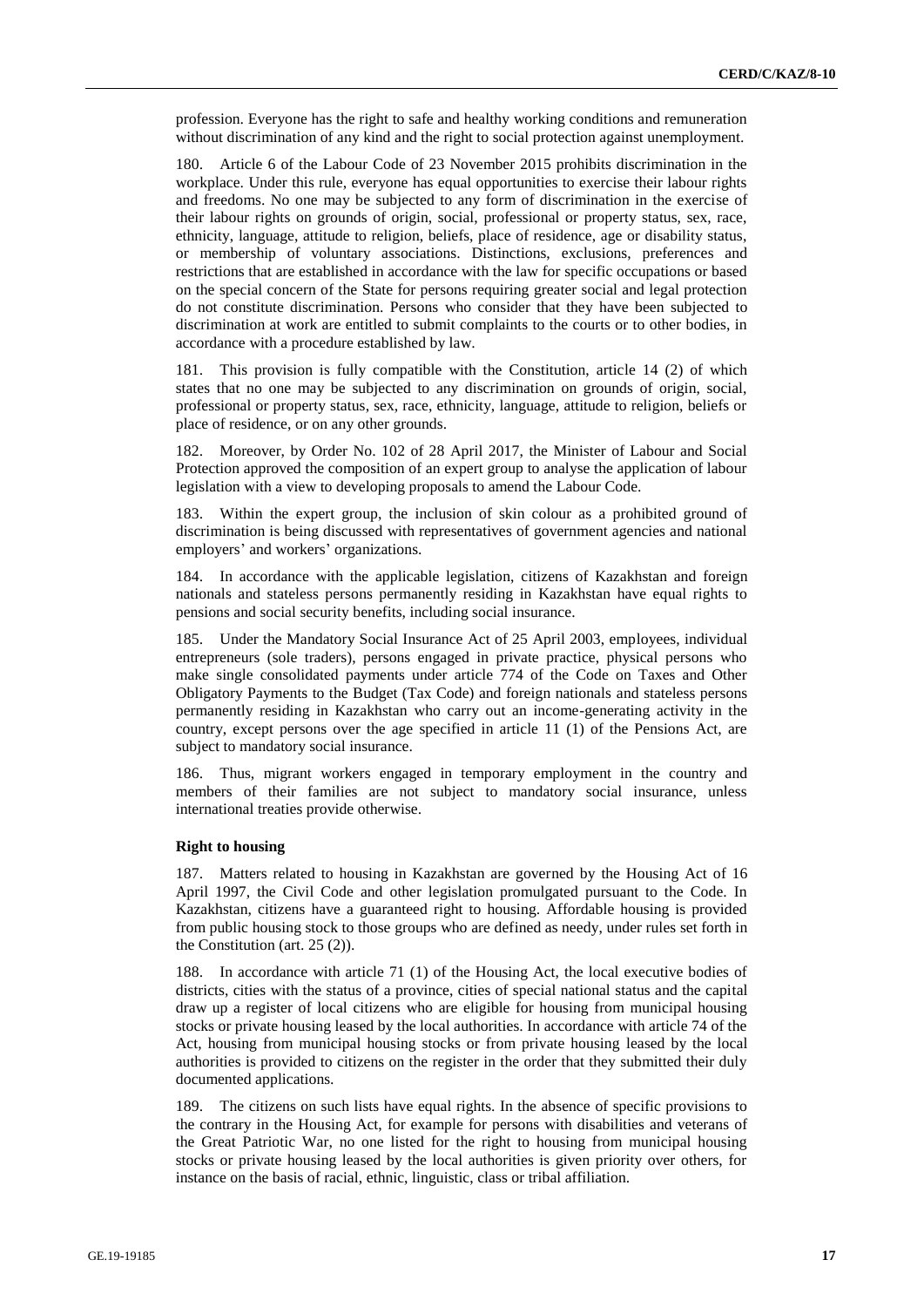#### **Right to public health, medical care, social security and social services**

190. Citizens of Kazakhstan have the right to social security and social services, regardless of racial or ethnic affiliation, in accordance with the procedures established by national legislation.

191. Under article 29 of the Constitution, all citizens have the right to health and to receive a guaranteed level of free medical care as stipulated by law, as well as paid-for medical care at public and private treatment facilities and from private medical practitioners.

192. In accordance with article 87 of the Code on Public Health and the Health-Care System of 18 September 2009, the State guarantees that citizens of the country have the right to health, a guaranteed level of free medical care, equal access to health care, accessible, high-quality, effective and safe medicines and measures to prevent disease and promote a healthy lifestyle and diet.

193. States parties undertake to adopt effective measures in the fields of education, culture and information, with a view to combating prejudices which lead to racial discrimination and to promoting understanding, tolerance and friendship among nations and racial or ethnical groups, as well as to propagating the purposes and principles of the Charter of the United Nations, the Universal Declaration of Human Rights, the United Nations Declaration on the Elimination of All Forms of Racial Discrimination, the education programme of the High Commissioner on National Minorities of the Organization for Security and Cooperation in Europe (OSCE) and this Convention.

194. In addition to the annual plans of action approved at sessions of the People's Assembly, a strategy is also implemented with the strategic aims of creating a tolerant linguistic environment as a unifying factor for the people of Kazakhstan and for the further strengthening of statehood, national unity and society, for the stable development of the nation.

195. The Kazakh model of inter-ethnic tolerance continues to be improved based on interaction between government agencies, ethnocultural associations and civil society organizations. Funds are provided from the State budget to support children in the Kazakh diaspora abroad (for example, through the provision of textbooks on the Kazakh language and the literature and the history of Kazakhstan, or by means of rest and recuperation at the Baldauren national educational and health centre), for ethnic theatres, Sunday schools and ethnolinguistic centres and to implement a public information policy on inter-ethnic relations, to publish relevant literature, to monitor the situation of different ethnicities and faiths and to carry out research on current problems.

196. In the area of linguistic policy, a seminar was held in February 2016 in Astana with OSCE support, to report on the implementation of the road map for the development of multilingual education in Kazakhstan for the period 2010–2015.

197. From 10 to 16 July 2016, a delegation from Kazakhstan attended a regional summer school on multilingual and multicultural education for integration, held in Cholpon-Ata, Kyrgyzstan as part of the Central Asia Education Programme of the OSCE office of the High Commissioner on National Minorities. The event included a dialogue between the various States on integration and education for national minorities in Central Asia.

198. The main aims of the summer school are to develop further bilateral and multilateral cooperation between the countries of the region with the following aims: to improve education for national minorities and integration, to build the expertise of participating countries in monitoring and evaluating multilingual education, and to share experience and provide advice on various aspects of multilingual education, including planning, piloting of multilingual programmes, methods of second language teaching and content and language integrated learning, teacher training, further training and professional development; and the design of teaching materials.

199. On 20 and 21 April 2016, the OSCE High Commissioner on National Minorities organized an event dedicated to the twentieth anniversary of the publication of *The Hague Recommendations Regarding the Education Rights of National Minorities*, which included a meeting of the national coordinators of the Central Asia Education Programme, attended by heads of ethnic schools (Uighur, Uzbek and Tajik) from Kazakhstan and employees of the Órleý centre and the Y. Altynsarin National Academy of Education.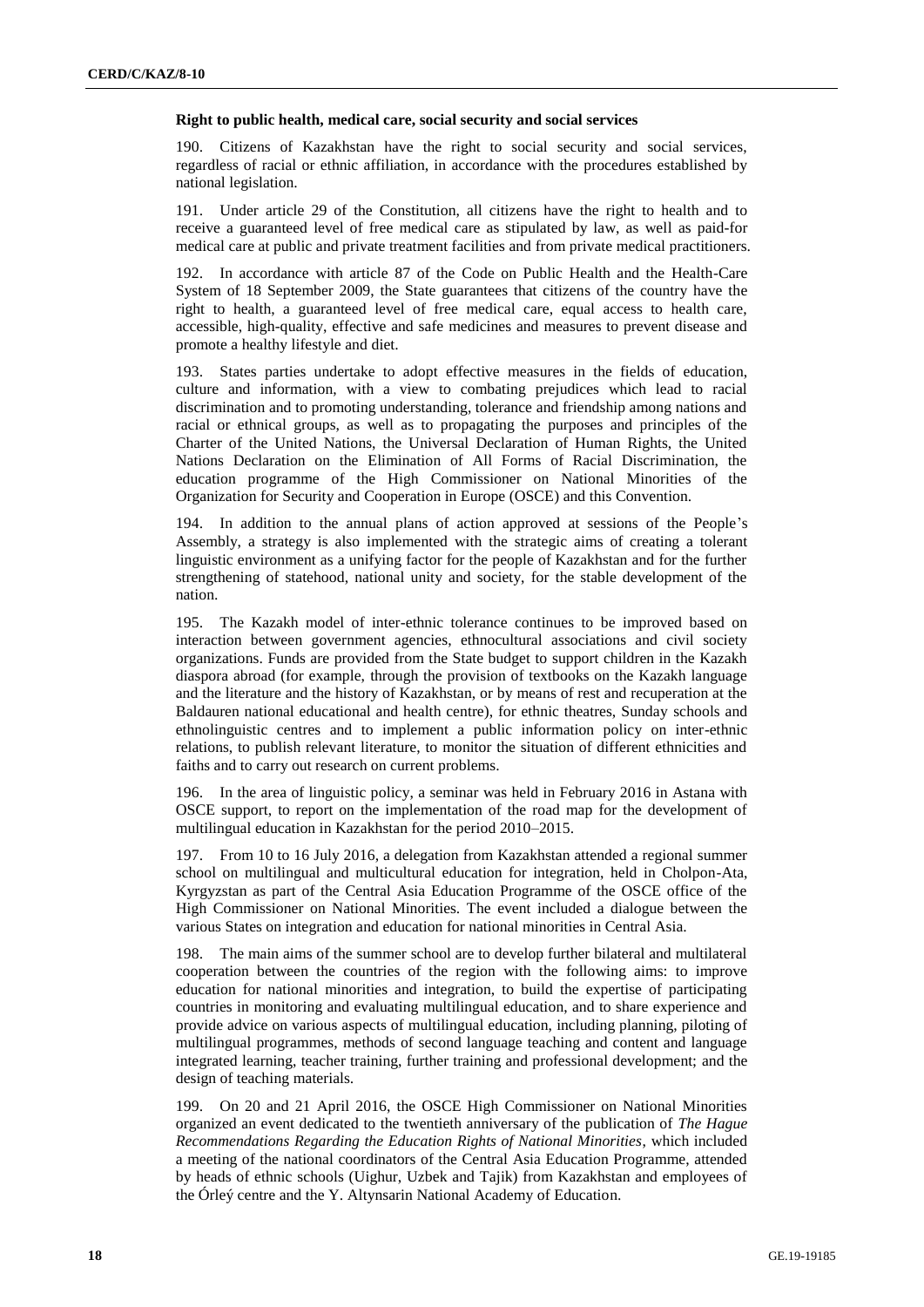200. In May 2017, the second phase of the education programme came to an end. A draft memorandum of cooperation on multilingual and multicultural education in Kazakhstan between the High Commissioner on National Minorities and the Ministry of Education and Science of Kazakhstan has now been prepared. Under the memorandum, it is proposed to continue joint work as part of the third phase of the Central Asia Education Programme.

# **Right to education and training**

201. In accordance with article 30 of the Constitution, all citizens are guaranteed free primary and secondary education at State schools. Primary and secondary education is compulsory. Citizens are also entitled to receive free higher education, on a competitive basis, at a State establishment of higher education. Paid education is dispensed on the basis of and in accordance with a procedure established by law.

202. In accordance with the Constitution, the Education Act of 27 July 2007 and the Languages in Kazakhstan Act of 11 July 1997, the State ensures favourable conditions for the study and development of all the languages of the multi-ethnic people of Kazakhstan. Every ethnic group living in the country has the right to form its own ethnocultural centres and Sunday schools to facilitate the renewal and development of its language, culture, traditions and customs. Article 28 of the Convention on the Rights of the Child, on the right to education, is fulfilled for the children of migrants and members of the *oralman* community, in accordance with the applicable legislation.

#### **Right to equal participation in cultural activities**

203. Citizens of Kazakhstan have the right to equal participation in the cultural life of the country, regardless of their racial, ethnic, linguistic, class, tribal or social affiliation.

204. Ethnic theatres enjoy success in Kazakhstan. Almaty is the only city in the Commonwealth of Independent States to have a national Korean musical theatre, a national Uighur theatre (the K. Kozhamyarov Musical Theatre) and a national German theatre, and there is an Uzbek theatre in Sayram, in South Kazakhstan Province. Kazakhstan currently has a total of 24 State theatres.

205. As at 1 January 2017, there were more than 7,600 public cultural organizations, including 38 national institutions (9 theatres, 7 concert halls, 3 libraries, 6 museums, 9 historical and cultural museums and heritage sites, 1 film production company and 3 other institutions).

206. The country has 87 ethnolinguistic centres that teach the traditions, customs and languages of 25 ethnic groups concentrated in the regions. They are provided with teaching materials, historical literature and language lab equipment, enabling users to familiarize themselves with the culture and traditions of the people, participate in festivals and days of culture of the ethnic groups and study literature, history, music and visual arts.

207. In 2014, a national framework for cultural policy was approved by presidential decree. The framework for cultural policy was developed with the aim of implementing the President's message to the people of 17 January 2014, entitled "The Kazakh journey 2050: A shared goal, shared interests and a shared future". The dominant strategy in the new cultural policy is "Máńgilik El", the national idea put forward by the Head of State in order to bring the Kazakh people closer to their rich cultural heritage and cultural potential.

# **Article 5 (f) on the right of access to any place or service intended for use by the general public: transport, hotels, restaurants, cafes, theatres and parks**

208. Kazakhstan guarantees the right of access to any place or service intended for use by the general public. The Constitution guarantees the rights of citizens to move freely within the country and to choose their place of residence. In accordance with article 21 (1) of the Constitution, all persons who are legally present in Kazakhstan have the right to move freely within its territory.

209. Moreover, the Criminal Code of 3 July 2014 provides criminal liability for incitement to inter-ethnic hatred, and also for discrimination on the grounds of sex, race, language or social, ethnic, class, tribal or other origin.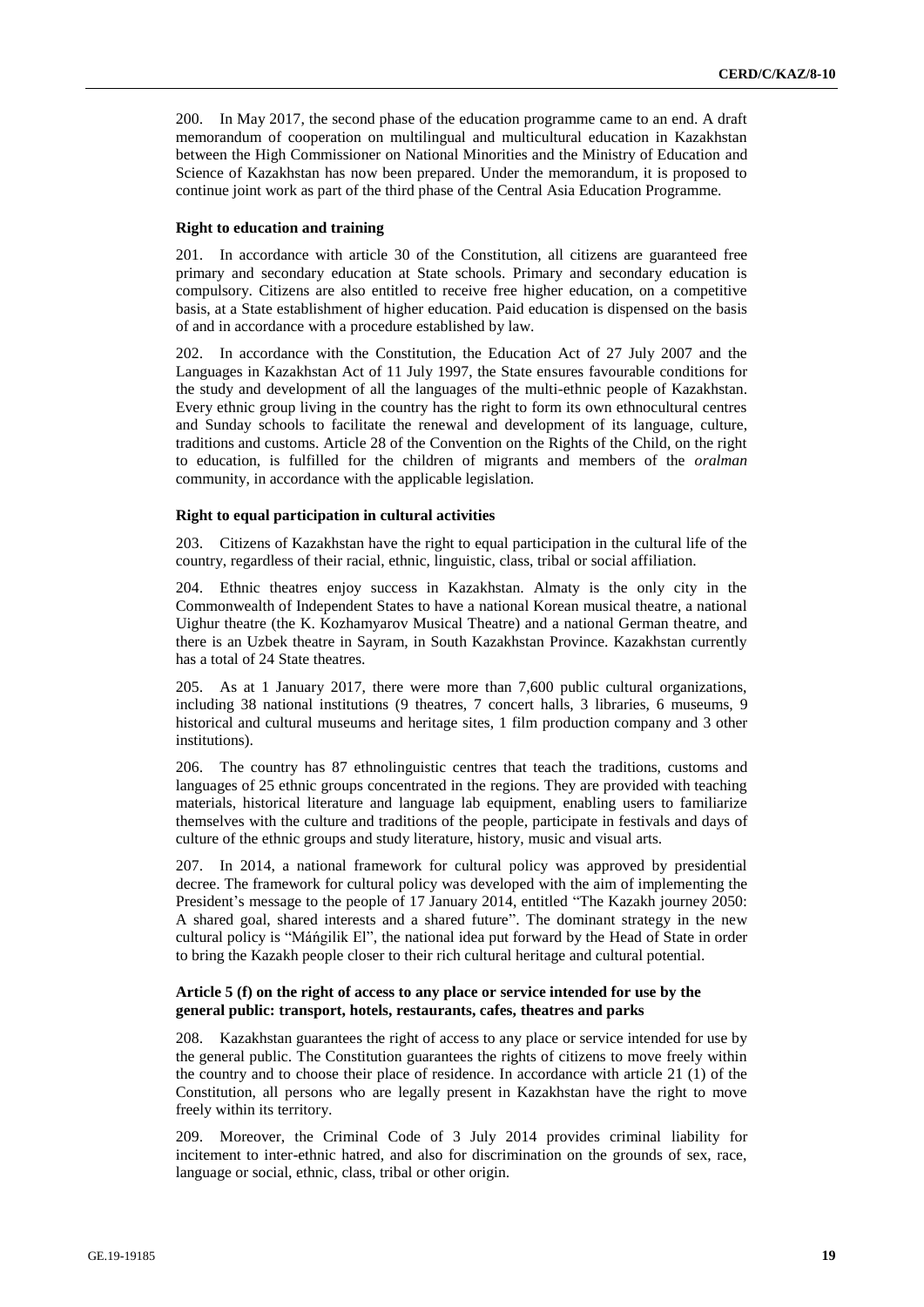# **Legislative, institutional and other measures taken by government agencies to give effect to article 6 of the Convention**

The information is included in section 2, on criminal and administrative liability for the incitement of ethnic hatred.

#### **Legislative, institutional and other measures taken by government agencies to give effect to article 7 of the Convention**

211. The State works constantly to develop interreligious, inter-ethnic and intercultural dialogue, improve the national legislation, create the conditions and mechanisms needed to uphold the rights of ethnic groups and implement the substantive provisions of the Convention.

212. The Centre for the Study of Inter-Ethnic and Interfaith Relations in the Central Asian Region of the Academy of Public Administration under the Office of the President performs research and analysis in support of the State's policy regarding ethnicity.

213. The inter-ethnic and interfaith situation is continuously monitored in order to counteract negative trends in inter-ethnic relations.

214. During the reporting period, the media coverage of inter-ethnic and interfaith relations at the national and regional levels was in compliance with the legislation and with ethical standards and principles. The press club of the People's Assembly discusses how to establish a culture conducive to inter-ethnic relations and organizes master classes for ethnic media outlets on setting up and operating web versions of newspapers and on effective blogging.

215. Government agencies have worked to strengthen the Assembly's role in coordinating the work of all levels of government and of civil society organizations to reinforce social harmony and national identity and unity.

216. This work was organized as part of the implementation of area 4, Identity and Unity, of the National Plan entitled "100 Concrete Steps: A Modern State for All". Under this area, the Assembly of People of Kazakhstan Act was amended in 2015. The Assembly's goal of strengthening the unity of the people of Kazakhstan was enshrined in the Act.

217. A new concept has been introduced in the application of public law: public policy on social harmony and national unity.

218. As part of the strengthening of the People's Assembly, new institutions and mechanisms have been established for its work and the way all of its structures function has been updated.

219. The organizational structure and operational mechanisms of the Assembly are fully in place, in the form of the Qoǵamdyq kelisim national government agency and the local Qoǵamdyq kelisim agencies attached to the administrations of the cities of Astana and Almaty and the provinces.

220. To ensure cooperation between the People's Assembly and its parliamentary groups in the Majilis and in the local councils (*maslikhats*) in the provinces, on 20 May 2016 a new consultative and advisory body of the People's Assembly was established, the Parliamentarians Board of the Assembly of People of Kazakhstan.

221. It consists of current and former members of the Majilis and prominent representatives of civil society.

222. On the whole, the country now has new vertical and horizontal governance structures to manage inter-ethnic processes.

223. Following implementation of the policy framework, the People's Assembly has taken on new areas of work related to philanthropic activities, mediation and public oversight (work of the social harmony councils).

224. For the first time, philanthropic activities have become a structured public function of the Assembly. Under the Charity Act, adopted on 16 November 2015, the People's Assembly has become the coordinator of such activities in the country.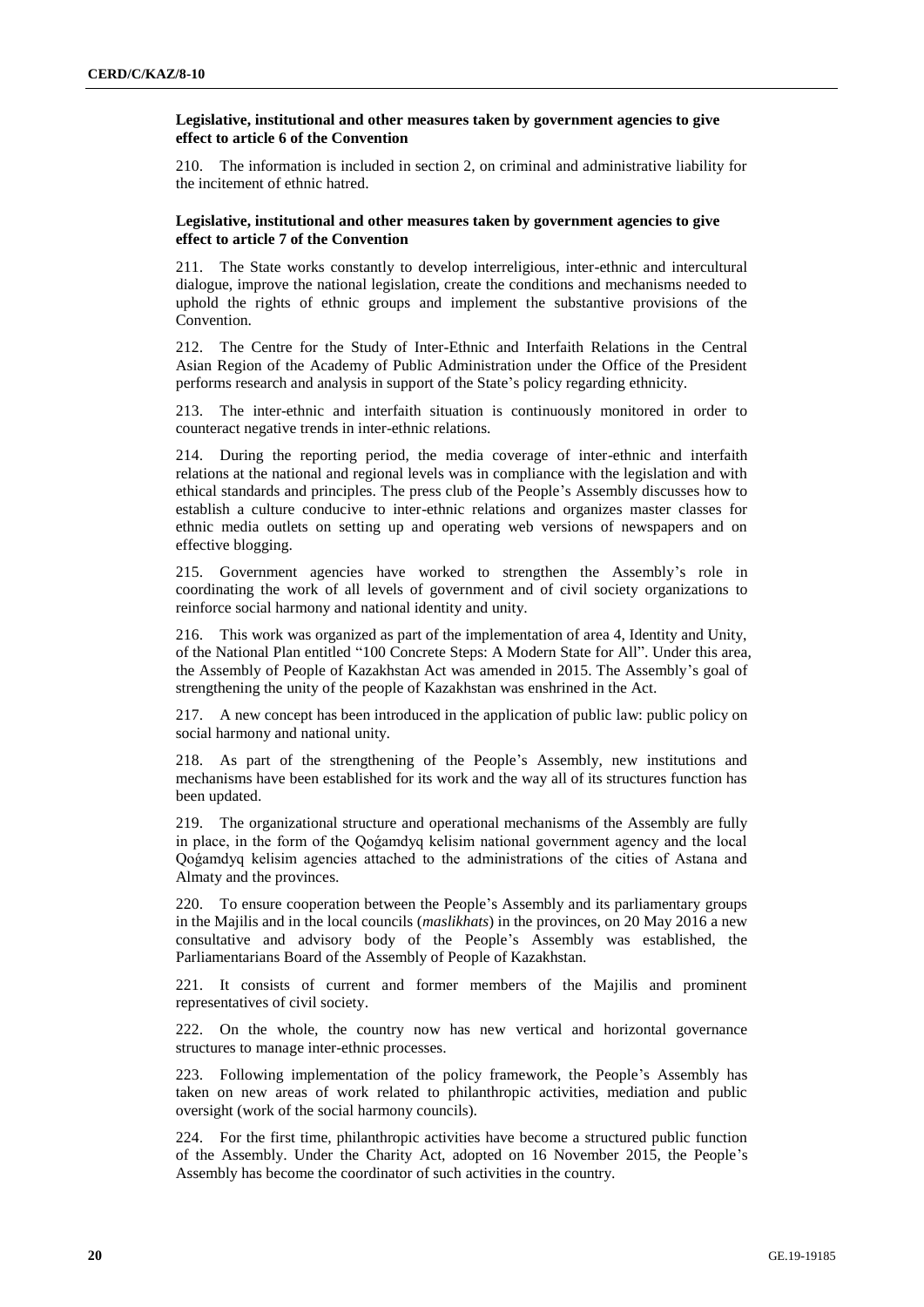225. The Assembly's secretariat develops measures together with relevant government agencies and other organizations to improve incentive mechanisms and establish a system of philanthropy in line with OSCE standards.

226. An inclusive national mediation network under the People's Assembly has been set up and is in operation. It includes the Assembly's social harmony councils and mothers' councils, its expert advisory board, its 16 regional expert advisory groups and its mediation offices within the friendship houses.

227. On 30 June 2016, a memorandum of cooperation was signed between the Supreme Court and the People's Assembly regarding the development of a mediation system and an action plan for implementation of the memorandum was adopted.

228. The memorandum provides for the development of the Assembly's mediation system as a mechanism for the prevention and resolution of social and legal conflicts at the regional level, including in remote communities (districts and villages), and for the promotion of the use of mediation.

229. Language policy in the country is implemented on the basis of the Languages in Kazakhstan Act, in accordance with the State programme for the development and use of languages for the period 2011–2020. The third stage of the State programme was launched in 2017. The programme was amended in line with the Head of State's National Plan, "100 Concrete Steps", to add goals related to developing trilingual teaching models.

230. In 2016, as part of a project to organize training for government employees in order to promote trilingualism, a memorandum of understanding was signed with the Academy of Public Administration under the Office of the President.

231. Under the project, 300 government employees of the central executive bodies took courses in the Kazakh language. In 2017, twice as many government employees were enrolled in Kazakh and English language courses.

232. The country has 87 regional centres that teach Kazakh. The implementation of the language policy is linked to joint work with the regional language administrations and the centres.

233. The main mechanism for implementing public policy on languages is focused not only on developing the Kazakh language, but also on promoting the teaching of Russian and English.

234. From 2014 to 2016, under the State programme, 88 books were published, including study guides, specialized dictionaries, translated classics of world literature, informative and popular science works and children's books. Works in other languages accounted for 24 of these publishing projects.

235. In 2016, the textbook *Qazaq sózi*, which is based on modern Kazakh language teaching methods, was published and widely distributed.

236. To preserve the linguistic capital of the people of Kazakhstan, State funding is provided on an annual basis, along with methodological support, for members of different ethnic groups to study their native languages. Courses in the native languages of 25 ethnic groups have been organized and launched.

237. The proportion of ethnic groups covered by native language and Kazakh courses provided by ethnocultural associations rises every year. In 2016, this indicator stood at 72.7 per cent.

238. To develop the linguistic capital of the people of Kazakhstan, support for native language teaching was provided to approximately 20 ethnic groups in 2014, 22 ethnic groups in 2015 and 24 ethnic groups in 2016.

239. The share of the population proficient in three languages increased from 15 per cent in 2014 and 16 per cent in 2015 to reach 20.5 per cent of the population, including both adults and school students, in 2016. There has been a positive trend in the share of the population that speaks three languages.

240. As part of the plan of action on implementation of the State programme for the period 2017–2019, work is being carried out to improve and standardize teaching methods, develop language learning infrastructure, promote the learning of Kazakh, improve the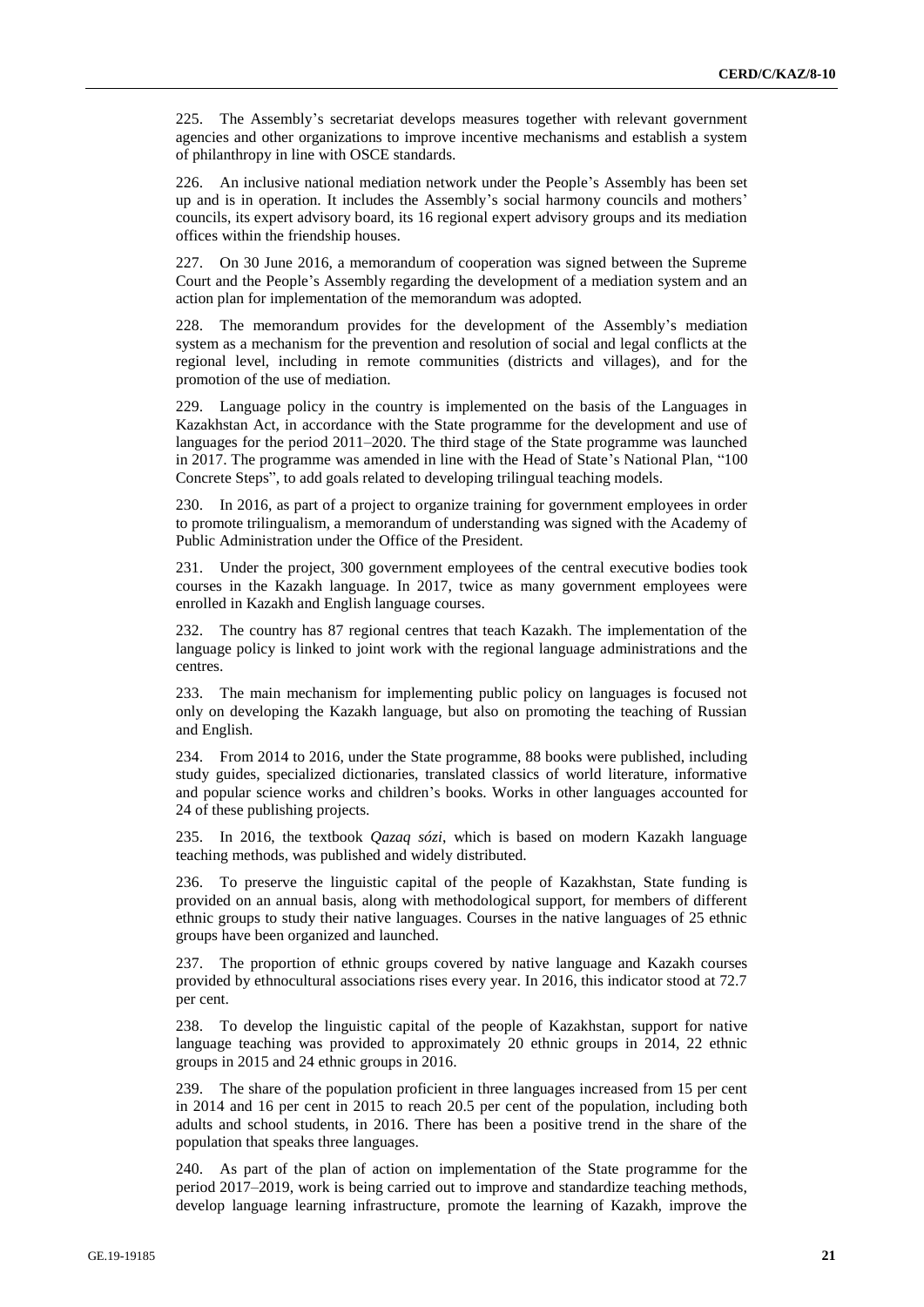linguistic culture, preserve linguistic diversity in Kazakhstan and teach English and other foreign languages.

241. Moreover, since April 2017, more than 600 government employees have been attending language classes as part of the project to organize training for government employees in order to promote trilingualism.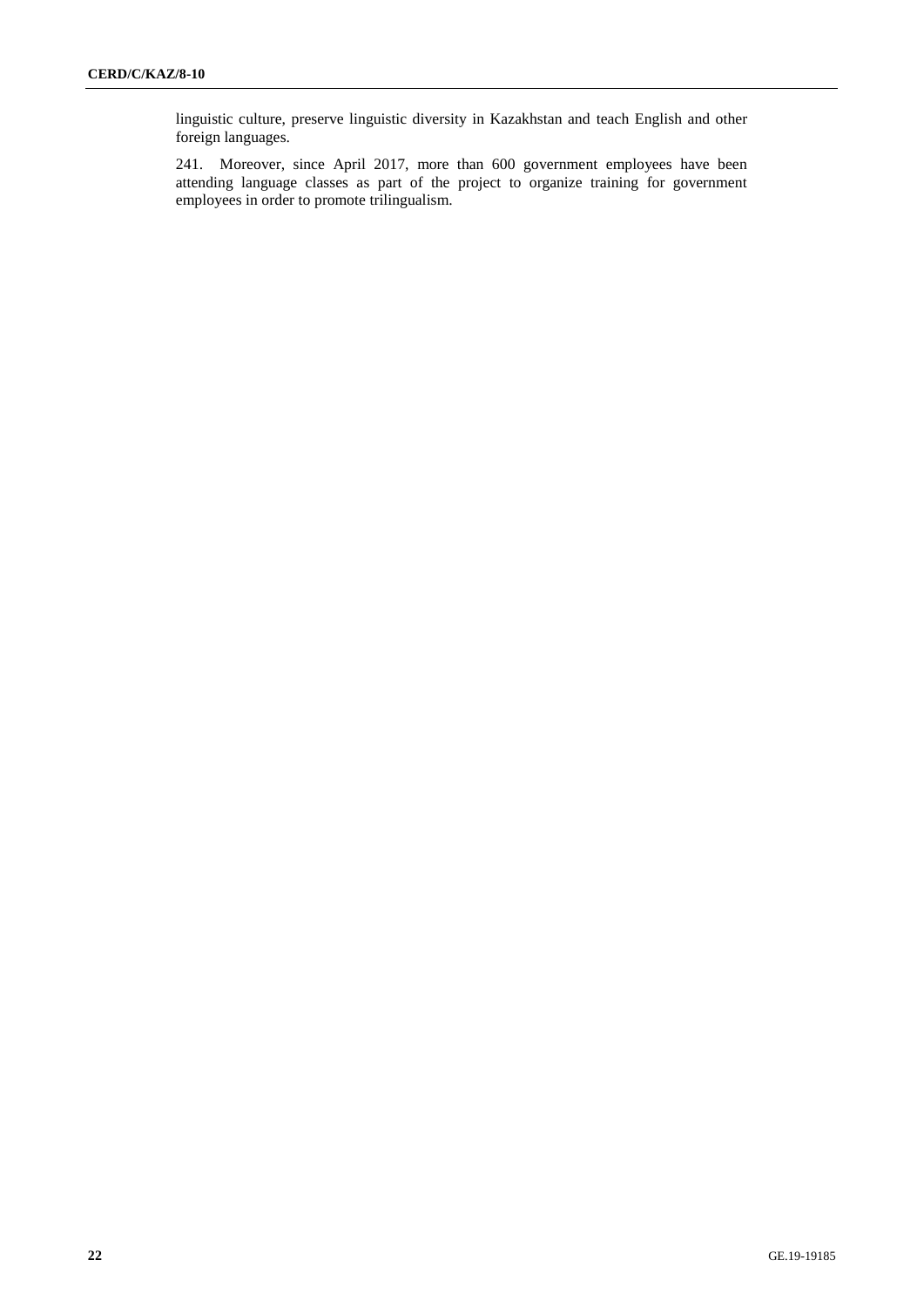# **Annex**

# **Information on the comments and recommendations of the Committee on the Elimination of Racial Discrimination**

**The Committee encourages the State party to continue its efforts to adopt comprehensive anti-discrimination legislation, including a definition of direct and indirect discrimination, as stipulated in article 1 (1) of the Convention, in order to ensure effective access to justice and appropriate remedies for victims of racial discrimination. The Committee requests the State party to disseminate relevant information to the public, in particular to minorities, about what constitutes discrimination and about available legal remedies for persons facing racial discrimination.**

1. The basic international standards and principles in the field of human rights are guaranteed under the Constitution and the Criminal Code of Kazakhstan.

2. The country's legislation is aimed at protecting human rights irrespective of descent or racial, ethnic, social, tribal or other origin, the supreme values being the individual and the life, rights and freedoms of the individual. The national legislation is aimed at protecting individuals and citizens irrespective of their racial or ethnic origin. The legislation in force already contains mechanisms to protect the rights of the ethnic groups living in Kazakhstan.

3. The practical implementation of international treaty norms is regularly shared by means of decisions issued by the oversight chamber of the Supreme Court. In accordance with article 4 of the Constitution, international treaties to which Kazakhstan is party take precedence over national legislation and are directly applicable by the courts. To ensure the proper and consistent application of international treaties by the courts, the Supreme Court adopted a regulatory decision on 10 July 2008 on the application of the provisions of international treaties.

4. In Kazakhstan, equal rights among citizens of all ethnic groups are enshrined in the law and implemented in practice in all spheres of society, and the law provides the basis for tolerant coexistence among all religions and ethnic groups. The national legislation and the international instruments to which Kazakhstan is party stipulate that the rights and freedoms of some individuals may not infringe upon those of others.

5. Any unlawful acts that discriminate on the basis of ethnicity, race, language or relationship to religion are criminal offences punishable by law. Actions intended to undermine the unity of the people of Kazakhstan or to worsen inter-ethnic relations are classified as a threat to national security under the National Security Act of 6 January 2012 and are prohibited. These universally applicable provisions are also set forth in the Constitution, which is the supreme law of the land and is directly applicable nationwide. Article 39 of the Constitution thus stipulates that any acts that may undermine inter-ethnic harmony shall be considered to be unconstitutional. It also provides that restrictions on human and civil rights and freedoms may only be put in place by means of laws, and solely to the extent necessary to protect the constitutional system, preserve public order and protect human rights and freedoms and public health and morals.

6. It is an administrative offence to produce, store, transport or distribute media products containing information aimed at inciting hatred on the basis of social, racial, ethnic, religious, class or tribal distinctions in Kazakhstan and to allow such materials to be published in the media. It is also a criminal offence to violate the equal rights and freedoms of citizens, which reflects the constitutional provision mentioned above on equality and the inadmissibility of direct or indirect limitations on human and civil rights and freedoms on the basis of origin, social, official or property status, sex, race, ethnicity, language, attitude to religion, beliefs or any other circumstances.

7. An effective mechanism has been developed for citizens to file complaints in defence of their rights and interests. It is governed by the country's civil, criminal and administrative legislation.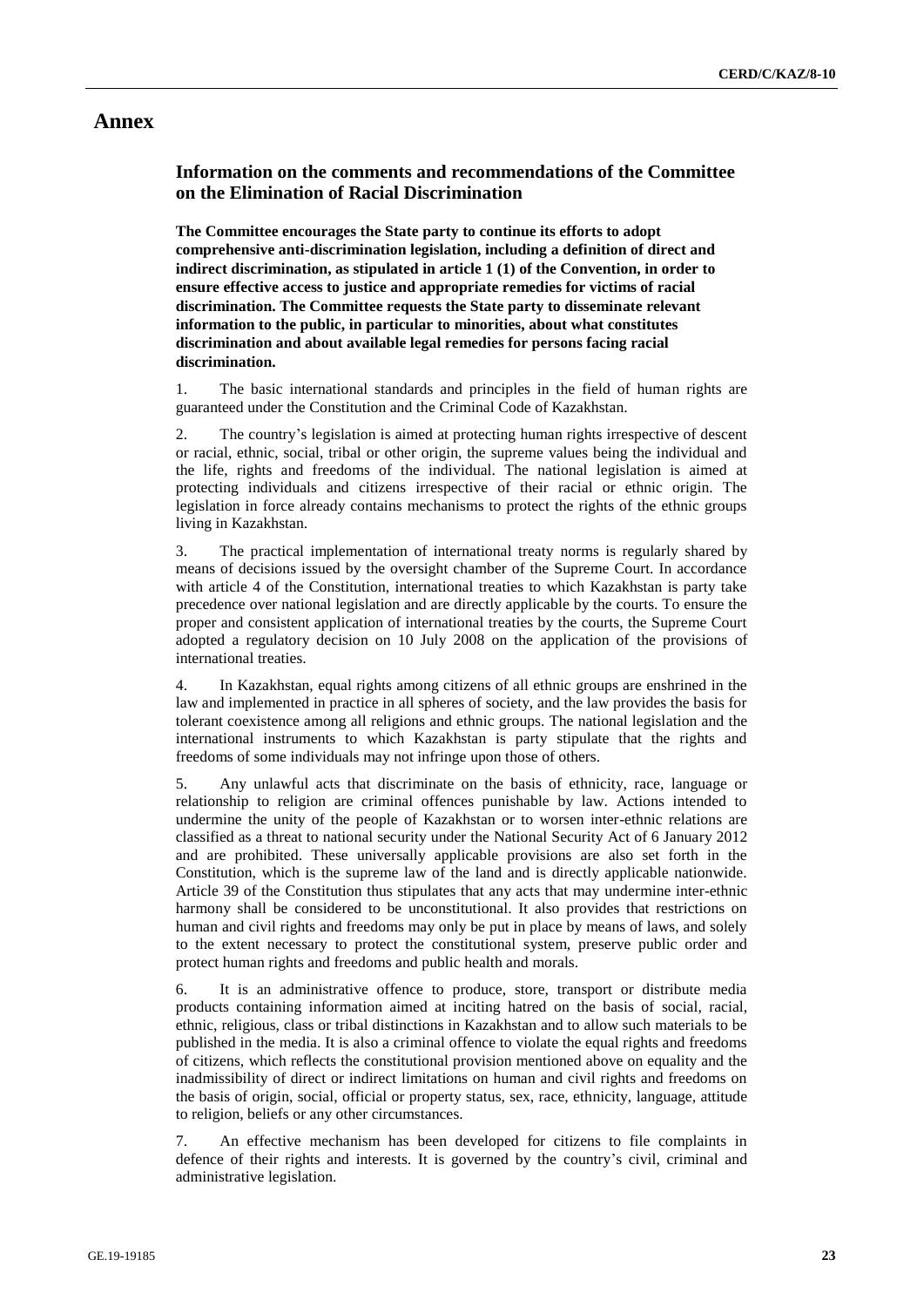8. The domestic law has a sufficient legislative basis to provide citizens with legal remedies for violations of their rights and freedoms. Citizens have the right to file complaints as they see fit with any State bodies, courts or NGOs.

9. Kazakhstan has human rights institutions and structures that monitor the observance of citizens' rights, such as the Ombudsman and the Commission on Human Rights under the Head of State.

10. The procedure for filing, considering and resolving complaints from individuals and legal entities about the actions of State bodies is set out by the Act on the Procedure for Considering Communications by Natural and Legal Persons of 12 January 2007.

11. There is a reception service at the National Centre for Human Rights, which ensures that the Human Rights Commissioner (the Ombudsman) considers complaints from Kazakh and foreign citizens and stateless persons concerning actions and decisions taken by officials and organizations in violation of their rights and freedoms as guaranteed by the Constitution or under international treaties. The conditions and procedures for filing complaints with the Human Rights Commissioner are posted at www.ombudsman.kz.

12. Violations of the law, such as acts of domestic crime or defamatory publications with ethnic connotations, or violations that might be perceived as such by the public, are subject to special monitoring by procuratorial bodies.

**Relevant statistical data 7. The Committee recommends that the State party collect and publicize reliable statistical data on the social and economic situation of individual ethnic groups, disaggregated by areas where minority groups live in substantial numbers, in order to provide an adequate empirical basis for policies to enhance the equal enjoyment of rights under the Convention in Kazakhstan. The Committee also recommends that the State party collect data on the ethnic composition of the prison population and on the representation of minority groups in the civil service. The Committee requests the State party to provide it with such information in its next periodic report.**

13. Article 23 of the State Statistics Act of 19 March 2010 makes provision for a population statistics registry containing information on physical persons living in Kazakhstan and on citizens of Kazakhstan temporarily located outside the country.

14. Official statistics are issued according to a scheduled distribution timetable. Through their Internet sites, the State statistics bodies ensure that users have equal access to quality official statistics.

15. Article 5 of the State Statistics Act sets out the basic principles for State statistics: consistency and comparability of State statistics with universally accepted international standards; professional independence and autonomy in statistical activities; equal access of users to official statistical information; the use of all types of sources of information, taking into account quality, timeliness, costs and the burden on respondents; and the reliability, scientific validity, timeliness of delivery and public accessibility of official statistical information.

16. The Statistics Committee of the Ministry of National Economy of Kazakhstan keeps statistics on the main social and economic indicators in the country, by region. The Committee's official website publishes statistical data on the country's overall population, the main demographic indicators and the population by ethnic group, including by province, city, district and village. The information makes it possible to monitor indicators of living standards, the unemployment rate, the labour market and remuneration, income levels and other socio-economic data on the development of the regions.

The country's Constitution guarantees equal access to the public service. The requirements for candidates to qualify for public service positions depend only on the responsibilities of the position in question and are established by law. In addition, the Constitution also establishes that no one may be subjected to any discrimination on the grounds of ethnicity or language, or on any other grounds. The intention behind this norm is to ensure equal rights and duties for all citizens and equal protection of those rights by the State.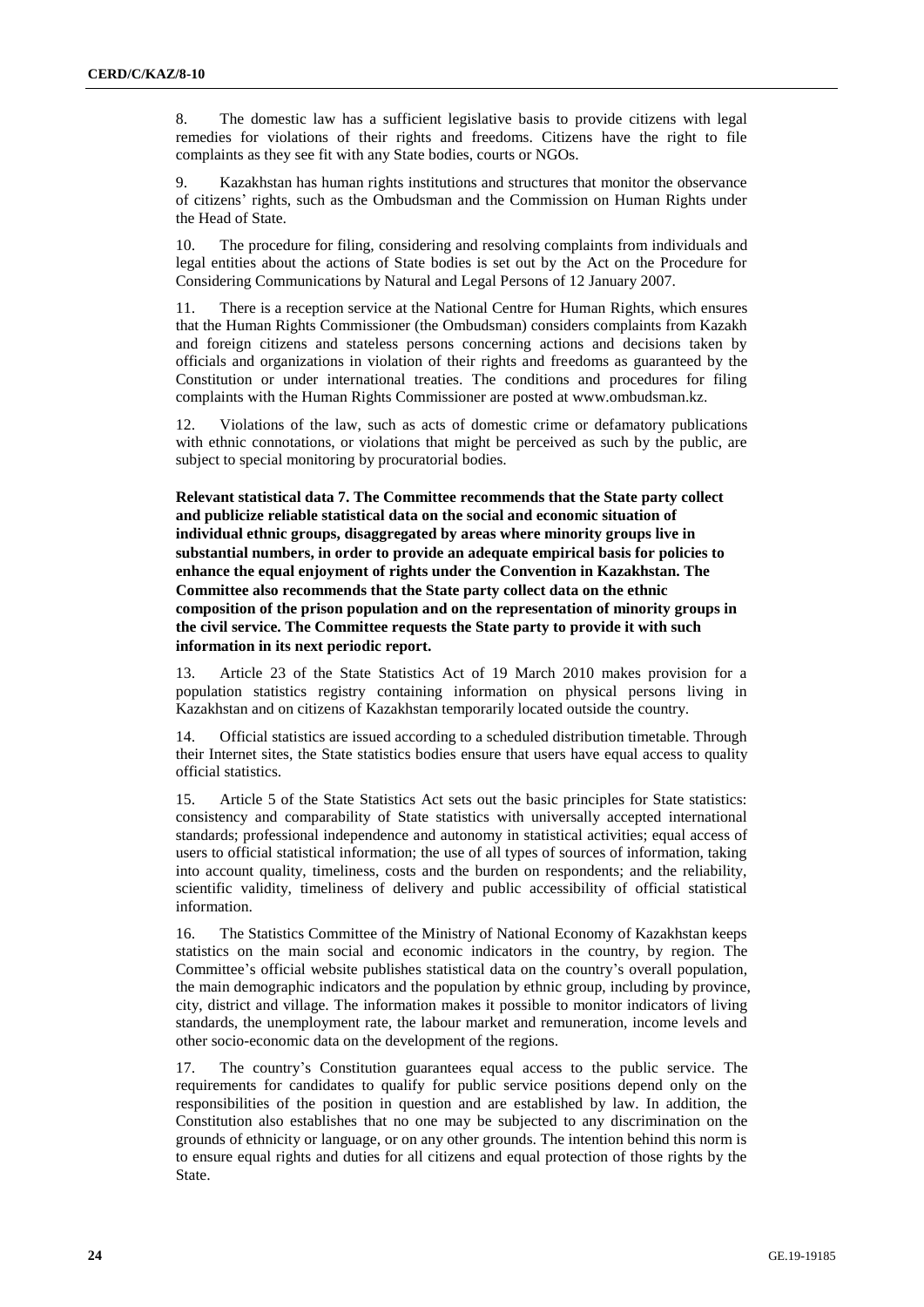18. The Civil Service Act of 23 November 2015 provides for the realization of the constitutional right of universal access by citizens to public service regardless of ethnicity, through an open competition.

19. A corresponding appraisal of compliance with the national law is carried out by the nine deputies elected from the Assembly of People of Kazakhstan to the Majilis, the lower house of Parliament.

20. The Assembly's group of deputies actively take part in the working groups that draft legislation. In addition, they prepare and send requests to the Government and to various State bodies on issues related to the rights of ethnic groups.

# **The Committee recommends that the State party amend its legislation to provide for the possibility of adopting special measures to promote equal opportunities and enhance strategies against inequality and discrimination, in accordance with article 1 (4) and article 2 (2) of the Convention.**

21. In Kazakhstan, all citizens' rights and freedoms are scrupulously respected. Under the Constitution, all citizens are equal and have the right to participate in the management of the affairs of the State. Representatives of the country's ethnic groups are not passive "consumers" of rights and freedoms, but active participants in the construction of the nation-State in the country, on an equal footing with ethnic Kazakhs.

22. In Kazakhstan, all ethnic groups have high civil status under the law and high social status. Their representatives do not act as ethnic minorities; they are considered as citizens with the full panoply of rights of the united people of Kazakhstan. Furthermore, under article 19 of the Constitution, citizens have the right to indicate or to refrain from indicating their ethnic origin.

23. All citizens of the country, regardless of their ethnic origin, have the right to participate in the country's political life, either through representative bodies or directly.

24. The Assembly of People of Kazakhstan, or People's Assembly, is a unique achievement in the human rights sphere and brings together the ethnic groups living in Kazakhstan. The Assembly's status, including its right to send nine representatives to the Majilis, is enshrined in the country's Constitution. The nine deputies are appointed on a rotating basis to avoid competition between the ethnic groups.

25. Representatives of the country's ethnic groups participate in the work of various ethnocultural associations. There are currently more than 1,000 such associations in the country. Regional organizations are brought together in assemblies at the provincial level.

26. The election of the Assembly's membership is governed by the Act on the Assembly of People of Kazakhstan of 20 October 2008. Under the Act, candidates for the Assembly are nominated by decision of the regional assemblies on the basis of proposals from the ethnocultural associations, as well as by decision of their higher bodies.

27. The Assembly's members are thus elected directly by representatives of the ethnic groups.

28. The Assembly holds sessions annually with the participation of the President of Kazakhstan to consider a wide range of issues relating to all ethnic groups living in the country. Based on the results of those sessions, instructions are issued for the Government to introduce new mechanisms to protect the rights and interests of all ethnic groups.

29. The Assembly's executive body is its secretariat, which is an independent department within the Office of the President. Its structure also includes a scientific and expert council; a press club; the Assembly of People of Kazakhstan Foundation; the Tildaryn innovative language teaching centre; and the Assembly's entrepreneurial association.

30. There are friendship houses in all the country's regions. The Palace of Peace and Reconciliation in Astana, built on the instructions of the President, is the venue for the annual sessions of the Assembly of People of Kazakhstan, the Congresses of World and Traditional Religions and other significant events. In 2014, Qoǵamdyq kelisim, a national State agency operating under the Office of the President, was established pursuant to a presidential decree.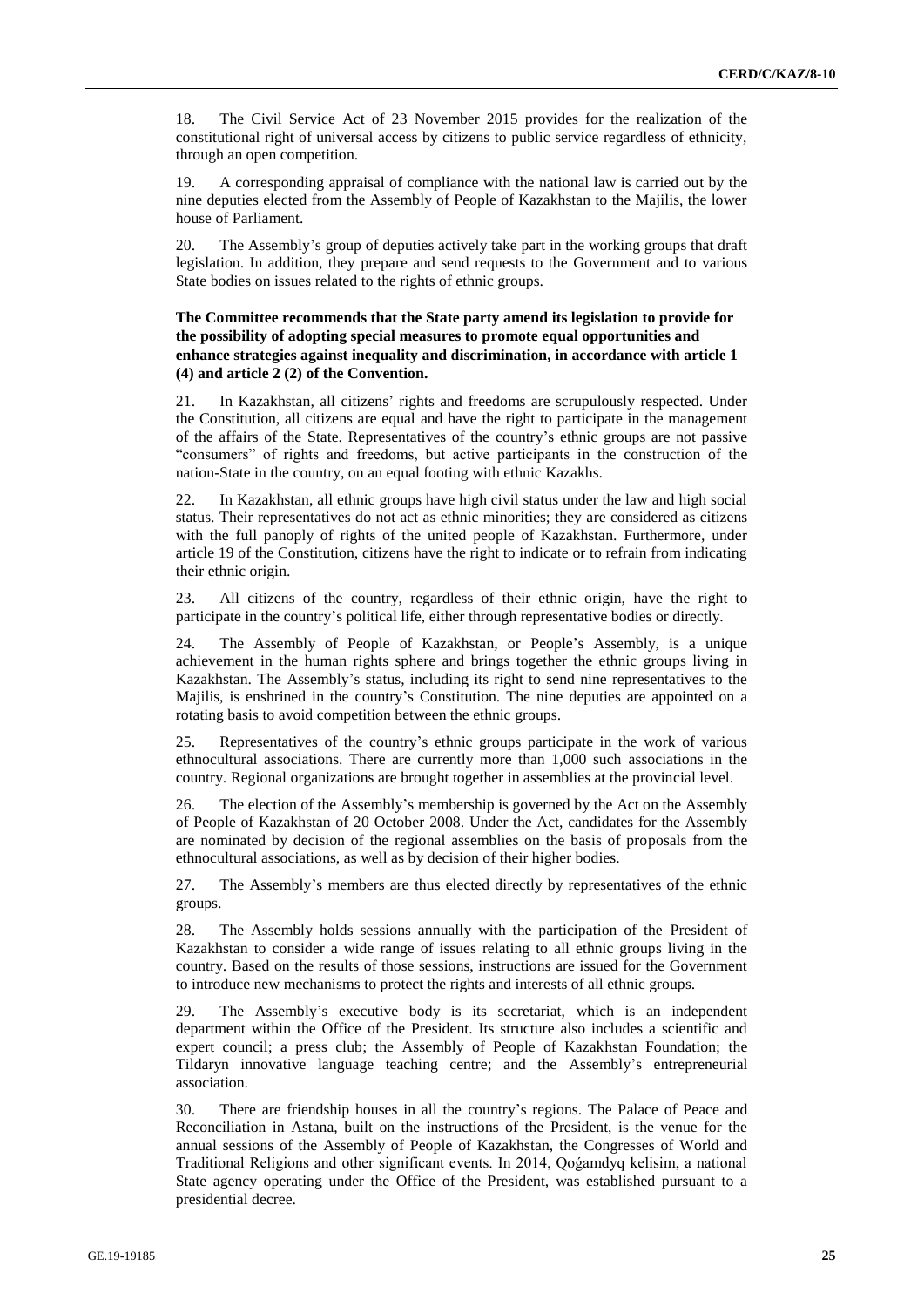31. In Kazakhstan, there are 52 officially registered print publications operating in 11 languages of the country's ethnic groups.

32. The largest national ethnic newspapers are supported by the State (for example, the newspapers *Ukrainski Novini*, *Deutsche Allgemeine Zeitung*, *Koryo Ilbo*, *Uighur Avazi*, *Vatan*, *Ak Bars* and *Ahiska*).

33. All the country's educational institutions, regardless of their form of ownership, teach Kazakh, Russian and one foreign language, in accordance with the mandatory State standard for each level of instruction. Children at the country's schools study the outstanding works of Kazakh, Russian, native and world classical and modern literature, which celebrate national and universal values, friendship and mutual understanding between peoples. This contributes to mutual understanding between the representatives of the different ethnic groups living in the country and cultivates patriotism and a sense of citizenship, tolerance and moral values.

34. In areas with high concentrations of ethnic groups, in addition to the basic types of schools, Sunday schools or language courses have been set up at ethnocultural centres for additional study of the State language and the native languages, cultures, traditions and customs of the country's ethnic groups. At these schools, students learn the traditions, customs and languages of the communities concentrated in the regions, including the German, Korean, Tatar, Polish, Ukrainian, Armenian, Greek, Azerbaijani, Chechen, Ingush, Belarusian, Chuvash, Bulgarian, Bashkir, Tajik and Czech communities.

35. All the conditions have now been created to ensure the use of ethnic languages, especially in areas with high concentrations of ethnic groups.

36. Article 21 of the Languages of Kazakhstan Act of 11 July 1997 stipulates that forms, signs, announcements, advertisements, price lists and other visual information are to be in the State language and in Russian and, if necessary, in other languages.

37. All texts are laid out as follows: on the left or on the top, in the State language, and on the right or on the bottom in Russian, in the same size font. Texts may also be provided in other languages, as required, with font sizes not exceeding those required by law.

38. In this regard, we should like to point out that the legislation provides for all necessary measures to ensure the use of the languages of the ethnic groups. The State also creates the conditions and makes use of all possibilities to meet demand for language services in the languages of the ethnic groups. The representatives of the ethnic communities often call for active learning of the Kazakh language, as it is necessary to ensure integration into the country's society and career prospects for young people. All the conditions have now been created for learning the State language free of charge.

**Representation of minorities in political life and in the civil service 9. Recalling its previous recommendations, the Committee encourages the State party to: (a) Ensure a fair and adequate representation of minority groups in political life and decisionmaking bodies at all levels by, inter alia, adopting special measures; (b) Establish in particular mechanisms for the election of members of the Assembly of People of Kazakhstan and of the deputies nominated to the Majilis by the Assembly in order to allow for the fair representation of minority communities and due consultation with them on matters affecting their rights; (c) Take effective measures to facilitate and increase the representation of non-Kazakh ethnic groups in the civil service, including by reviewing the occupational requirements for public sector jobs and limiting the requirement for mastery of the Kazakh language only to positions where it is essential; (d) Provide data in its next periodic report, disaggregated by ethnic group, on the representation of minority groups in political bodies and decision-making positions, and in the civil service.**

39. Kazakhstan guarantees the right of all persons, without distinction of any kind in relation to race, colour, sex, language, religion, political or other opinion, national or social origin, or other circumstances, to take part in the administration of the State.

40. Article 33 of the Constitution establishes that citizens have the right to participate in the management of State affairs directly and through their representatives. Citizens have the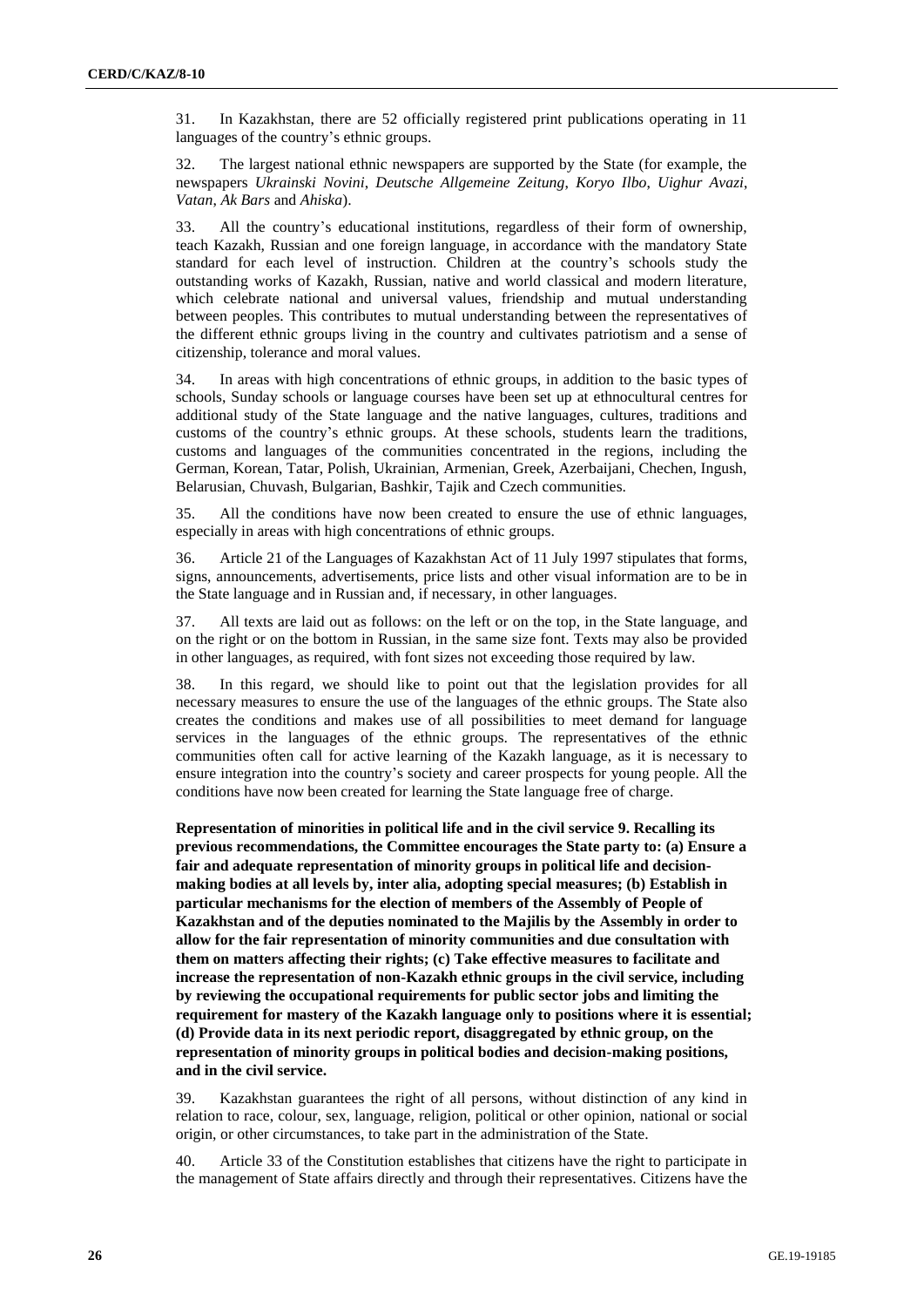right to be elected to State and local government bodies and to take part in national referendums.

41. The country's Constitution guarantees equal access to the public service. The requirements for candidates to qualify for civil service positions depend only on the responsibilities of the position in question and are established by law. In addition, the Constitution also sets out that no one may be subjected to any discrimination on the grounds of ethnicity or language, or on any other grounds. The intention behind this norm is to ensure equal rights and duties for all citizens and equal protection of those rights by the State.

42. Article 16 of the Civil Service Act of 23 November 2015 establishes that on entry into the public service, no one may be subjected to any discrimination on grounds of origin, social, official or property status, sex, race, ethnicity, language, attitude to religion, beliefs or place of residence, or on any other grounds.

43. The law provides for the realization of the constitutional right of universal access by citizens to the civil service, regardless of ethnicity, through an open competition. In all, representatives of more than 50 ethnic groups work in the civil service.

44. It should be noted that at both the national and regional levels, the Assembly of People of Kazakhstan includes, in addition to the ethnic groups, the heads of the legislative and executive branches and representatives of central and local executive bodies and their local structures. This makes it possible to fully ensure representation of the interests of the ethnic groups and their participation in decision-making.

**The Committee recommends that the State party: (a) Undertake legislative changes and strengthen the Commissioner's mandate to effectively promote human rights and fight against all forms of racial discrimination; (b) Provide the Commissioner with adequate financial and human resources, in compliance with the principles relating to the status of national institutions for the promotion and protection of human rights (the Paris Principles), annexed to General Assembly resolution 48/134 of 20 December 1993; (c) Take steps to ensure that the Commissioner enjoys public confidence and full independence; (d) Make public the reports on the Commissioner's work against racial discrimination on a regular basis.**

45. (a) On 10 March 2017, the President signed an act amending the Constitution, which established the status of the Commissioner for Human Rights in Kazakhstan, or Ombudsman, in the country's basic law. Specifically, the Constitution establishes a new procedure for electing the Commissioner. Previously, the Commissioner had been appointed by the President after consultation with parliamentary committees. Going forward, the Senate of the national Parliament will have the exclusive right to elect the Commissioner.

This innovation, which was aimed at bringing the institution of the Ombudsman into line with the Paris Principles, attests to the growing importance of the national human rights institution, the country's commitment to democratic transformation and its recognition of human and civil rights and freedoms as priorities.

Consolidating the status of the Ombudsman in the Constitution helps to substantially strengthen the national system for the protection of human and civil rights and freedoms, as well as the role of the Ombudsman, in the country's political and legal structure.

46. (b) The Legal Policy Council is currently considering further improvements to the activities of the Ombudsman and is discussing an expansion of the powers of the national human rights institution and increases in its financial and human resources.

Kazakhstan has a responsible approach to the obligations undertaken under international treaties and pays a great deal of attention to the recommendations made by the United Nations treaty bodies. Whenever possible, it takes measures for further implementation of the instruments.

47. (c) By law, the role of the Commissioner in the country's modern State system is to monitor respect for human and civil rights and freedoms, and within the limits of his or her competence, to restore rights that have been violated.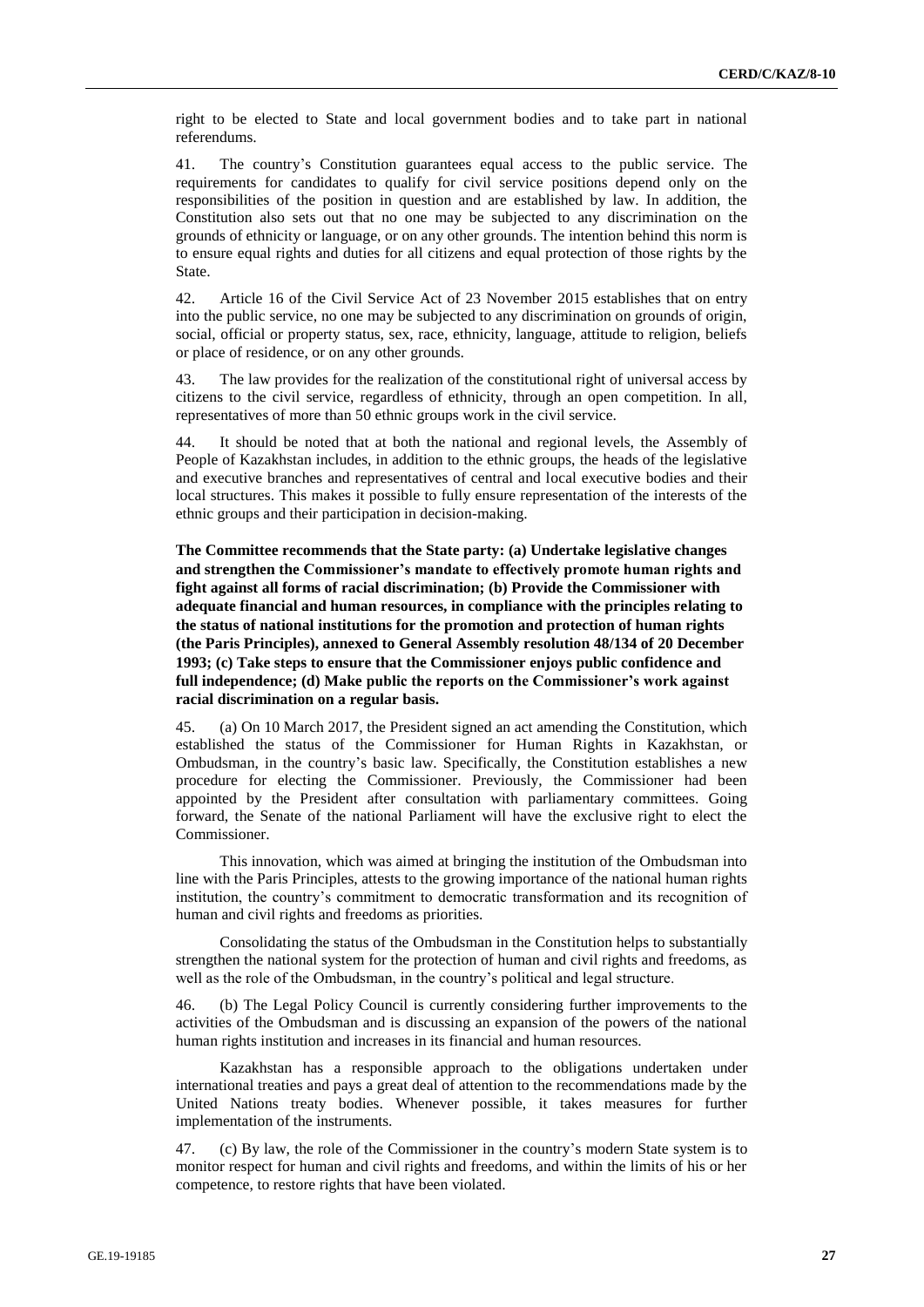The institution of the Ombudsman has a special role, serving as a mediator between the State authorities and society.

Every year, the staff of the Commissioner's Office consider about 1,500 applications and complaints concerning violations of human and civil rights and freedoms. The statistics indicate that approximately 18 per cent of the total number of applications processed in recent years have resulted in positive decisions in favour of the applicants, with the subsequent restoration of the violated rights. At this stage, we can confidently say that the institution of the Ombudsman has significantly increased public confidence not only in the national human rights institution, but also in other State bodies, and has made it possible to establish close contacts with the non-governmental sector and strengthen the country's image in the field of foreign policy, thanks to positive interaction with international organizations.

The Office of the Ombudsman is independent in its work and is neither subordinate to nor subsumed within any legislative, judicial or executive institution.

48. (d) In accordance with paragraph 23 of the Statute of the Office of the Human Rights Commissioner adopted by Presidential Decree No. 947 of 19 September 2002, every year, the Commissioner presents the President with a report on his or her activities.

The report provides a structured and detailed account of the activities of the national human rights institution during the reporting period, including information on how it has carried out its mandate, a description of the complaints of human rights violations that it has received and the main areas of work of the Ombudsman. The report contains analytical documentation, including the texts of appeals and recommendations and other materials.

The report is subsequently presented to the public, including to representatives of the scientific community, international organizations, civil society and the media.

#### **Racist hate speech**

**11. The Committee recommends that the State party effectively investigate and, as appropriate, prosecute and punish acts of hate speech and take appropriate measures to combat hate speech in the media and on the Internet, regardless of the status of the perpetrators. The Committee also recommends that the State party take further measures to promote tolerance, intercultural dialogue and respect for diversity, with a focus on the role of journalists and public officials in that regard.**

49. Under the Rules for the monitoring of the media, the Ministry of Information and Public Development performs round-the-clock monitoring of the mediascape to ensure compliance with the country's legislation.

50. When content constituting a violation of the country's legislation is detected, a warning letter is sent to the owner of the Internet resource calling for it to remove such content.

51. The agencies in charge of fighting against illegal content have now established close cooperation with the leading Russian and Western social networks, including MailRu, VKontakte, Odnoklassniki, Livejournal, Facebook, Twitter, Instagram, YouTube and others.

52. Since 2014, the agency responsible for combating violations of the law by owners and administrators of Internet resources has taken measures at least 407 times to remove material containing propaganda for the incitement of ethnic hatred.

53. When the owner of an Internet resource fails to stop a violation, or if a notification is sent to an authorized agency by an interested departmental body reporting the illegal dissemination of information, and/or if a judicial decision has entered into force in accordance with the Rules governing interaction of State bodies in the telecommunications network, the Ministry issues an instruction to the telecommunications operator to restrict access, in accordance with the provisions of article 41-1 of the Communications Act of 5 July 2004.

54. Under this law, the authorized agency has taken action to restrict access to illegal information sources sowing inter-ethnic hatred among users in Kazakhstan 170 times.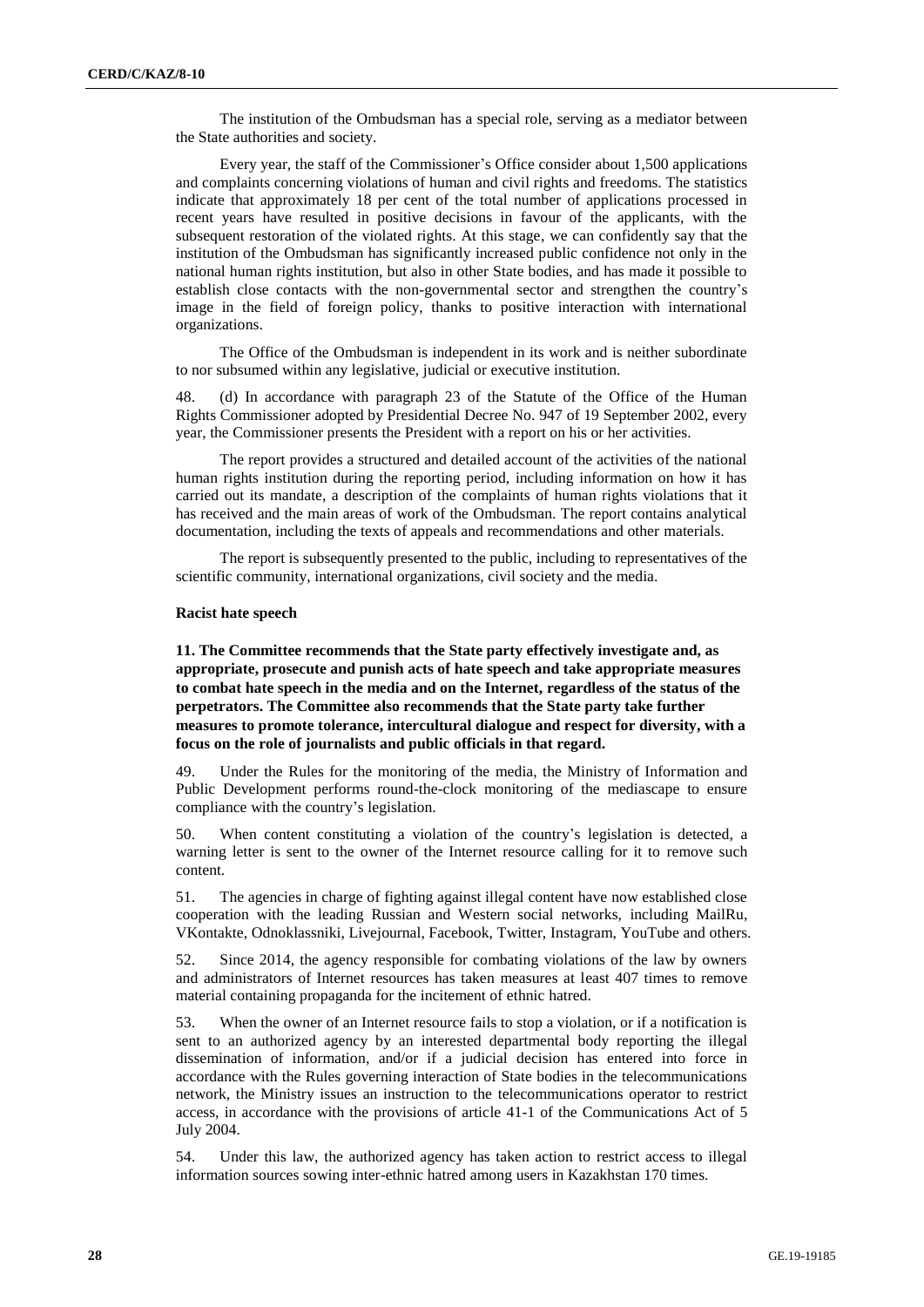55. With regard to the recommendation that the State party should take further measures to promote tolerance, intercultural dialogue and respect for diversity, with particular attention to the role of journalists and public officials,

56. on 28 December 2017, a law was adopted amending certain legislative acts on information and communication, including the Media Act.

57. In order to regulate the activities of journalists and strengthen the role of the media in providing the public with quality information, the Media Act provides for the following standards:

- The introduction of a concept of "propaganda in the mass media", which establishes a basis for recognizing when actions promote a favourable public opinion of information that is prohibited by the legislation of Kazakhstan. We should point out that in Kazakhstan, any actions, including propaganda, that are capable of disrupting inter-ethnic and interfaith harmony are recognized as unconstitutional;
- The establishment of basic principles for the work of the media;
- The mandatory appointment of an authorized person or department for liaison with the media in central State and local executive bodies, agencies and State bodies that are directly subordinate to, or reporting to, the President (except for the State protection service). The establishment of such departments is aimed at providing reliable information to the population through the media;
- The introduction of an obligation for journalists to take measures to verify the accuracy of disseminated information.

58. These innovations will help journalists to provide reliable and verified information. Moreover, the work of press services will allow close and continuous cooperation between State bodies and the journalistic community.

# **Legislation on the fight against incitement to violence and against extremist organizations. 12. The Committee recommends that the State party review its legislation so as: (a) To prohibit incitement to violence against any group of persons on account of race, colour or ethnic origin; (b) To declare illegal and prohibit all forms of organization and all propaganda activities that promote and incite racial hatred; (c) To prohibit and punish participation in such organizations or activities, in line with article 4 (a) and (b) of the Convention.**

59. Article 14 of the Constitution establishes the equality of the country's citizens in law, specifying that no one may be subjected to any discrimination on grounds of social, official or property status, origin, sex, race, ethnicity, language, attitude to religion, beliefs or place of residence, or on any other grounds.

60. The Constitution prohibits the establishment and operation in the country of voluntary associations whose purposes or actions are intended to foment national or racial discord (art. 5) and propaganda of any nature advocating social, racial, ethnic, religious, birth or tribal superiority (art. 20).

61. Such provisions have been reflected in other normative legal acts of the country.

62. Specifically, under article 13 of the Media Act of 23 July 1999, the promotion of social, racial, ethnic, religious, class or tribal supremacy is considered grounds for suspending media productions or their distribution.

63. In accordance with the Anti-Extremism Act of 18 February 2005, inciting racial, ethnic or tribal hatred, including in connection with violence or calls to violence, is considered "ethnic extremism" and is prosecuted in accordance with the criminal law of Kazakhstan.

64. In accordance with article 174 of the Criminal Code of 3 July 2014, deliberate actions aimed at inciting social, ethnic, tribal, racial, class or religious hatred, insulting the national honour and dignity or religious sensitivities of citizens or promoting the exclusivity, superiority or inferiority of citizens based on their attitude to religion, class, ethnic, tribal or racial affiliation are punishable by a sentence of restriction or deprivation of liberty of 2 to 20 years, depending on the severity of the offence.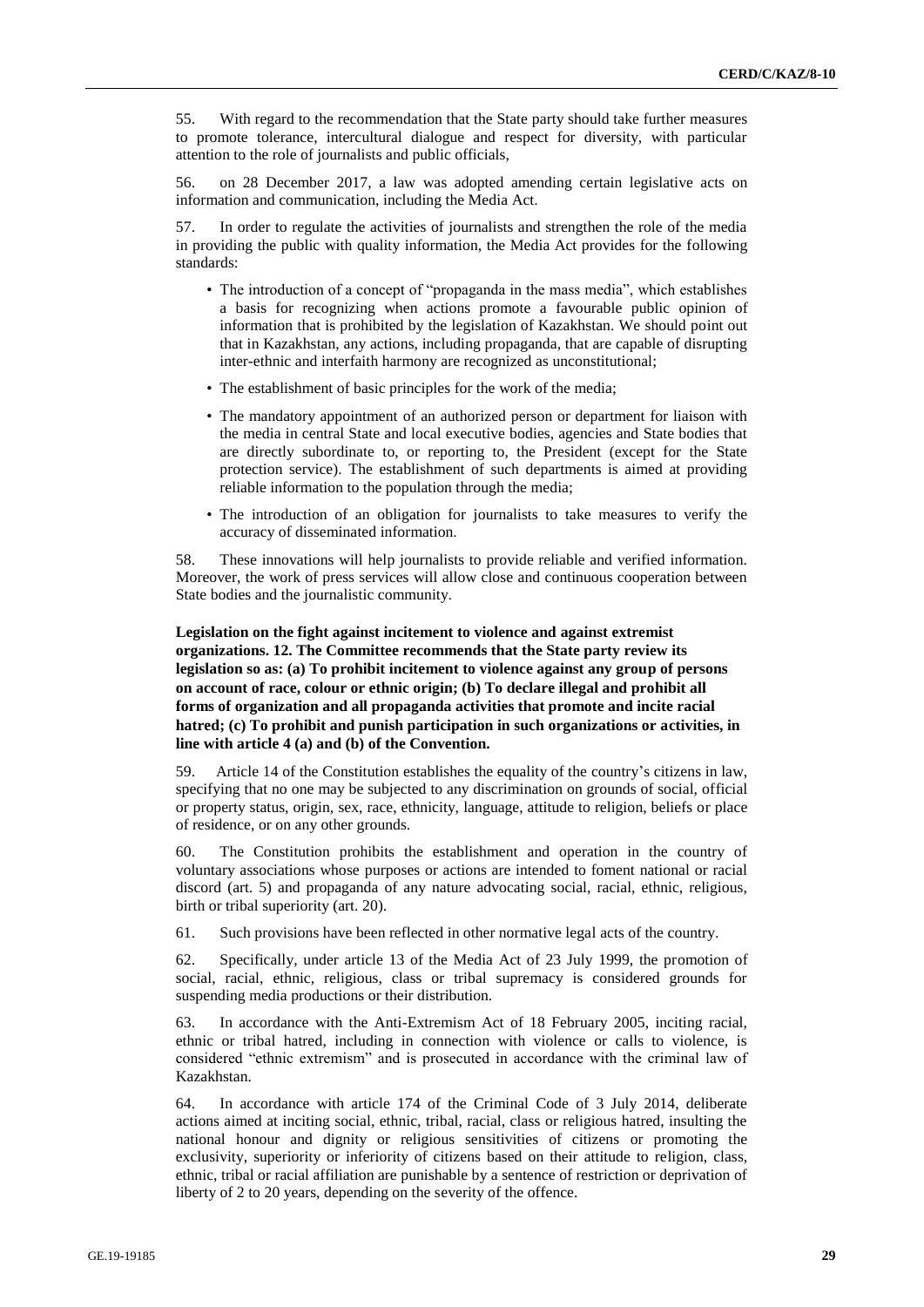65. In July 2014, the new Criminal Code entered into force, significantly increasing the penalty under article 174 (previously article 164). The Code of Administrative Offences of 5 July 2014 also stipulates the penalties for less serious violations of the law in the area of inter-ethnic harmony.

66. When procurators ascertain that the country's law on combating extremism has been violated by individuals or by legal entities or their subdivisions (such as branches or representative offices), or if they have information indicating that such actions are in preparation, or if they establish that the dissemination through the media of extremist materials may be detrimental to human rights and freedoms, they can take action. In accordance with article 7 (2) of the Anti-Extremism Act of 18 February 2005, they introduce procuratorial supervision reports on the elimination of any manifestations of extremism or reasons or circumstances facilitating such manifestations and on the restoration of violated rights; they submit statements to courts when an organization's activities are suspended for actions along extremist lines, and they carry out criminal prosecutions, as stipulated and to the extent established by law.

67. Six organizations have been recognized by courts as being extremist (on 28 March 2005, Hizb ut-Tahrir; on 7 June 2012, Senim. Bilim. Omir.; on 26 February 2013, Tablighi-Jamaat; on 7 December 2012, the Halyk Maidany-People's Front Social Movement; on 21 December 2012, the Alga People's Party; and on 18 August 2014, Takfir wal-Hijra).

68. From 2014 through the first five months of 2017, 389 criminal cases were initiated under article 174 of the Criminal Code (44 in 2014, 82 in 2015, 151 in 2016 and 112 in the first five months of 2017), resulting in 95 convictions and sentences handed down by a court (25 in 2014, 35 in 2015, 20 in 2016 and 15 in the first 5 months of 2017).

69. Thus, under article 174 of the Criminal Code of 3 July 2014, 35 persons were convicted in 2015 (of whom 26 were sentenced to deprivation of liberty, 8 to restriction of liberty and 1 to a fine), and a court applied coercive medical measures to 1 person.

70. Of those 35 persons, 28 were convicted for incitement of religious hatred.

# **Criminal law and freedom of expression. 13. The Committee recommends that the State party clearly define criminal offences, in particular those in article 164 of the Criminal Code, so as to ensure that they do not result in unnecessary or disproportionate interference with freedom of expression, including that of members of minority communities.**

71. The Criminal Code of 3 July 2014 contains article 174 (until 1 January 2015, art. 164) on liability for incitement of social, ethnic, tribal, racial, class or religious discord.

72. In the new version of the Criminal Code of 3 July 2014, the liability and penalties under article 174 have been made more stringent than those under the old version, under article 164, in light of the growing threat from followers of violent extremism and terrorism.

73. Article 174 of the Criminal Code of 3 July 2014 follows on from and is not inconsistent with the requirements of the International Covenant on Civil and Political Rights, other international standards and the positions of international organizations on this question.

74. Specifically, the OSCE States have recognized the danger of hate crimes and have undertaken to take measures to establish or strengthen accountability for the incitement of such crimes.

75. Thus, criminal liability for incitement of social, national, tribal, racial, class or religious hatred is in line with both the national interests and the international obligations of Kazakhstan.

76. As is the case for many countries around the world, for us too, it is important that the tools proposed for establishing liability should be required exclusively to ensure the rights and freedoms of citizens and the security of the public and the State.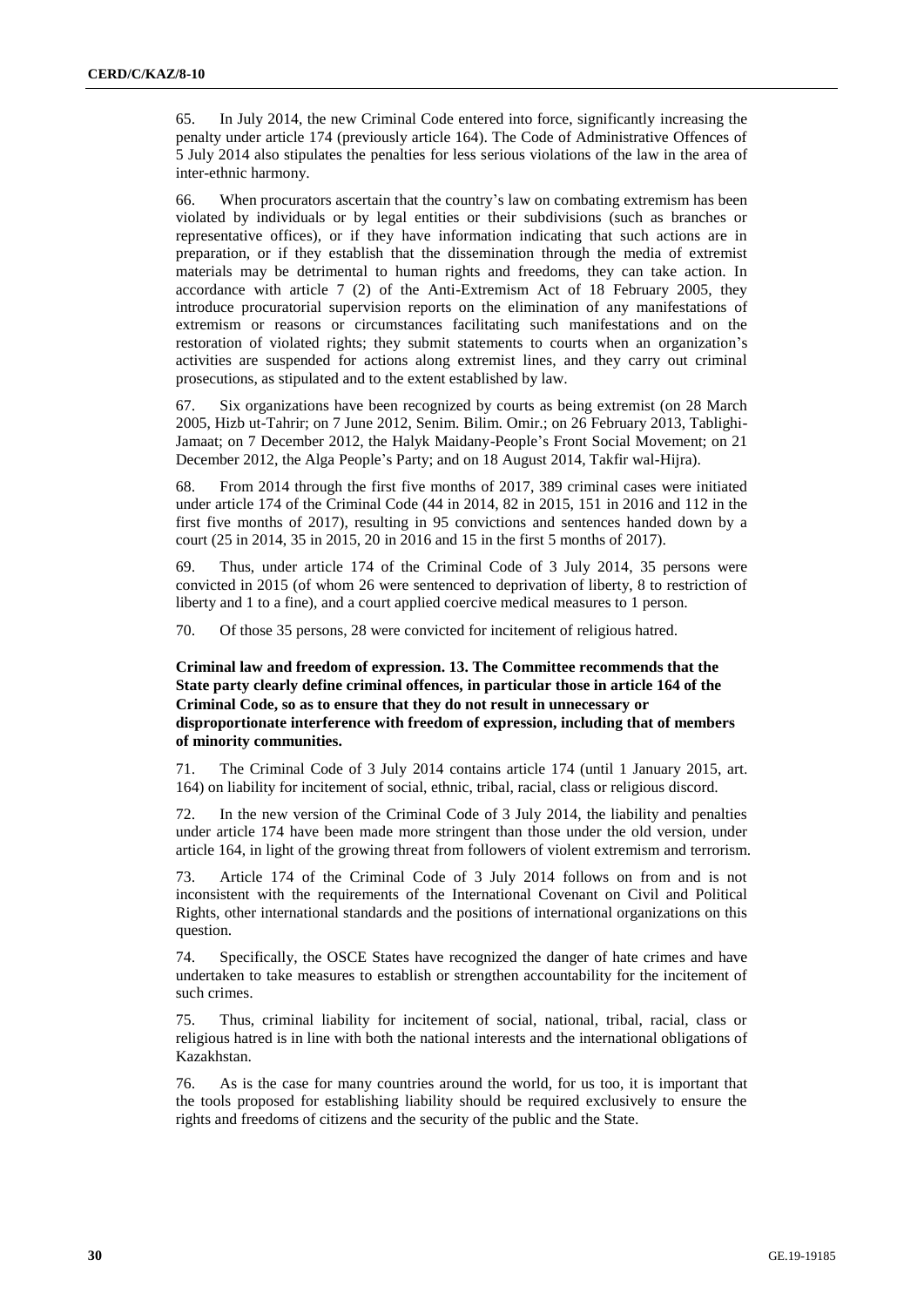# **The Committee recommends that the State party consider amending the Labour Code in order to prohibit explicitly discrimination based on colour in line with article 1 (1) of the Convention.**

77. In accordance with article 6 of the Labour Code of 23 November 2015, everyone has equal opportunities to exercise their rights and freedoms in respect of work.

78. No one may be subjected to any discrimination in the exercise of labour rights on the basis of sex, age, physical disability, race, ethnicity, language, property, social or official status, place of residence, attitude to religion, political beliefs, tribal or class affiliation or membership of a voluntary association.

79. This standard is fully in keeping with the Constitution, which in article 14 (2) establishes that no one may be subjected to any discrimination on grounds of social, official or property status, origin, sex, race, ethnicity, language, attitude to religion, beliefs or place of residence, or on any other grounds.

80. It is generally understood that the concept of race is inextricably linked to skin colour.

81. With a view to drawing up proposals to amend the Labour Code of 23 November 2015, on 28 April 2017 the Ministry of Labour and Social Protection issued Order No. 102 approving the composition of an expert group to analyse enforcement practices for labour legislation.

82. The possibility of including a prohibition against discrimination based on skin colour will be discussed with representatives of State bodies and national employers' and workers' associations in the framework of the expert group.

**The Committee recommends that the State party: (a) Take steps to facilitate the regularization of, and prevent any discrimination against, foreign workers by flexible application of the work permit and quota systems, while ensuring fair competition in their recruitment; (b) Consider amending the Population Migration Act of 2011 and related regulations to ensure that the requirements to become a sole trader are not overly restrictive and do not discriminate on the grounds set out in article 1 (1) of the Convention and those that are prohibited in the State party's legislation.**

83. In accordance with the legislation in force, citizens of Kazakhstan, as well as foreigners and stateless persons permanently residing in Kazakhstan, have equal rights, both to pensions and to social security, including social insurance. Under the Mandatory Social Insurance Act of 25 April 2003, workers, individual entrepreneurs (sole traders), persons carrying out private activities, physical persons who make contributions through the single consolidated payment system in accordance with article 774 of the Code on Taxes and Other Mandatory Payments to the Budget (the Tax Code) and also foreigners and stateless persons residing permanently in Kazakhstan and engaged in incomegenerating activities in the country are subject to mandatory social insurance, with the exception of persons who have reached the age set by article 11 (1) of the Pensions Act.

84. Thus, migrant workers engaged in temporary employment in the country and members of their families are not subject to mandatory social insurance. Under the Mandatory Occupational Accident Insurance Act, all workers, except those employed by State institutions, are subject to mandatory occupational accident insurance while on the job.

85. An agreement on mutual recognition of employees' rights to compensation for damages resulting from occupational injury, disease or other adverse effects on health related to the performance of their work was signed by the member States of the Commonwealth of Independent States (CIS) on 9 September 1994 and ratified by Kazakhstan by Presidential Decree No. 2303 of 25 May 1995. Under this agreement, employers who are responsible for causing such harm must pay compensation for damages, as specified by their national legislation. The degree of severity of an employee's occupational injury or disease is considered in accordance with the legislation of the State party where the employee resides.

86. Article 133 of the Labour Code of 23 November 2015 obliges employers, at their own expense, to pay employees a social benefit for temporary disability. Under Kazakh law,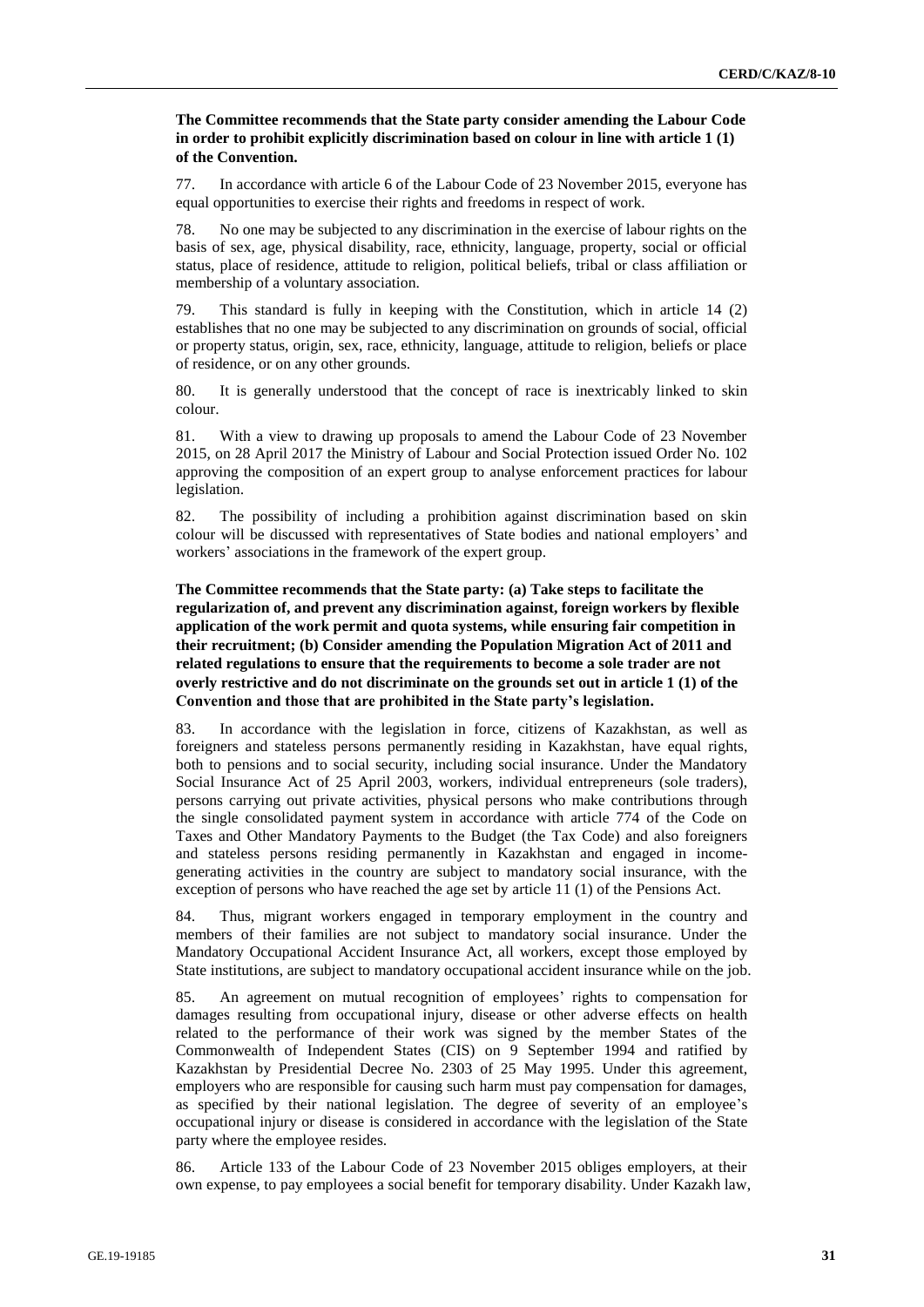migrant workers are entitled to temporary disability benefits and to compulsory insurance against occupational accidents.

87. Kazakhstan is in favour of civilized migration, with the elimination of the underlying causes of illegal migration and proper conditions for the social protection of migrants. The country's migration policy is one of the strategic pillars of its State policy. Kazakhstan has an appropriate international treaty framework to regulate issues related to migration.

88. In accordance with international law and the provisions of the multilateral and bilateral agreements to which Kazakhstan is a party, measures are taken to prevent and suppress illegal migration, violence against migrants with any status and trafficking in persons.

89. The Population Migration Act of 22 July 2011 sets out the main objectives of State policy in the area of labour migration, including the protection of the domestic labour market through a quota for foreign labour and the recruitment of highly qualified foreign workers to work in Kazakhstan.

90. The legislation governing the attraction of foreign workers to Kazakhstan has undergone dramatic changes towards liberalization of labour migration regime. Since 1 January 2017 it has taken on a new format.

- 91. The system for issuing work permits has been revised.
- 92. Previously, there were many conditions for issuing work permits, including:
	- special conditions (requirements for training, retraining, professional development and job creation for the country's citizens);
	- an economic feasibility test (including a search for alternative candidates among local workers in the domestic labour market); and
	- placement in second-tier banks of contribution guarantees (funds to guarantee the purchase of return tickets for foreigners once they complete their employment in Kazakhstan).

93. From 2017, all these requirements were eliminated, and a new paid system was introduced for the issuance of work permits. Employers now pay a fee to obtain permits, with rates ranging from 137 to 250 times the monthly calculation index, depending on the workers' qualifications (310,000–570,000 tenge).

94. In general, permits are now issued more quickly. Whereas previously the entire procedure to obtain a work permit took about a month, beginning in 2017 decisions on issuing permits have been made within seven working days once a completed application is submitted.

95. In addition, the procedure for intracompany transfers has been improved. In this regard the country's legislation has been brought into line with the standards of the World Trade Organization (WTO). Intracompany transfers take place in economic sectors identified by the Government of Kazakhstan. Directors, managers and specialists are subject to this procedure.

96. Furthermore, since 2017, a system using certification of qualifications has been introduced to attract independent foreign job applicants. Previously, employees who came to Kazakhstan individually without an invitation from an employer had to obtain work authorizations. Since last year, such authorizations have been replaced with certificates of qualification issued by the country's Ministry of Labour and Social Protection, and there are no quotas on the number of individual foreign workers.

97. Special attention has been paid to alleviating requirements that supervisory staff must be local.

98. Thus, with the intracompany transfer policy, the requirement that staff must be local has been simplified. The ratio for managers and specialists has been set at 50 per cent, and the requirement for director-level staff to be local has been entirely eliminated.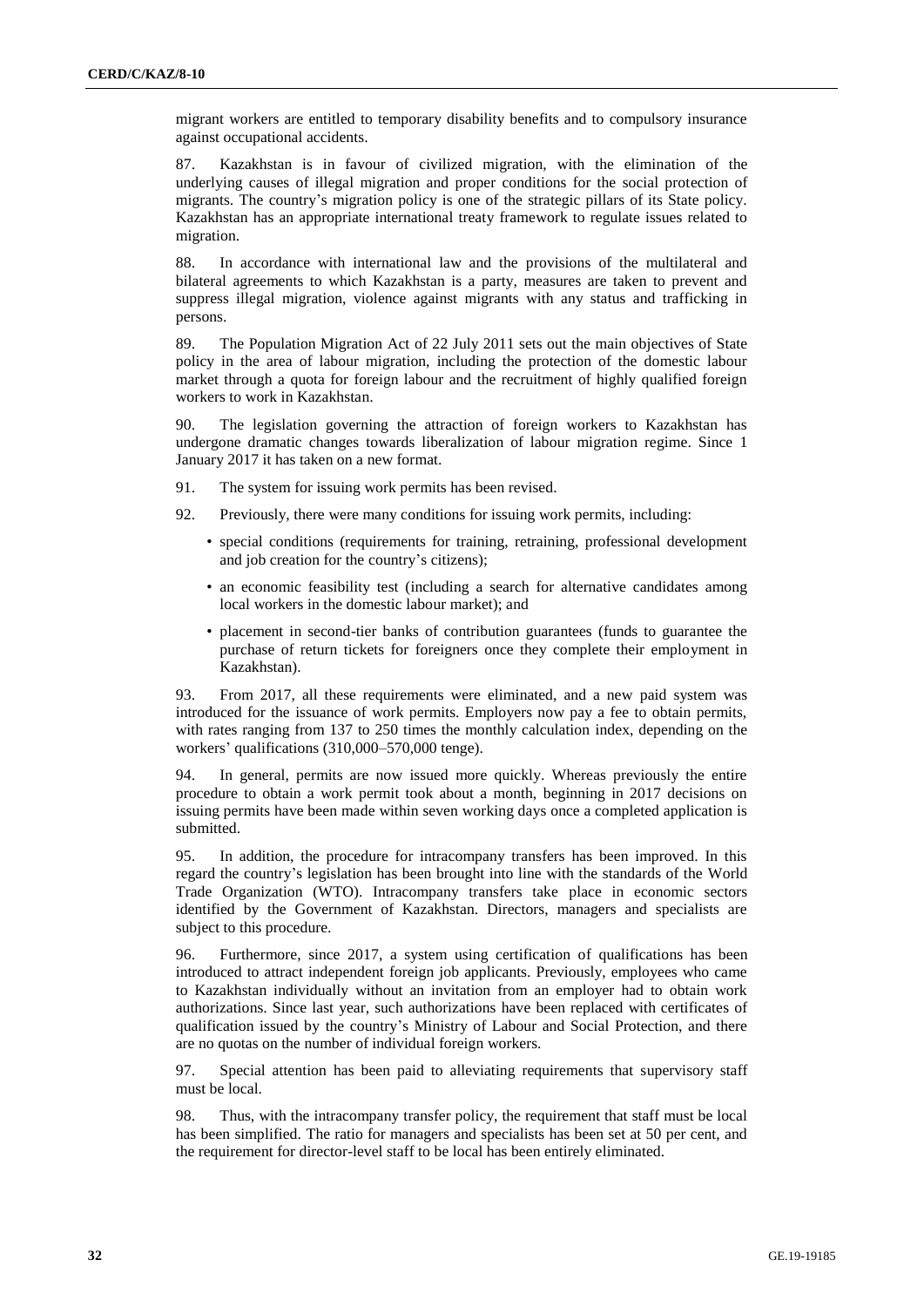99. For priority projects, the proportion of local staff may be established by agreement between the foreign company and State bodies (for example, the relevant ministry, a local executive body or the Ministry of Labour and Social Protection).

100. In general, the following are exempt from the requirements to ensure a certain proportion of local supervisory staff:

- Small business owners;
- Government institutions and enterprises;
- Foreign workers who come to Kazakhstan for self-employment with the certificates of qualification described above;
- Persons holding work authorizations issued under quotas for their countries of origin in accordance with international treaties ratified by Kazakhstan on cooperation in the area of labour migration and social protection of migrant workers; and
- Representative offices and branches of foreign legal entities with no more than 30 employees.

101. Within the work permit system, certain categories of foreign workers are allowed to work in Kazakhstan without work authorizations, including:

- persons hired by the participating entities and bodies of the Astana International Financial Centre;
- specialists working to set up a space launch facility or to operate ground-based space infrastructure facilities who are hired under the country's international agreements on cooperation in aerospace activities;
- directors of branches or representative offices of foreign legal entities; and also the directors of Kazakh legal entities and their deputies with 100 per cent foreign participation in their authorized share capital;
- persons on official travel assignments for business purposes, the duration of which does not exceed in total 120 calendar days in a calendar year;
- directors of organizations that have concluded contracts with the Government of Kazakhstan for investments exceeding an equivalent of US\$ 50 million and directors of legal entities of Kazakhstan which carry out investment activities in priority activities and have concluded a contract with an authorized investment body;
- citizens of the States parties to the Treaty on the Eurasian Economic Union of 29 May 2014;
- persons working in a national management holding company in positions not lower than heads of structural divisions, with higher education and confirmed documents, as established by the legislation of Kazakhstan; and
- persons hired to work as members of the board of directors of a national holding management company.

102. It is also not necessary to obtain authorization for entrepreneurial immigrants who arrive in the country for business purposes.

103. As at 1 April 2018, the number of employers hiring foreign workers was 3,258. Such employers have some 473,000 Kazakh employees and 24,300 foreign employees, or 4.9 per cent of their total workforce. In order to protect the domestic labour market, the Government of Kazakhstan sets annual quotas for foreign specialists. In 2018, the quota was set at 0.46 per cent of the national workforce, or 41,000 persons. At this stage, the labour market is characterized by the following: according to official statistics, the overall unemployment rate fell from 5.1 per cent to 4.9 per cent between similar times in 2016 and 2017.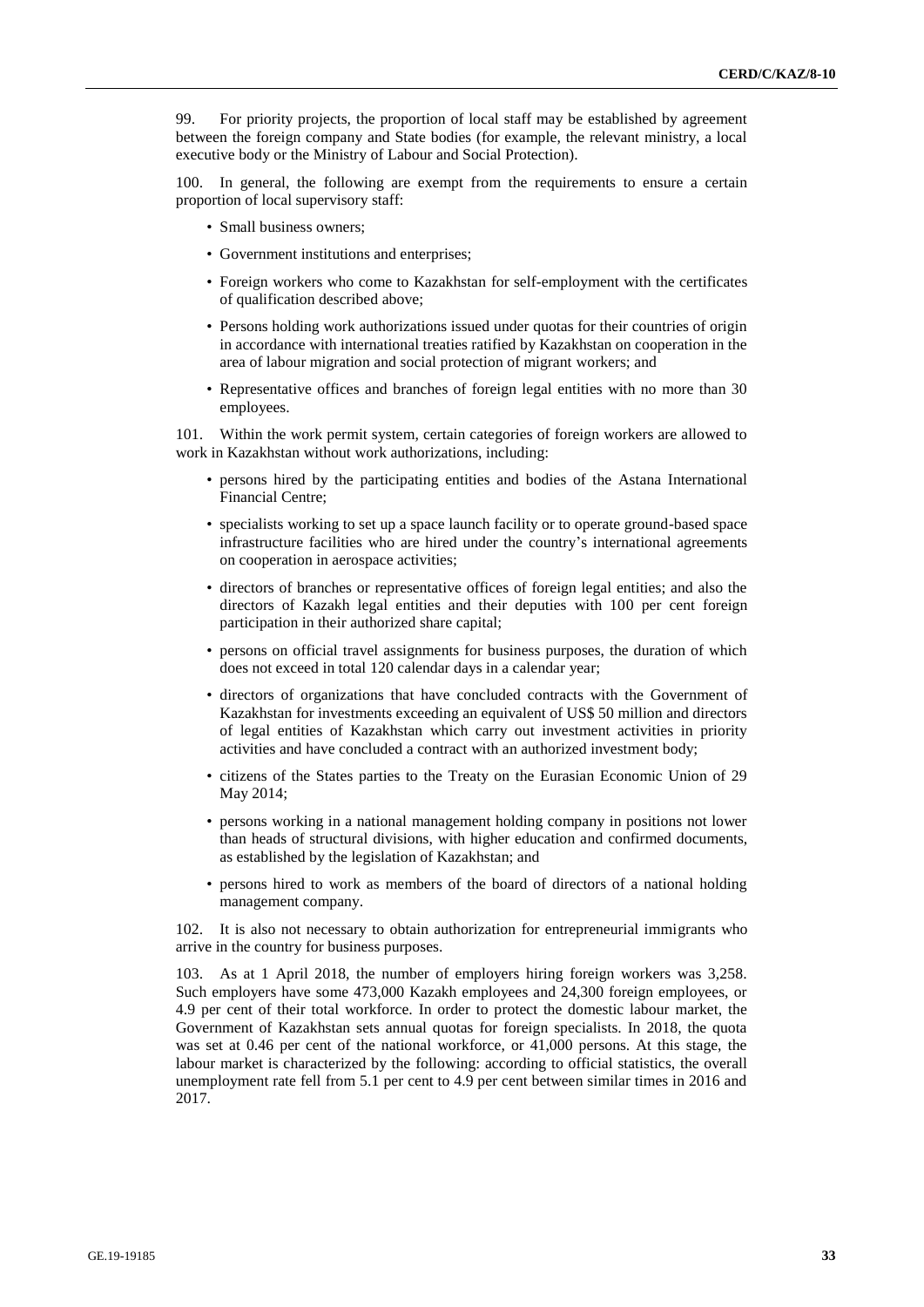**The Committee recommends that the State party: (a) Take special measures to ensure that migrant workers and their families enjoy equal access to education, health care and other essential public services, including social insurance; (b) Compile disaggregated data on all categories of migrant workers and on their enjoyment of their rights; (c) Strengthen measures to prevent incidents of violence, extortion and trafficking against migrant workers and prosecute and punish perpetrators of such acts; (d) Consider acceding to International Labour Organization Convention No. 143 (1975) concerning migrations in abusive conditions and the promotion of equality of opportunity and treatment of migrant workers.**

104. Under article 30 of the Constitution, all citizens are guaranteed free secondary education at State schools. Secondary education is compulsory. In addition, citizens are entitled to receive free higher education on a competitive basis at a State establishment of higher education. Paid education is dispensed on the basis of and in accordance with a procedure established by law.

105. In accordance with the Constitution, the Education Act of 27 July 2007 and the Languages of Kazakhstan Act of 11 July 1997, the State is responsible for creating favourable conditions for the study and development of all the languages of the multi-ethnic people of Kazakhstan. Every ethnic group living in the country has the right to establish its own ethnocultural centres and Sunday schools which promote the revival and development of the languages, culture, traditions and customs of the ethnic groups.

106. The right of migrant children and Kazakh returnee (*oralman*) children to receive an education, as set out in article 28 of the Convention on the Rights of the Child, is respected in Kazakhstan, in accordance with the legislation in force.

Under article 34 (1) of the Code on Public Health and the Health-Care System of 18 September 2009, citizens of Kazakhstan and *oralmans* are provided with a guaranteed level of medical assistance, with funding from the State budget.

108. Under article 88 of the Code, in the absence of other provisions in international agreements ratified by Kazakhstan, foreigners and stateless persons in the country are entitled to a guaranteed level of medical care free of charge for acute diseases that pose a threat to others, as stipulated in a list drawn up by an authorized body.

109. It is worth noting that article 88 (5) of the Code establishes that foreigners and stateless persons permanently residing in Kazakhstan are entitled to a guaranteed level of free medical care on an equal footing with citizens of Kazakhstan.

110. In the absence of other provisions in international agreements ratified by Kazakhstan, foreigners and stateless persons temporarily staying in the country are entitled to a guaranteed level of medical care free of charge for acute diseases that pose a threat to others, as stipulated in a list drawn up by an authorized body.

111. In addition, it should also be noted that under article 88 (5-1) of the Code, refugees and asylum seekers are provided with preventive, diagnostic and curative medical services with the greatest proven effectiveness, in the manner and to the extent determined by an authorized body.

112. The procedure and scope for the provision of preventive, diagnostic and curative medical services to refugees and asylum seekers are set out by Ministry of Health and Social Development Order No. 368 of 21 May 2015, which approved the rules for and scope of those services with the most proven effectiveness.

113. At present, foreign nationals and stateless persons are provided with free medical care in the framework of the guaranteed level of medical assistance for acute diseases that pose a threat to others, in accordance with a list of diseases approved by the Ministry of Health and Social Development in Order No. 194 of 1 April 2015.

114. Ambulance services and emergency medical care are provided free of charge to citizens of States members of the Commonwealth of Independent States, in accordance with the Agreement on the Provision of Medical Care to Citizens of States Members of the Commonwealth of Independent States, ratified by Kazakhstan on 27 March 1997.

115. Under this Agreement, in the event of sudden, acute conditions or diseases that threaten the life of the patient or the health of others, or in the event of accidents,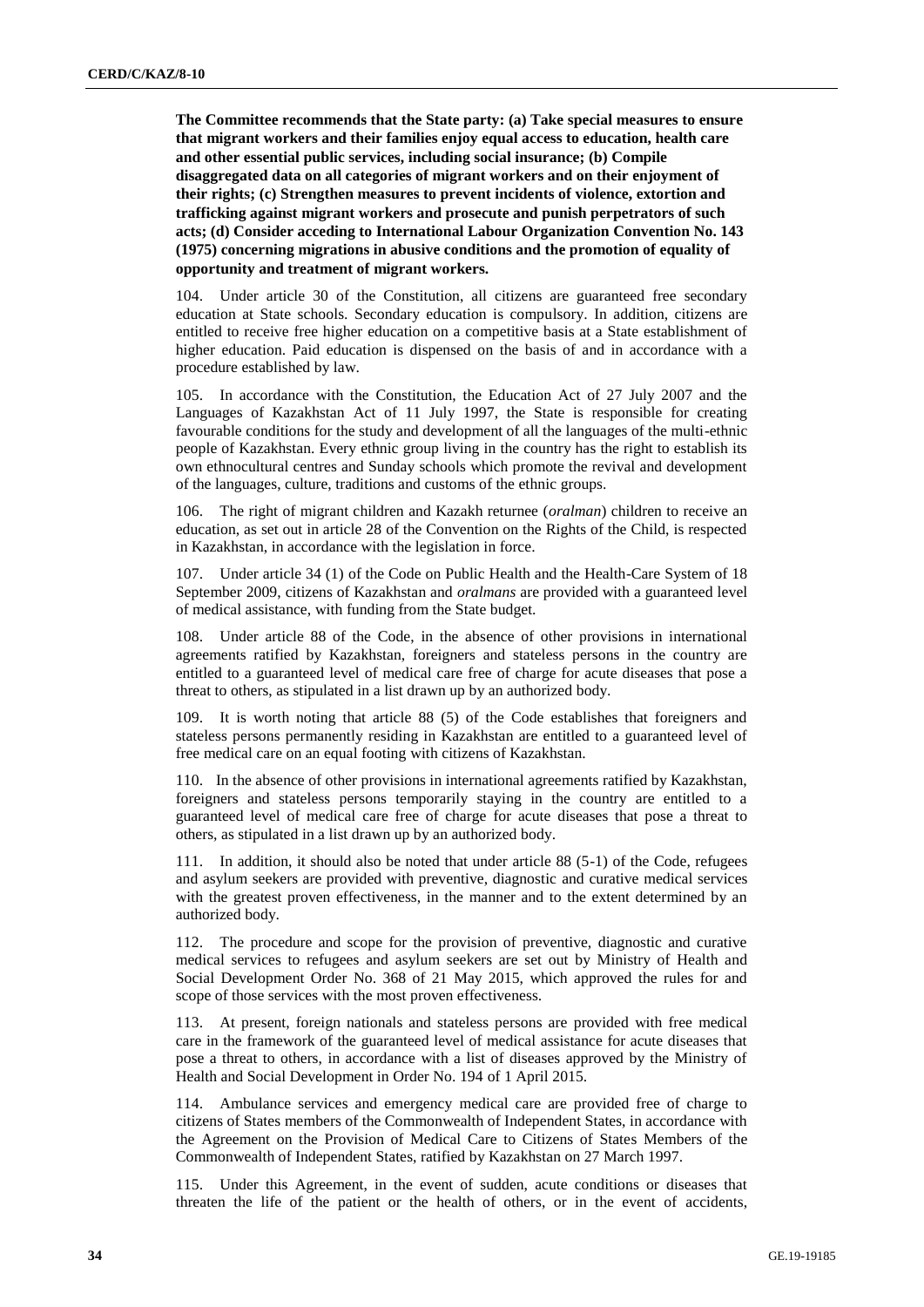poisonings, injuries, births or urgent conditions during pregnancy, citizens are provided with ambulance services and emergency medical assistance by the treatment and preventive care establishments of their State of temporary residence. They receive such services and assistance without hindrance, free of charge and in full, regardless of the organizational and legal forms, departmental affiliation or form of ownership of such establishments.

116. In accordance with the Act of 14 October 2014 on the ratification by Kazakhstan of the Treaty on the Establishment of the Eurasian Economic Union, a protocol has been drawn up on the provision of medical assistance to workers of the member States and their family members.

117. Under this protocol, the State provides medical care to such workers and their family members according to the terms and conditions specified by the law of the country of employment, and international agreements. Member States grant such workers and members of their families the right to receive free first-response and emergency medical care according to the same terms and conditions as those applicable to citizens of the country of employment.

118. Once the threat to the patient's life or the health of others has been eliminated, the medical care is provided on a paid basis, either by means of voluntary medical insurance schemes or at the expense of the employer.

119. In addition, it should also be noted that under article 88 (5-1) of the Code on Public Health and the Health-Care System, refugees and asylum seekers are provided with preventive, diagnostic and curative medical services with the greatest proven effectiveness, in the manner and to the extent determined by an authorized body.

120. The procedure and scope for the provision of preventive, diagnostic and curative medical services to refugees and asylum seekers are set out by Ministry of Health and Social Development Order No. 368 of 21 May 2015, which approved the rules for and scope of those services with the most proven effectiveness.

**Education. 17. The Committee recommends that the State party: (a) Take additional measures to increase access for children from ethnic minorities to instruction in and study of their mother tongue, including through the establishment of schools and the provision of textbooks in minority languages and of adequate professional staff; (b) Adopt special measures to ensure improved access to higher education for students from all ethnic groups without discrimination.**

121. With regard to the Committee's seventeenth recommendation, on additional measures to improve access for children from ethnic minorities to education in their own language and to education in such languages, in particular through the opening of Sunday schools and centres, we can report the following.

122. There are 3,797 Kazakh-language schools in the country (51.4 per cent), with 1,394,192 students; 2,260 mixed-language schools (30.6 per cent), with 1,381,228 students; 1,312 schools with Russian-language instruction (17.7 per cent), with 395,562 students; 12 Uzbek-language schools (0.16 per cent), with 8,608 students; 11 Uyghur-language schools (0.15 per cent), with 6,110 students; and 1 Tajik-language school (0.01 per cent), with 534 students.

123. In addition, classes are given in the native languages of ethnic groups (including Chechen, Azerbaijani, Dungan, Polish, Kurdish and Turkish) at 26 general education schools.

124. All educational organizations, regardless of their form of ownership, follow the State compulsory standard for secondary education.

125. Also, in the 2018/19 school year, 1,899 children of *oralmans* were attending general education schools, including 6 at the primary level, 66 at the intermediate level and 1,827 at the general secondary level.

126. Most of these students live in the following regions: 570 in Almaty, 280 in East Kazakhstan and 223 in Karaganda.

127. On 28 September 2010, the Minister of Education and Science issued Order No. 468 approving the rules for accepting foreigners and stateless persons permanently residing in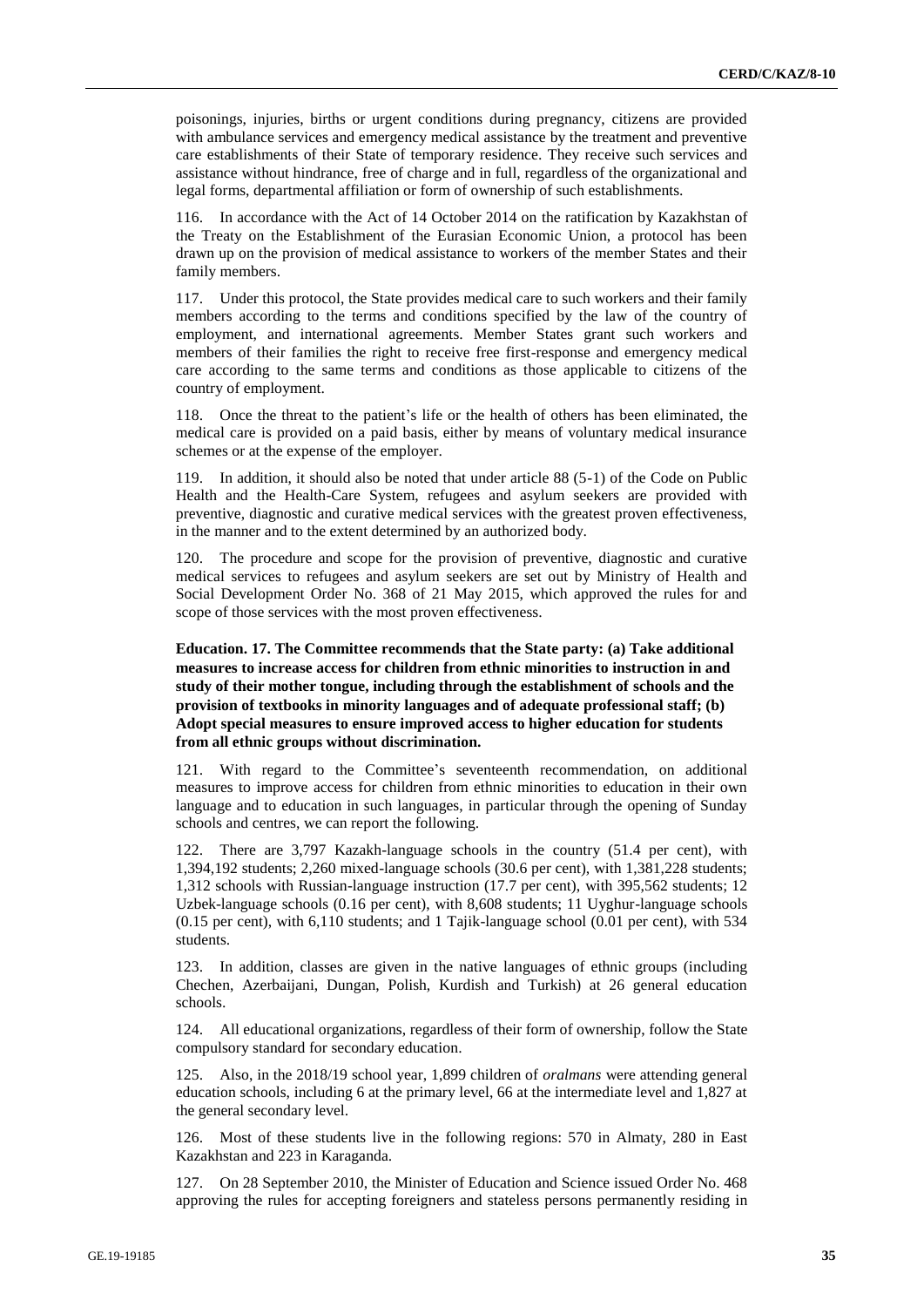Kazakhstan to preschool, primary, intermediate and secondary education. The children of foreigners are admitted to schools and taught in accordance with these provisions.

128. The order was amended in 2012. Thus, children of foreigners and stateless persons permanently residing in Kazakhstan and also persons temporarily residing in Kazakhstan (refugees, asylum seekers, consular officials, employees of diplomatic institutions and migrant workers working in Kazakhstan in accordance with the legislation on migration) enjoy the same rights as citizens of Kazakhstan and are accepted at educational institutions.

129. Educational institutions, taking into account the difficulties encountered by children in adapting to the teaching programme, not only address academic issues; they also establish the conditions required to provide children with all-around support, for example by organizing additional classes for them. They also carry out activities for their parents.

130. Additional specialized courses entitled Til damytú, Til mádenıieti and Sóz óneri have been introduced at schools to assist with studies in mother tongues. Optional courses in the Kazakh and Russian languages are organized, along with club activities.

131. The children of Kazakh repatriates (*oralmans*) are included in the public life of schools. They take part in amateur artistic activities, competitions and school Olympiads and are included in organized sports activities. Measures have been taken to provide children from poor *oralman* families with clothing, footwear and school materials, in accordance with the legislation in force.

The directors of the municipal and district education departments have taken action on this question. They have ensured that during the last year of schooling the personal files of the children of foreign citizens and stateless persons are brought into line with the requirements at all schools in their jurisdictions. Measures have also been taken with the migration authorities to produce updated lists of foreign citizens who arrive in Kazakhstan, as per the existing database.

133. In the strategic plan of the Ministry of Education and Science, there is an indicator entitled "Children's level of awareness about their rights and responsibilities". In order to meet the objectives under this indicator, the Ministry is working with NGOs and public bodies to conduct annual social research programmes, and with educational organizations in the provinces and the cities of Almaty and Astana to organize a 10-day programme under the title "The world of children and the Convention" and to conduct surveys among children.

134. Regarding technical and vocational schools, we can present the following information.

135. In 2018, technical and vocational schools admitted 831 students, and 720 graduated; the total number of students attending such schools was 2,177.

136. Decision No. 264 was adopted by the Government on 28 February 2012 to approve quotas for admission to schools conducting technical and vocational, post-secondary and higher education programmes. It sets aside a quota of 4 per cent of the approved quota for State education places at such schools for persons of Kazakh ethnicity who are not citizens of Kazakhstan.

137. At institutions of higher education and postgraduate schools, in accordance with the Committee's recommendations, measures have been taken to ensure improved access to higher education for students from all ethnic groups, without discrimination.

138. The Education Act of 27 July 2007 establishes that citizens have the right, on a competitive basis, to receive a higher education free of charge. Stateless persons permanently residing in Kazakhstan are granted the right to receive free higher and postgraduate education on a competitive basis, in accordance with the approved quota for State education places, for their first course of study at the relevant level.

139. Admission to schools conducting higher and postgraduate education programmes is carried out on the basis of citizens' applications, on a competitive basis.

140. The competition must guarantee observance of the right to education and ensure the enrolment of those citizens who are the most capable and prepared to master the educational programme of the level in question.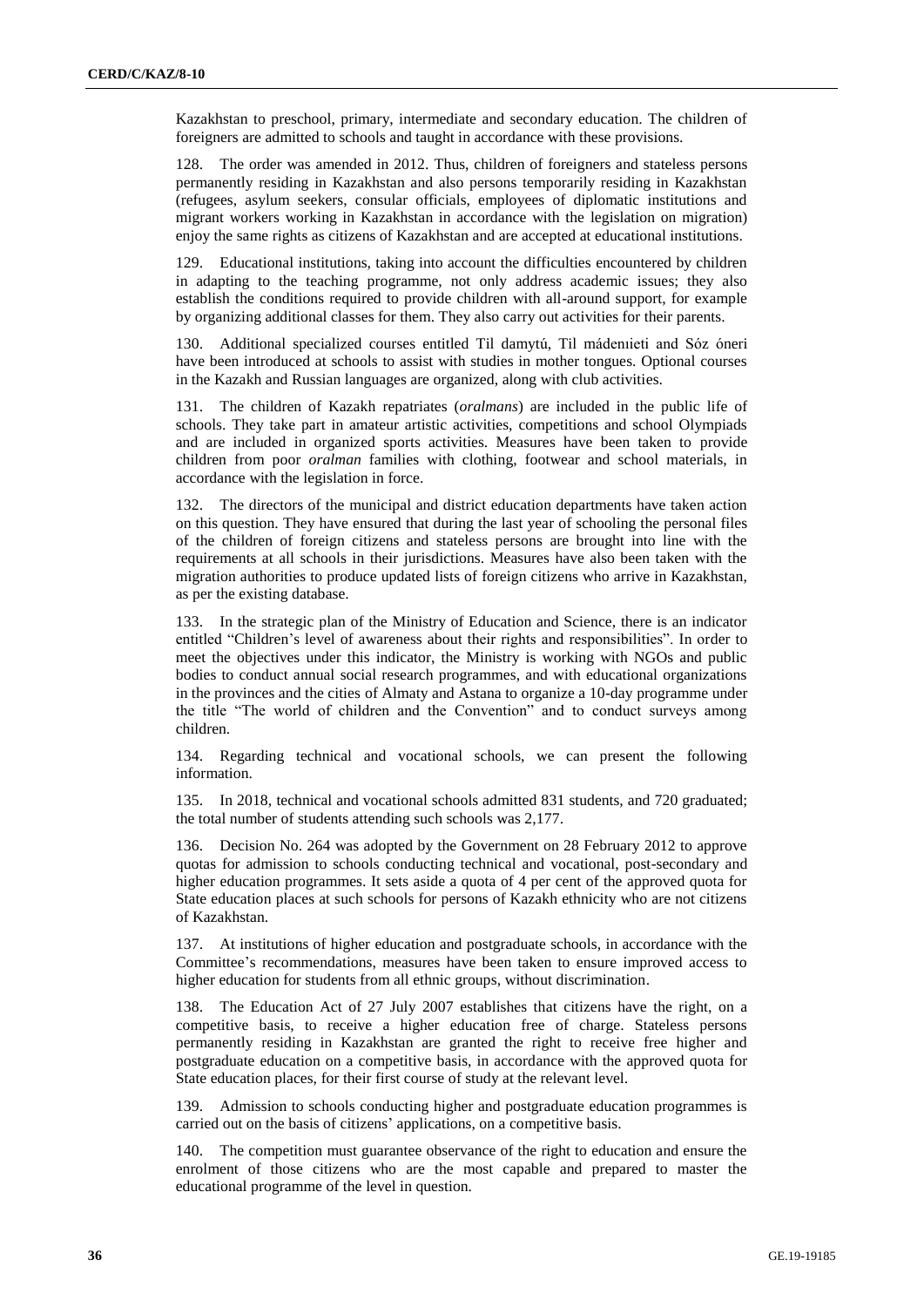141. In the 2017/18 academic year, a total of 20,632 representatives of 84 ethnic groups were engaged in studies at higher education institutions.

Representatives of ethnic groups study at the country's higher education institutions in the specialization and language of study of their choosing. Quotas for State education places are reserved for a speciality with the code "5B021000-foreign languages and literature".

143. In 2018, 13,256 people of 38 ethnic minorities took part in the standardized national testing. Of these, 3,553 received State education grants.

144. A total of 5,639 people from 39 ethnic minorities took part in the comprehensive testing, and 713 of them received grants.

145. For admission to schools conducting higher education programmes, a proportion of 4 per cent of the approved quota of State education places is reserved for persons of Kazakh ethnicity who are not citizens of Kazakhstan.

146. Such persons, if they are not covered by the 4 per cent quota for admission to places of higher education, are now able to study at the preparatory departments of institutions of higher education. For the 2018/19 academic year, a State quota allocated 1,200 places for this purpose, along with another 100 places for foreign citizens and 200 for students from Turkey and other Turkic-speaking republics, at the Akhmet Yassawi International Kazakh-Turkish University.

147. In the 2018/19 academic year, 992 non-citizens of Kazakh ethnicity were enrolled in 19 institutions of higher education as a result of the comprehensive testing.

148. Persons from the Kazakh diaspora are selected and receive an education in accordance with rules that set out the procedures and conditions of selection for the assignment of persons from the Kazakh diaspora to attend schools in Kazakhstan. Every year, persons from the Kazakh diaspora from more than 10 countries thus take part in a competition.

149. On 24 June 2017, at the L. Gumilyov Eurasian National University, a round table was held on Immigration to Kazakhstan for educational purposes: Upcoming tasks for the Ministry of Education and Science in the framework of the fifth World Kurultai of Kazakhs.

150. The round table was attended by 85 ethnic Kazakh delegates from 40 countries. The round table discussed numerous aspects of questions related to obtaining a higher or postgraduate education, recognition of education diplomas or certification and the provision of textbooks and teaching materials in the Kazakh language.

151. The material and technical support for general education schools is improving every year. Local budgetary funding has been used to equip such schools with subject study labs, recent computers and interactive whiteboards. All schools have telephone connections and are connected to the Internet.

152. In addition to the basic types of schools, in areas where ethnic groups are concentrated, Sunday schools and language courses have been set up at ethnocultural centres for additional study of the State language and native languages and of the cultures, traditions and customs of the country's ethnic groups. There are 26 Sunday schools in the country, with 1,001 children and adolescents in attendance. At these schools, students study the traditions, customs and languages of peoples concentrated in the regions, including Germans, Koreans, Tatars and Ukrainians.

**Refugees and asylum seekers 18. The Committee recommends that the State party ensure that standardized asylum procedures are implemented and establish a referral procedure for the Migration Police Departments and the Border Guard Service at all border points, including international airports and transit zones, in compliance with international norms and standards, in particular the principle of non-refoulement.**

Article 10 of the Refugees Act of 4 December 2009 sets out the procedure for submitting and registering applications for refugee status, covering various circumstances in which applicants cross the State border.

154. Specifically, paragraph 3 of the article establishes that "when crossing the State border of Kazakhstan, applicants shall submit a written application at a migration control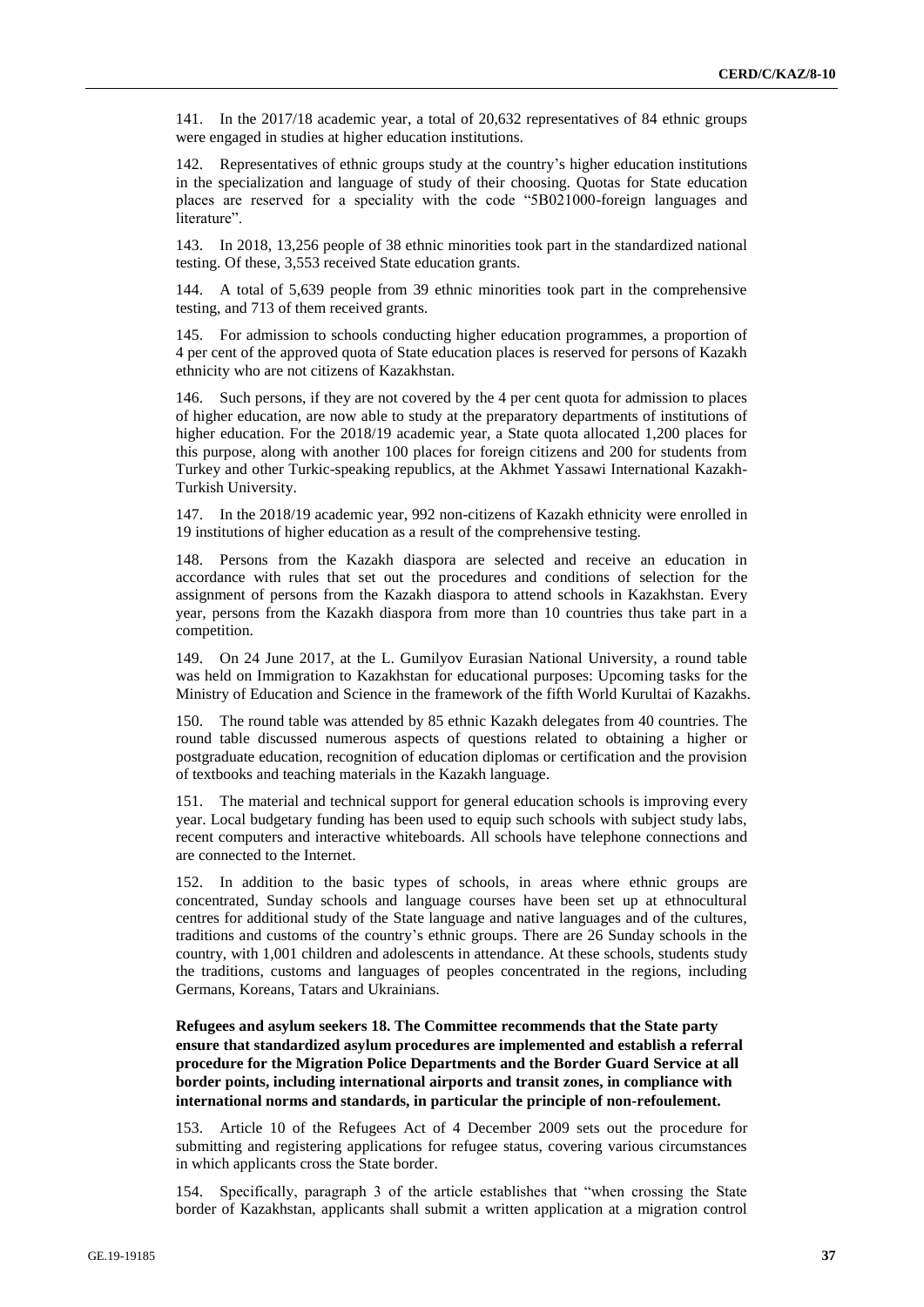station, or in the absence of such a station, to a division of the Border Guard Service of the National Security Committee".

155. The Migration Services Committee of the Ministry of Internal Affairs has established a permanent commission to coordinate its activities with refugees and to consider complaints about decisions handed down by police migration services departments of the provinces and the cities of Nur-Sultan and Almaty when such decisions deny, extend, revoke or terminate refugee status. The commission includes representatives of the Ministries of Foreign Affairs, Health and Social Development, Labour and Social Protection and Education and Science, the Border Guard Service of the National Security Committee and the Office of the United Nations High Commissioner for Refugees. Most refugees work in the trade, construction or services sectors or are self-employed. The Office of the United Nations High Commissioner for Refugees and the Red Cross and Red Crescent society provide ongoing assistance to socially vulnerable categories of refugees.

**Stateless persons 19. The Committee recommends that the State party: (a) Take measures to address statelessness; (b) Provide data in its next periodic report on the acquisition of Kazakh citizenship and the number of persons who lack valid identity documents, as well as the exact number of stateless persons and of persons at risk of statelessness, including their ethnic origin; (c) Take measures to ensure that the State party's laws concerning the acquisition of Kazakh nationality do not increase the number of stateless persons; (d) Consider acceding to the 1961 Convention on the Reduction of Statelessness, as a matter of priority.**

156. Under article 10 of the Citizenship Act of 20 December 1991, citizenship of the Republic of Kazakhstan is either acquired by birth or conferred on the grounds or according to the procedure stipulated by the country's international agreements, or on other grounds stipulated by the Act.

**The Committee recommends that the State party take special measures to alleviate the reportedly precarious socioeconomic situation of Roma, ensuring their enjoyment of economic, social and cultural rights without prejudice or stereotyping, and provide Roma victims of discrimination with effective access to remedies. The Committee also recommends that the State party submit updated information on the enjoyment of economic, social and cultural rights by Roma in its next periodic report.** 

157. The Roma have the same access as other citizens to social services such as health care, culture and education. The education authorities have adopted a set of measures aimed at ensuring unconditional respect for the rights of children as citizens to receive free schooling irrespective of their ethnicity or whether they belong to a minority group, including the Roma (gypsy) community. At the country's schools, educational activities are carried out with respect for the principle that the population must have access to education at all levels, taking into account the intellectual development and the psychophysiological and individual characteristics of each citizen, without any restrictions on the basis of race or ethnicity.

158. The equality of all persons before the law in the exercise of their rights and freedoms is guaranteed. Schools at all levels conduct educational programmes that provide for various activities aimed at strengthening a culture of inter-ethnic and interracial education. No complaints or reports of harassment on the grounds of race or ethnicity have been registered with the Human Rights Commissioner or with State bodies from the Roma community.

159. Representatives of the Roma community have registered the Tsygan voluntary association, which carries out activities to develop the culture and traditions of their people. With the assistance of the Assembly of People of Kazakhstan, this association has become involved in the life of Kazakh society. The Tsygan cultural centre takes an active part in the celebration of national and ethnic holidays.